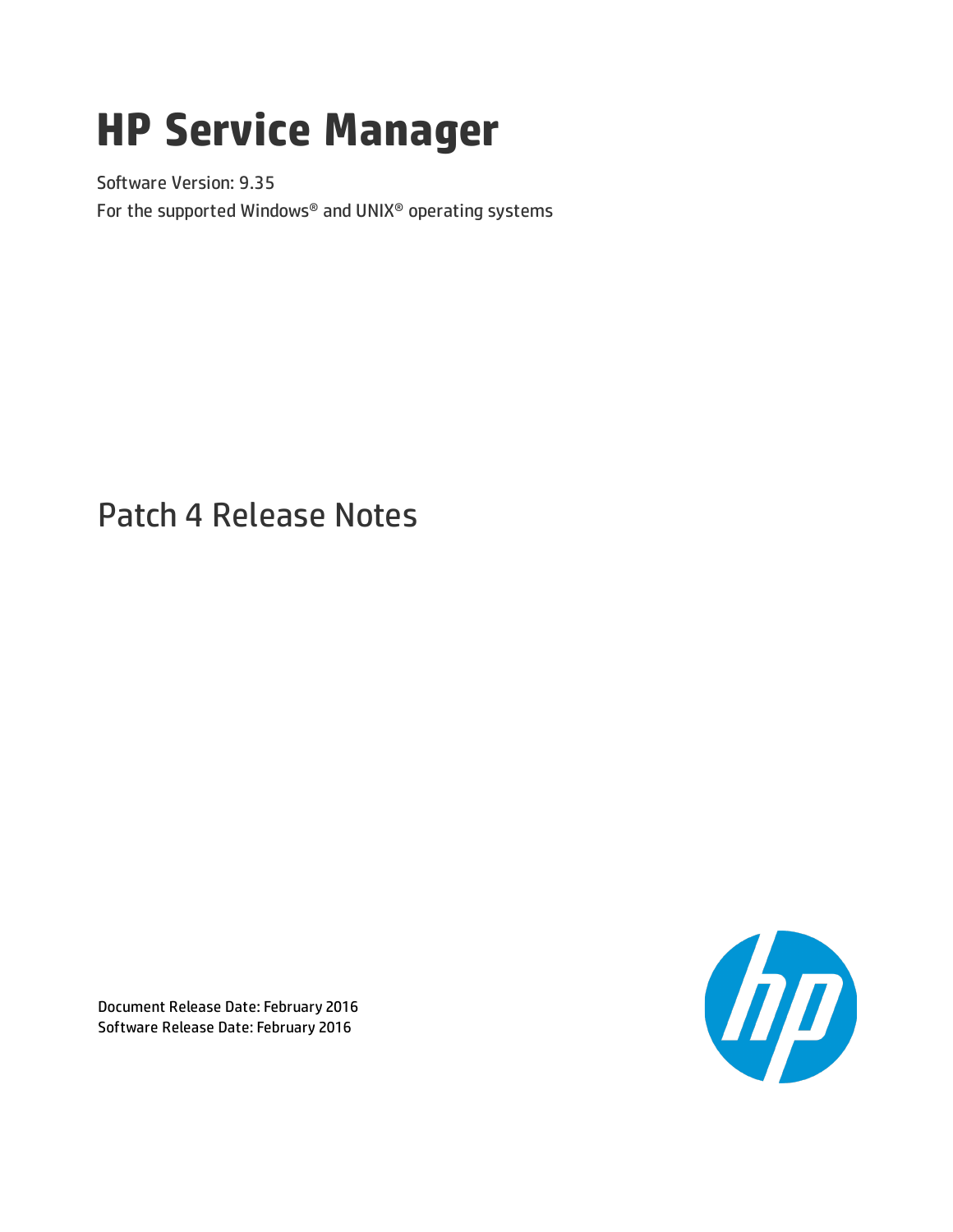### Legal Notices

#### **Warranty**

The only warranties for HP products and services are set forth in the express warranty statements accompanying such products and services. Nothing herein should be construed as constituting an additional warranty. HP shall not be liable for technical or editorial errors or omissions contained herein.

The information contained herein is subject to change without notice.

### Restricted Rights Legend

Confidential computer software. Valid license from HP required for possession, use or copying. Consistent with FAR 12.211 and 12.212, Commercial Computer Software, Computer Software Documentation, and Technical Data for Commercial Items are licensed to the U.S. Government under vendor's standard commercial license.

### Copyright Notice

© 1994-2016 Hewlett-Packard Development Company, L.P.

### Trademark Notices

Adobe® is a trademark of Adobe Systems Incorporated.

Microsoft® and Windows® are U.S. registered trademarks of Microsoft Corporation.

Oracle and Java are registered trademarks of Oracle and/or its affiliates.

UNIX® is a registered trademark of The Open Group.

Linux® is the registered trademark of Linus Torvalds in the U.S. and other countries.

For a complete list of open source and third party acknowledgements, visit the HP Software Support Online web site and search for the product manual called HP Service Manager Open Source and Third Party License Agreements.

### Documentation Updates

The title page of this document contains the following identifying information:

- Software Version number, which indicates the software version.
- <sup>l</sup> Document Release Date, which changes each time the document is updated.
- Software Release Date, which indicates the release date of this version of the software.

To check for recent updates or to verify that you are using the most recent edition of a document, go to: **https://softwaresupport.hp.com**

This site requires that you register for an HP Passport and sign in. To register for an HP Passport ID, go to: **http://h20229.www2.hp.com/passport-registration.html**

Or click the **New users - please register** link on the HP Passport login page.

You will also receive updated or new editions if you subscribe to the appropriate product support service. Contact your HP sales representative for details.

### **Support**

#### Visit the HP Software Support Online website at: **https://softwaresupport.hp.com**

This website provides contact information and details about the products, services, and support that HP Software offers.

HP Software online support provides customer self-solve capabilities. It provides a fast and efficient way to access interactive technical support tools needed to manage your business. As a valued support customer, you can benefit by using the support website to:

- **.** Search for knowledge documents of interest
- <sup>l</sup> Submit and track support cases and enhancement requests
- **.** Download software patches
- **Manage support contracts**
- Look up HP support contacts
- <sup>l</sup> Review information about available services
- Enter into discussions with other software customers
- Research and register for software training

Most of the support areas require that you register as an HP Passport user and sign in. Many also require a support contract. To register for an HP Passport ID, go to:

#### **http://h20229.www2.hp.com/passport-registration.html**

To find more information about access levels, go to:

**http://h20230.www2.hp.com/new\_access\_levels.jsp**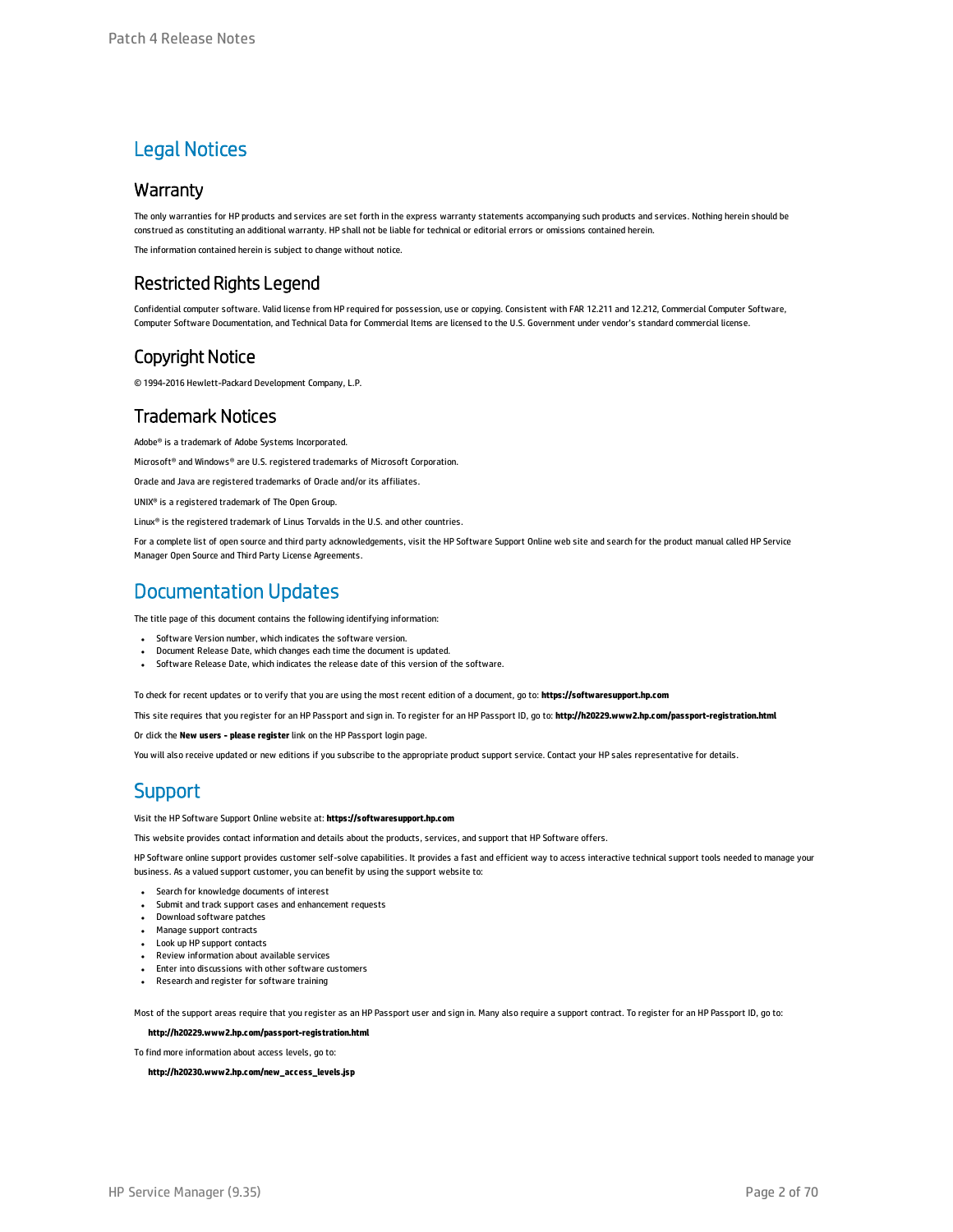The **HPSW Integrations and Solutions Catalog portal** enables you to explore HP Product Solutions to meet your business needs, includes a full list of Integrations between HP Products, as well as a listing of ITIL Processes. The URL for this website is **https://softwaresupport.hp.com/group/softwaresupport/search-result/- /facetsearch/document/KM01702710**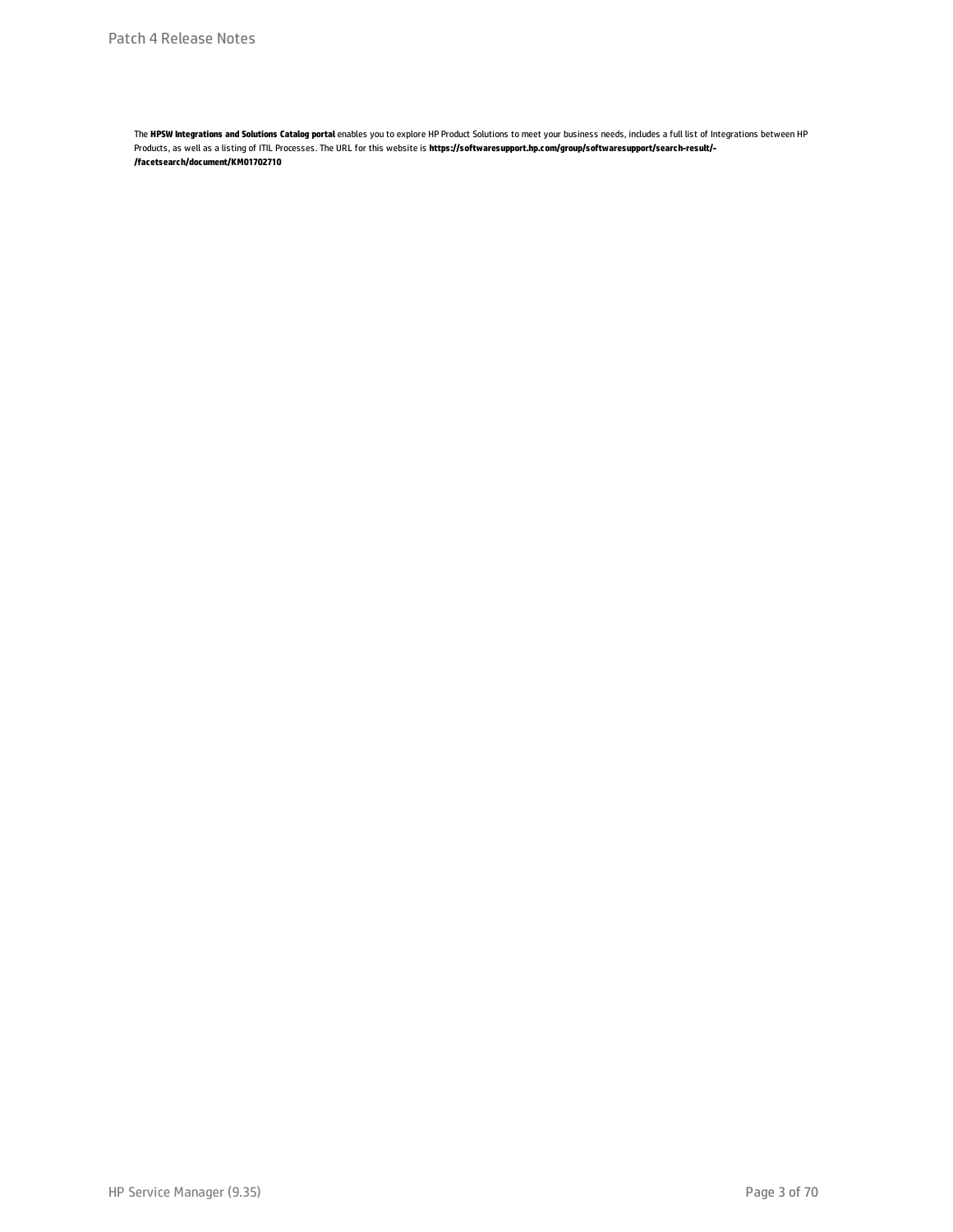## **Contents**

| Embedded JRE Upgraded (Server, Windows client, and Windows client configuration tool)  7 |  |
|------------------------------------------------------------------------------------------|--|
|                                                                                          |  |
|                                                                                          |  |
|                                                                                          |  |
|                                                                                          |  |
|                                                                                          |  |
|                                                                                          |  |
|                                                                                          |  |
|                                                                                          |  |
|                                                                                          |  |
|                                                                                          |  |
|                                                                                          |  |
|                                                                                          |  |
|                                                                                          |  |
|                                                                                          |  |
|                                                                                          |  |
|                                                                                          |  |
|                                                                                          |  |
|                                                                                          |  |
|                                                                                          |  |
|                                                                                          |  |
|                                                                                          |  |
|                                                                                          |  |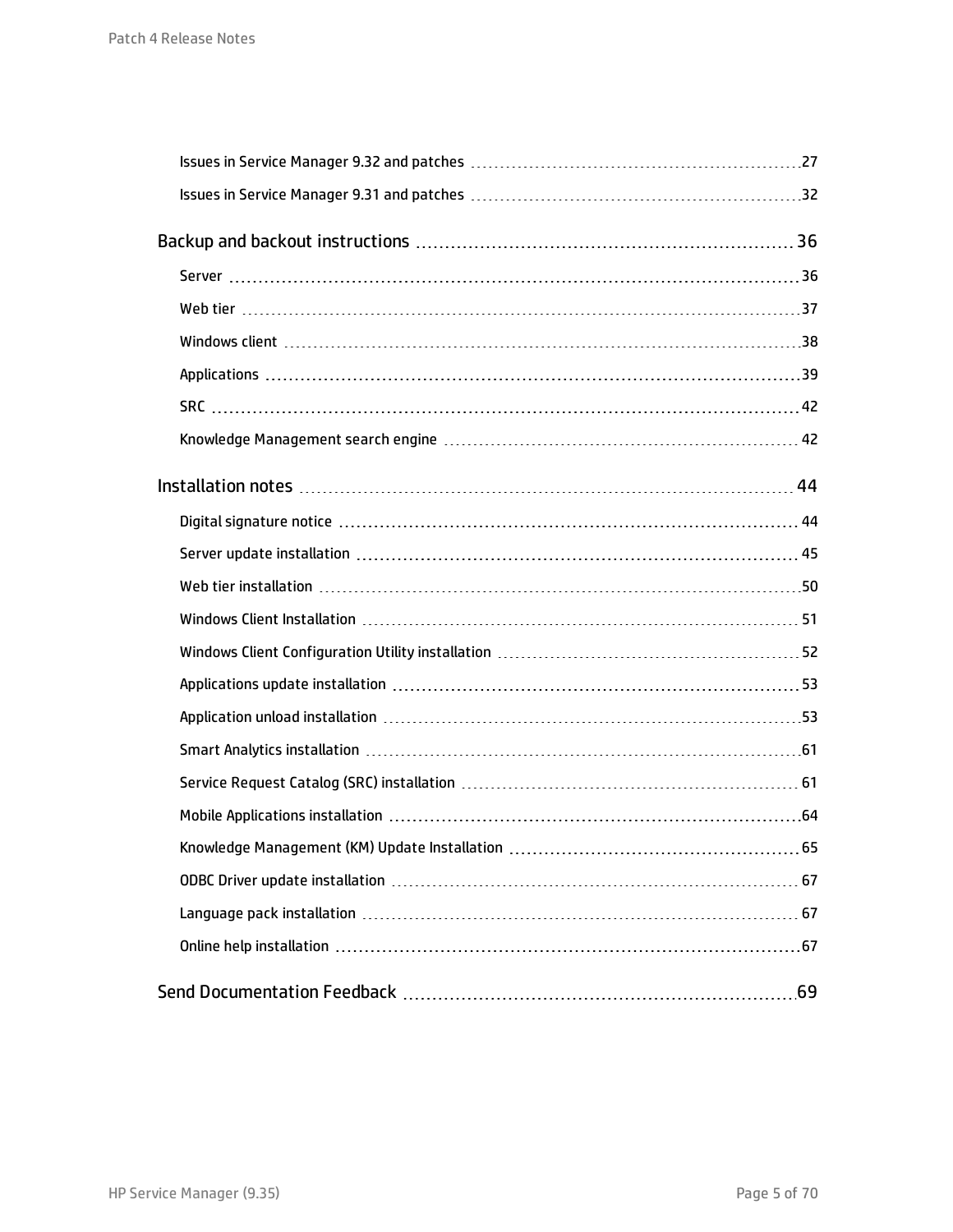## <span id="page-5-0"></span>What's new in this release

<span id="page-5-1"></span>This section describes important changes in this release.

## Service Request Catalog enhancements

This release introduces the following new enhancement for Service Request Catalog.

### **SRC allows the "request for" and "callback contact" person to update or cancel the Support Requests from the SRC user interface**

Support Requests can now be updated or canceled within the SRC user interface.

### **SRC allows you to cancel the Service Requests from the SRC user interface**

<span id="page-5-2"></span>Service Requests can now be canceled within the SRC user interface.

### Web tier enhancements

This release introduces the following new enhancements for Service Manager web tier.

### **Displays the More actions menu when right-click in the web client**

A new parameter, *enableMoreContextMenu*, is added to web.xml. Now the system displays the More actions menu when you right-click the mouse in the web client.

**Note:** When the *enableMoreContextMenu* parameter is enabled, the browser menu is still displayed if you right-click in an area outside of a list, such as a text entry field. This enables you to use the copy and paste functionality that is included in the browser's menu.

### **LW-SSO works bi-directionally between Service Manager and Propel**

When LW-SSO is configured in both Service Manager and Propel, the username and the password are no longer required for Propel login after you log on to Service Manager successfully.

**Note:** Refer to [QCCR1E130264](#page-9-4) and complete the necessary tasks to enable the SM-Propel integration.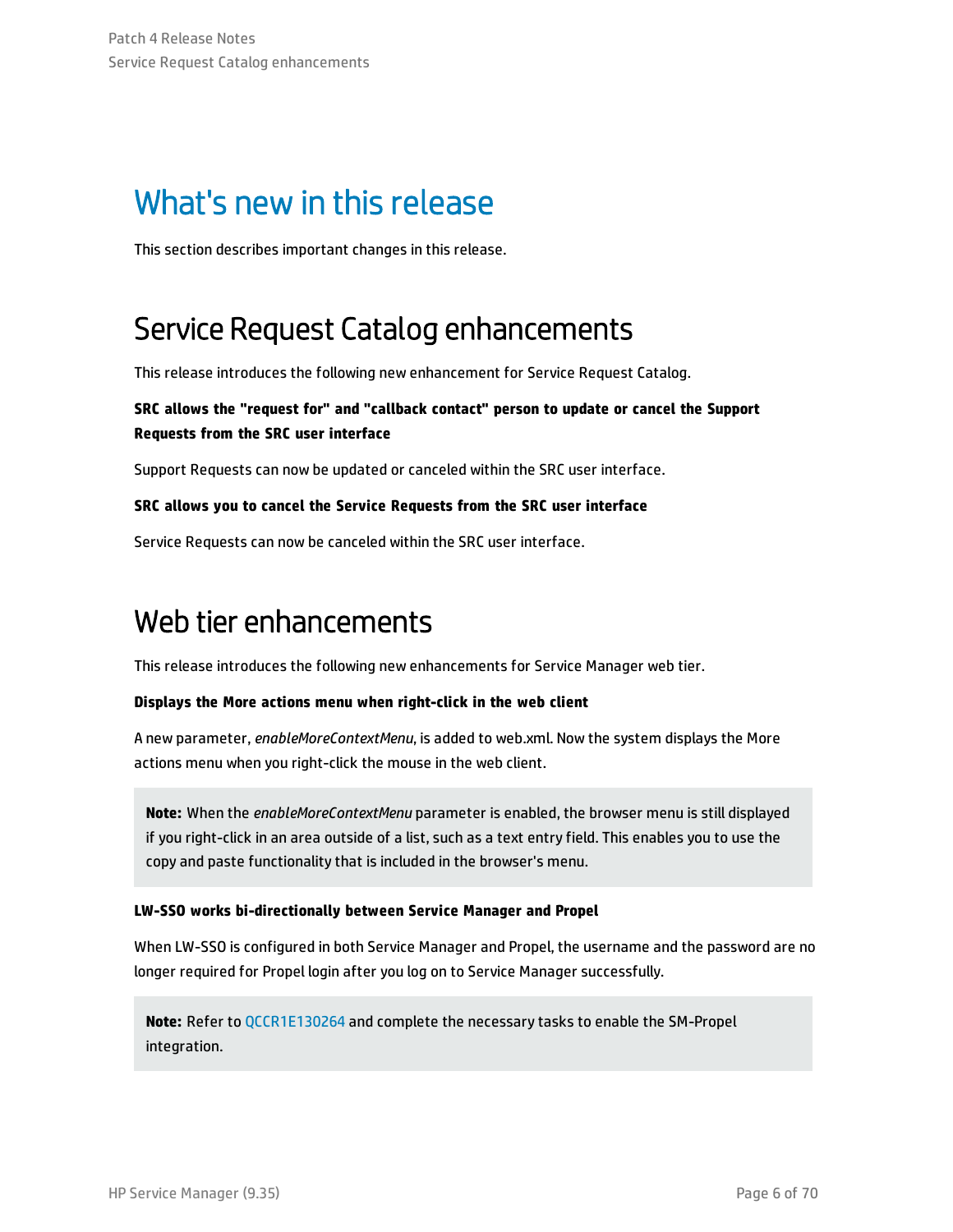## <span id="page-6-0"></span>Embedded JRE Upgraded (Server, Windows client, and Windows client configuration tool)

This patch release upgrades the embedded JRE in the HP Service Manager server, Windows client, and Windows client configuration tool.

#### **Server**

The server embedded JRE for x86 systems has been upgraded to version 1.8.0\_72.

Since the Service Manager server does not come with an embedded JRE for non-x86 systems (Solaris, HP-UX, and AIX), users using these platforms need to install one of the following JRE1.8 versions and make sure server/RUN/jre is a symbolic link pointing to the JRE1.8.

| <b>Platform</b>                           | <b>JRE Version</b>             |
|-------------------------------------------|--------------------------------|
| All supported Windows and Linux platforms | JRE1.8 (update 72 or greater)  |
| HP-UX                                     | JRE1.8 (JRE_8.0.04 or greater) |
| aix                                       | JRE1.8 (SR2 or greater)        |

**Caution:** HP-UX 11.31 supports JRE1.8 (JRE\_8.0.04 or greater), whereas HP-UX 11.23 supports JRE 1.7 only. Currently the highest JRE 1.7 version for HP-UX is 1.7.0.15.

**Note:** After you upgrade the JRE version on AIX, please check that the LIBPATH variable contains the following line:

*\$JRE\_HOME*/lib/ppc:*\$JRE\_HOME*/lib/ppc/j9vm

*\$JRE\_HOME* is a placeholder for the directory in which the JRE is installed.

#### **Windows client**

The Windows client embedded JRE has been upgraded to version 1.8.0\_72.

#### **Windows client configuration tool**

The Windows client configuration tool embedded JRE has been upgraded to version 1.8.0\_72.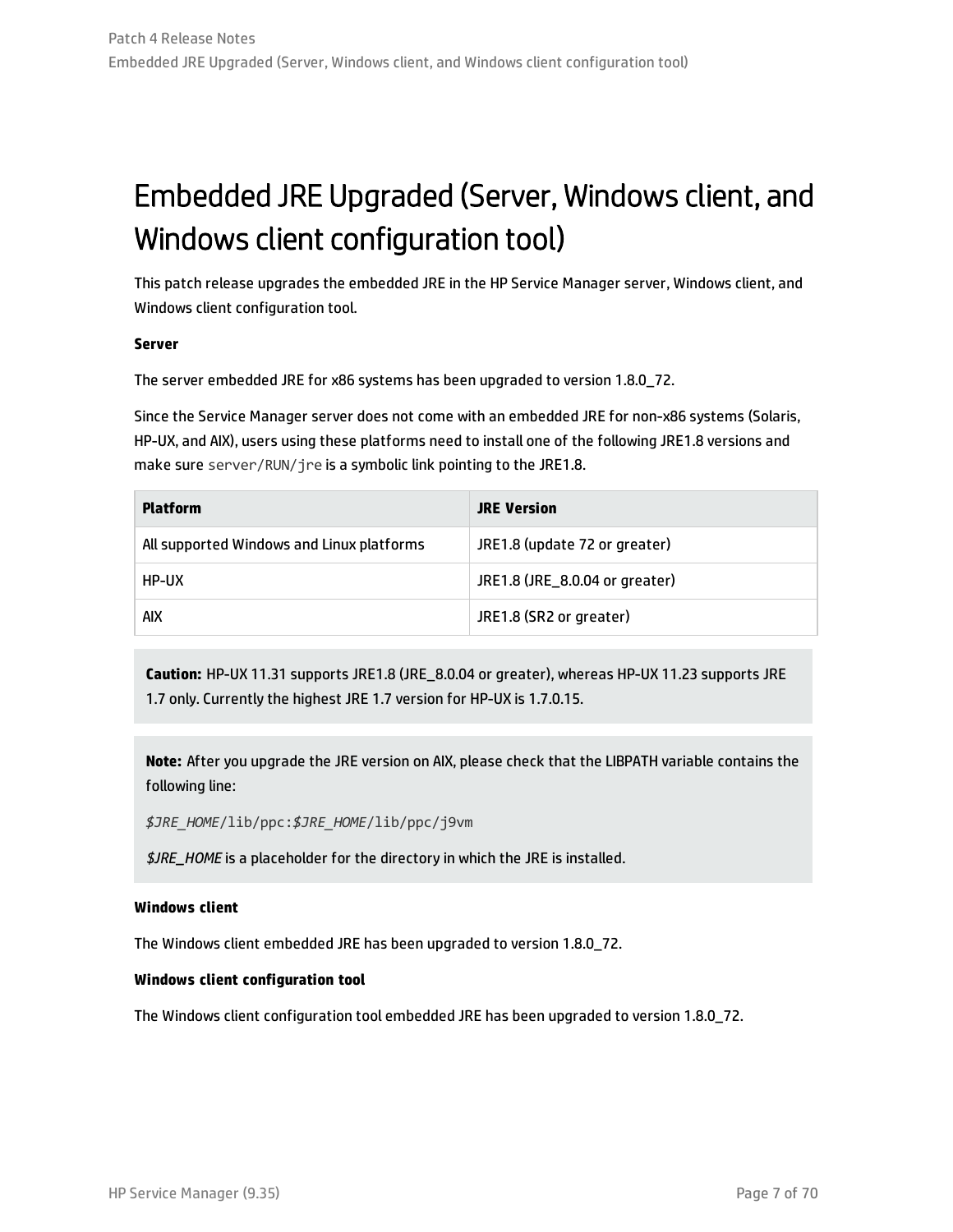## <span id="page-7-0"></span>**Certifications**

<span id="page-7-1"></span>HP Service Manager 9.35P4 includes the following certification changes.

### Added support

Support has been added for the following items.

### **Mobility client**

<span id="page-7-2"></span> $\cdot$  iOS 9

### Discontinued support

Support for the following item has been discontinued.

### **Web tier and Service Request Catalog**

• Internet Explorer 8, 10

Internet Explorer 8 and Internet Explorer 10 are no longer supported because starting from January 12, 2016, Microsoft ends technical support and security updates for Internet Explorer 8 and Internet Explorer 10 running on Windows desktop operating systems.

### <span id="page-7-3"></span>New web client parameters

This release introduces the following new web client parameter.

### **Parameter**

*enableMoreContextMenu*

### **Description**

When this parameter is enabled, a contextual "More" menu is displayed when you right-click lists on the details pane of a record in the web client.

**Note:** If you right-click in an area outside of a list or the details pane, the browser's contextual menu is displayed instead.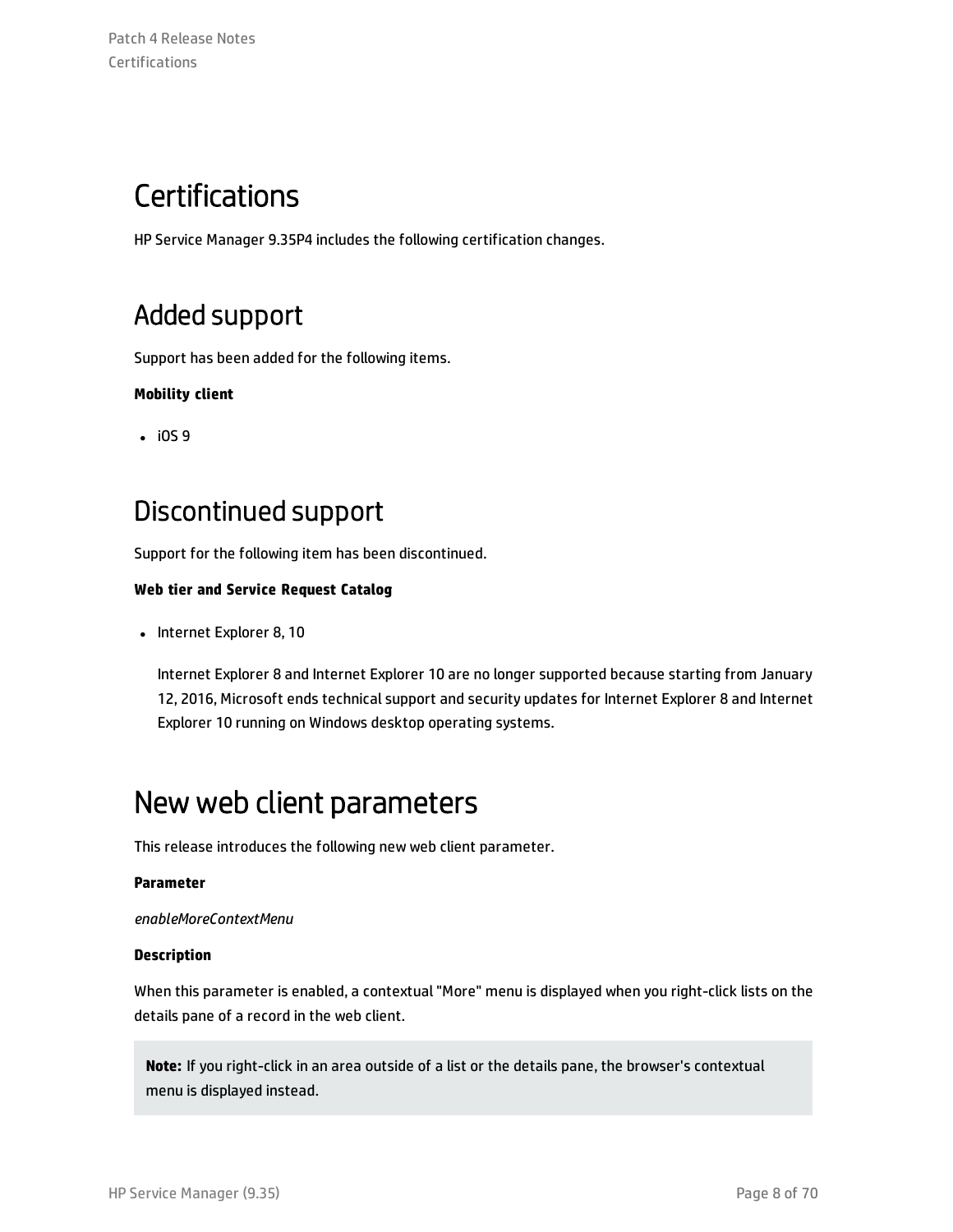Patch 4 Release Notes New web client parameters

### **Valid if set from**

Web tier configuration file (web.xml)

#### **Requires restart of the web applications server?**

Yes

#### **Default value**

false

#### **Possible values**

true (Enabled)

false (Disabled)

#### **Example usage**

<context-param>

<param-name>enableMoreContextMenu</param-name> <param-value>true</param-value>

</context-param>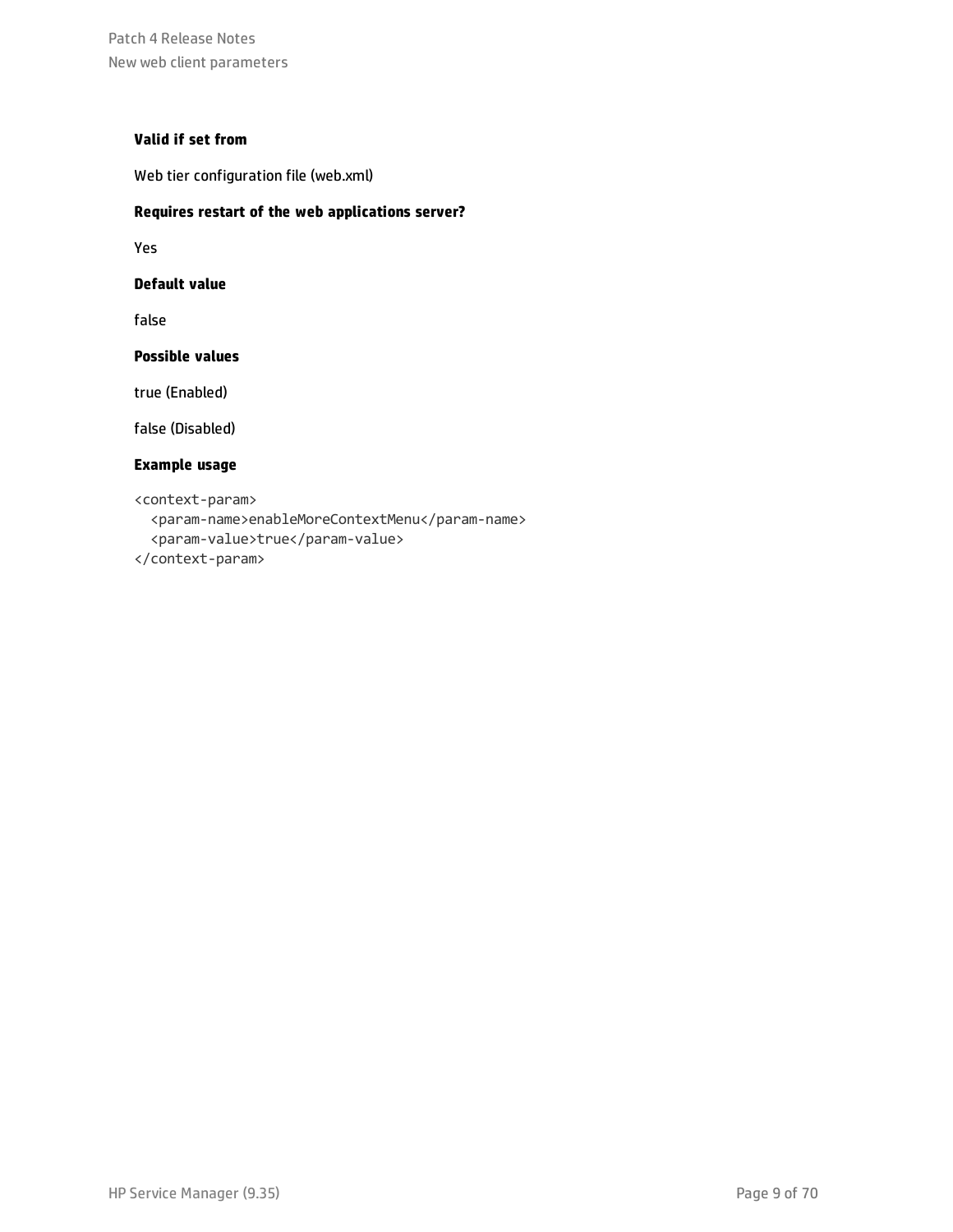Patch 4 Release Notes Mobility

## <span id="page-9-0"></span>**Enhancements**

<span id="page-9-1"></span>This release includes none enhancement type fixes.

## Mobility

| <b>CR</b> | Problem                                                             | <b>Solution</b>                                            |
|-----------|---------------------------------------------------------------------|------------------------------------------------------------|
|           | QCCR1E128757   Request to certifiy iOS9 for the<br>Mobility client. | iOS9 is now certified for use with the<br>Mobility client. |

## <span id="page-9-2"></span>**SRC**

| CR.          | <b>Problem</b>                                                                                                       | <b>Solution</b>                                                                                                    |
|--------------|----------------------------------------------------------------------------------------------------------------------|--------------------------------------------------------------------------------------------------------------------|
| QCCR1M2359   | SRC does not allow the cancellation of<br>Service Requests from the SRC user<br>interface.                           | Now the Service Requests can be<br>cancelled in SRC.                                                               |
| QCCR1E129134 | SRC does not allow the "request for"<br>person to update/cancel the Support<br>Requests from the SRC user interface. | Now the "request for" person and<br>"callback contact" person can update or<br>cancel the Support Requests in SRC. |

### <span id="page-9-3"></span>Web client

<span id="page-9-4"></span>

| CR.          | <b>Problem</b>                                                                                                                                                                             | <b>Solution</b>                                                                                       |
|--------------|--------------------------------------------------------------------------------------------------------------------------------------------------------------------------------------------|-------------------------------------------------------------------------------------------------------|
| QCCR1E104622 | The More actions menu is not displayed when right-click<br>in the web client.                                                                                                              | The More actions menu<br>is now displayed when<br>right-click in the web<br>client.                   |
| QCCR1E130264 | When LW-SSO is configured in both Service Manager and<br>Propel, the username and the password are still required<br>for Propel login after you log on to Service Manager<br>successfully. | You can now log on to<br>Propel directly after a<br>successful Service<br>Manager login. <sup>1</sup> |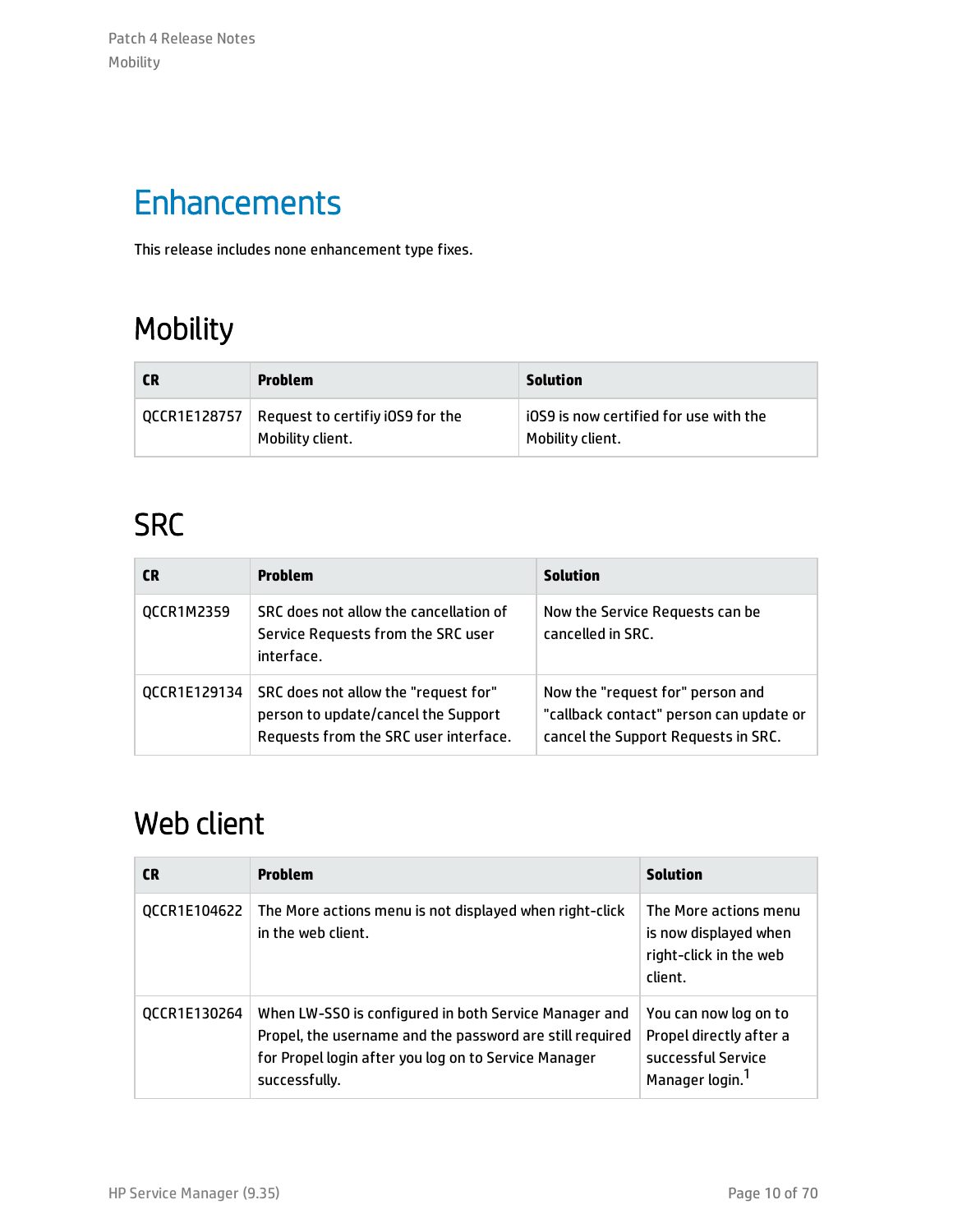1

To enable the Service Manager-Propel integration, you must complete the following tasks:

- 1. Add a field named idm.tenant in the operator table, and then tailor the operator.g form accordingly to add an edit box binding to this field.
- 2. Configure LW-SSO properly, especially the domain name and the initString must match between SM and Propel.
- 3. Add the following idm related settings to the webtier.properties file.

# If the SM/Propel integration is turned on idm.integration.enabled=true

# The default IDM tenant to be used when the tenant is empty in the operator table # Note: Use it only when all operators in SM belongs to one IDM tenant #idm.integration.defaultTenant=

# If the tenant must matched when do Propel -> SM SSO # It is strongly recommended to set the value to true, otherwise, all users in different tenants with same login name can login SM # (Optional, default value: true) #idm.integration.tenantMatching=false

# The user/pwd to access the idm service, e.g. idmTransportUser/idmTransportUser idm.http.user= idm.http.password=

# The max connections allowed to the idm service # It is recommended to keep the value same as the threads pool size of the webtier app server (e.g. Tomcat) # (Optional, default value: 50) #idm.http.maxConnections=50

# The absolute URL of the idm service, e.g. https://propel.example.com:9600/idm-service idm.endpoint=

# The trust store of the idm service. It must be set if the idm server certificate is not issued by well-known trusted CA # (Optional) #idm.truststore=/WEB-INF/propel.truststore #idm.truststore.password=

# The client key store used to access the idm service. It must be set if two-way SSL is required by the idm service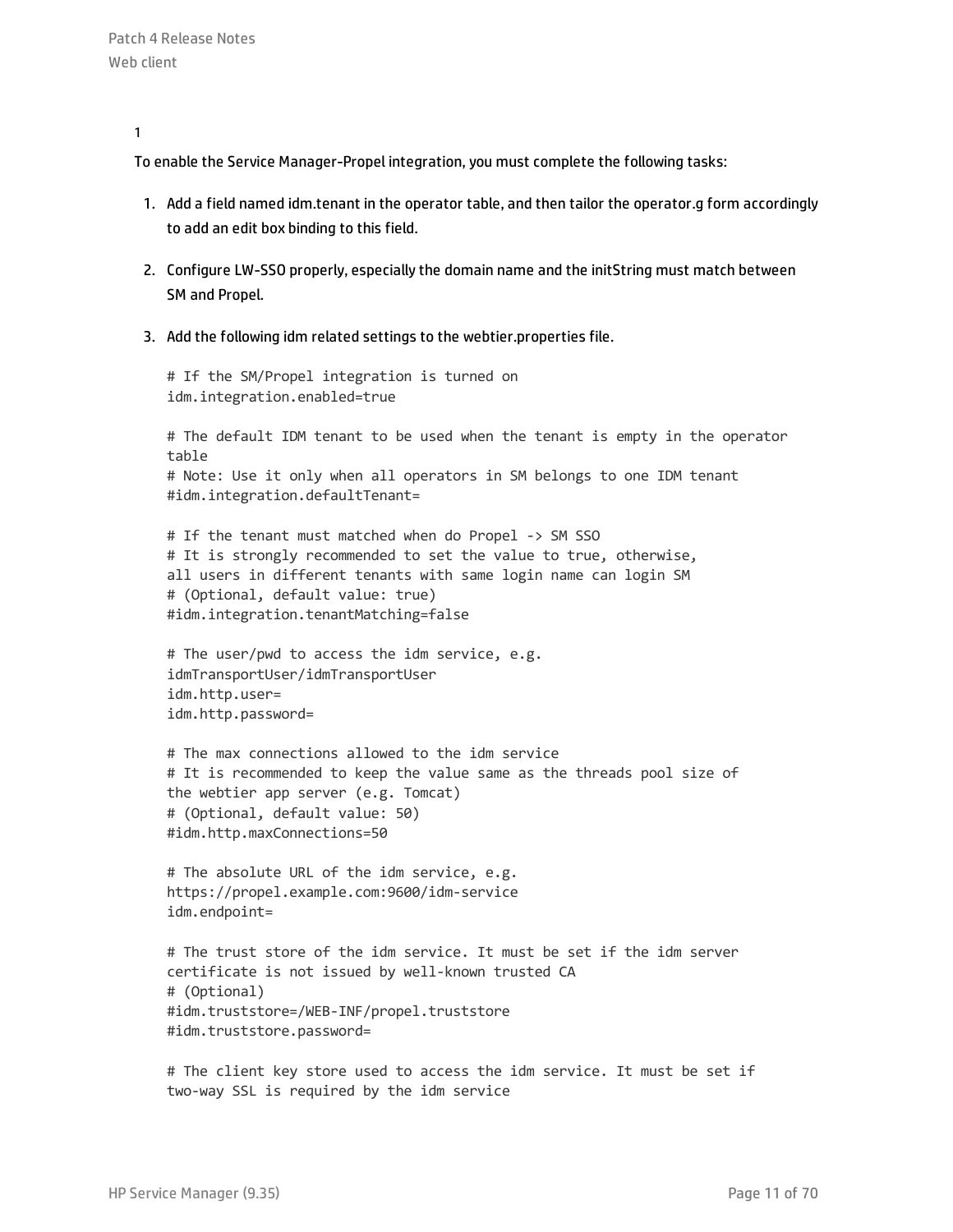Patch 4 Release Notes Web client

> # (Optional) #idm.keystore= #idm.keystore.password=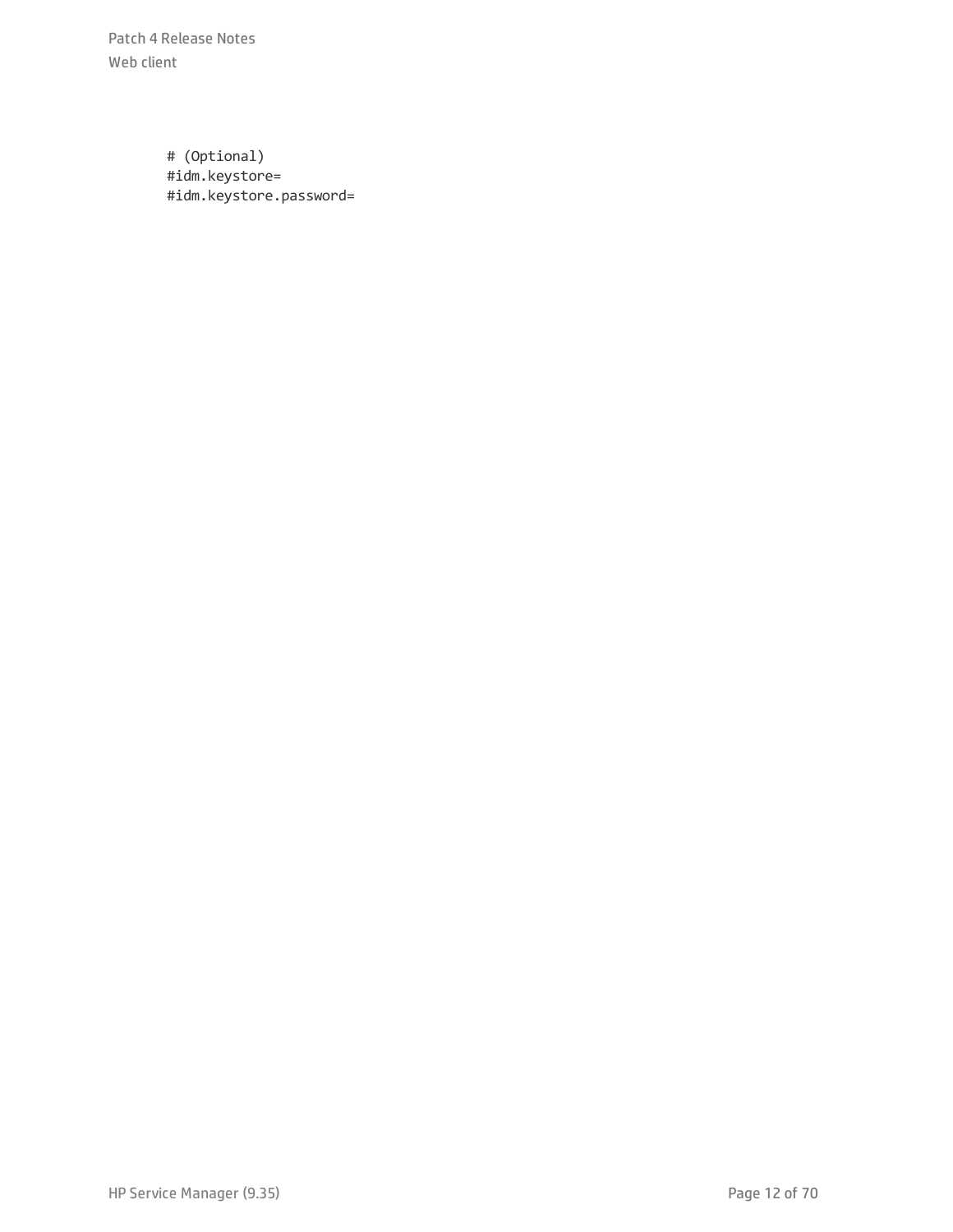## <span id="page-12-0"></span>Fixed defects

<span id="page-12-1"></span>This release fixes the following defects.

## Documentation

| <b>CR</b> | <b>Problem</b>                                                                                                   | Solution                                                                                                      |
|-----------|------------------------------------------------------------------------------------------------------------------|---------------------------------------------------------------------------------------------------------------|
|           | QCCR1E129872   The information about the support of<br>Solaris and JRE 7 is not very clear in<br>support matrix. | A note is now added to the support matrix<br>to clarify the condition for supporting of<br>Solaris and JRE 7. |

## <span id="page-12-2"></span>Mobility

| <b>CR</b>    | <b>Problem</b>                                                                                                                                                     | <b>Solution</b>                                                                                           |
|--------------|--------------------------------------------------------------------------------------------------------------------------------------------------------------------|-----------------------------------------------------------------------------------------------------------|
| QCCR1E118816 | The system displays the "Request failed" message<br>when your Mobility client user session times out.                                                              | A "Session no longer valid.<br>Please login again." message<br>is now displayed for a session<br>timeout. |
| QCCR1E129373 | When your session times out on a Mobility client<br>that has Trusted Sign-On (TSO) enabled, the<br>Service Manager server does not clean up your<br>user sessions. | This issue no longer occurs.                                                                              |

## <span id="page-12-3"></span>**SRC**

| <b>CR</b>    | <b>Problem</b>                                                                                      | Solution                                                                                        |
|--------------|-----------------------------------------------------------------------------------------------------|-------------------------------------------------------------------------------------------------|
| QCCR1E128568 | SRC does not support switching from the<br>TSO login to the general login under TSO<br>environment. | SRC now supports switching from the<br>TSO login to the general login under TSO<br>environment. |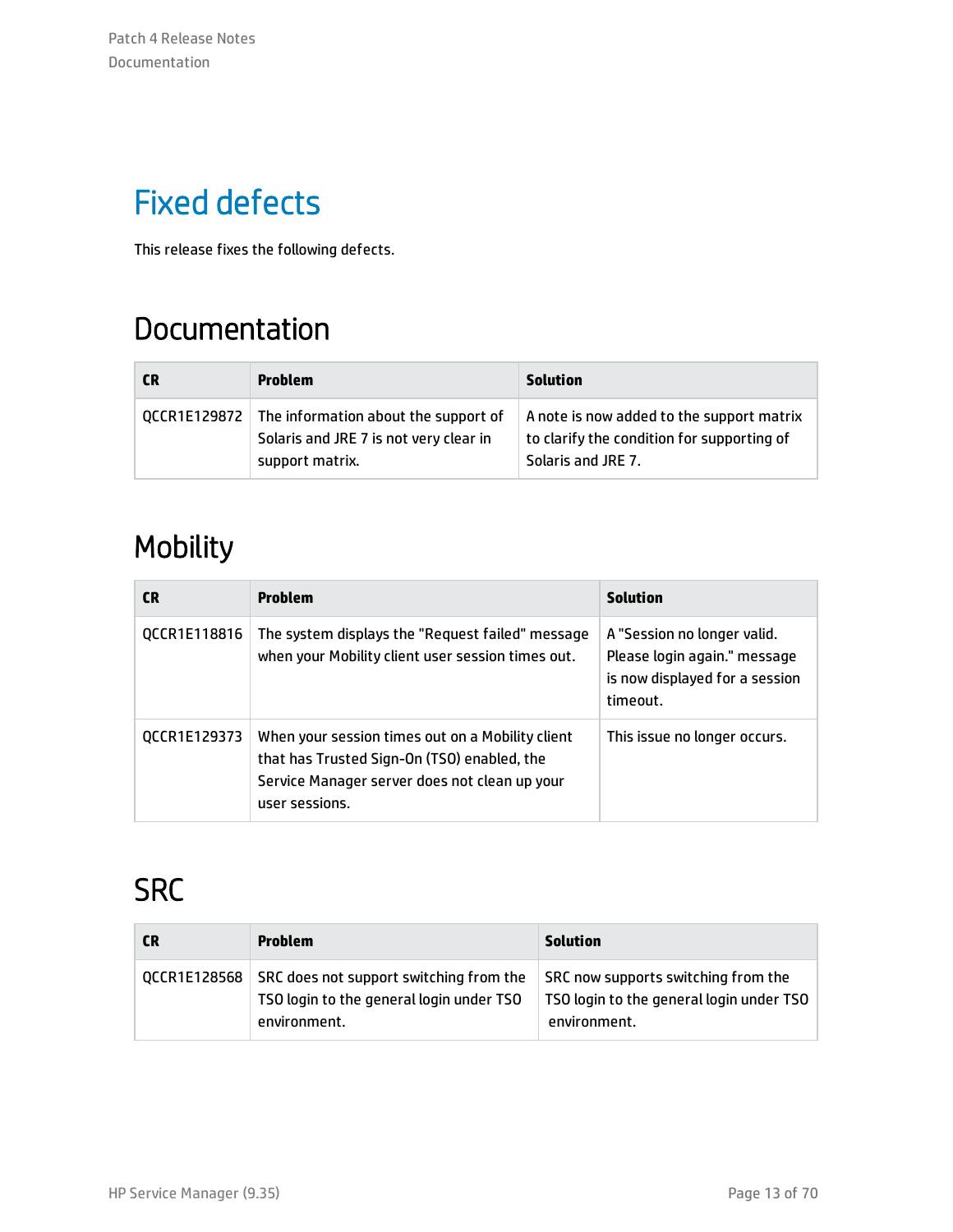### <span id="page-13-0"></span>Server

| <b>CR</b>    | <b>Problem</b>                                                                                                                                                                                                                                                                   | <b>Solution</b>                                                                                                                    |
|--------------|----------------------------------------------------------------------------------------------------------------------------------------------------------------------------------------------------------------------------------------------------------------------------------|------------------------------------------------------------------------------------------------------------------------------------|
| QCCR1E128509 | After an interaction/ocml is closed, Service Manager<br>returns to the wrong page of the inbox and displays the<br>wrong record.                                                                                                                                                 | After an<br>interaction/ocml is<br>closed, Service<br>Manager now moves<br>the focus to the next<br>record of the current<br>page. |
| QCCR1E128990 | Record data appears more than once in a customized<br>view.Take Change Task as an example. When adding the<br>"Parent Change Affected Configuration Item CI Identifier"<br>destination field to a view, there are multiple Change<br>Task records with same Task ID in the view. | Now the duplicated key<br>fields issue in the<br>customized view is<br>fixed.                                                      |
| QCCR1E130416 | Unable to connect to Service Manager due to the Win32<br>Exception: 0xC0000094 error.                                                                                                                                                                                            | The Win32 Exception<br>which was caused by<br>the IR memory issue is<br>now fixed.                                                 |
| QCCR1E130749 | AlertDef cannot save negative times in 'calc interval' with<br>the "Field contains an Invalid Date/Time value" error.                                                                                                                                                            | Now AlertDef saves<br>negative times in 'calc<br>interval' successfully.                                                           |

## <span id="page-13-1"></span>Web client

| <b>CR</b>    | <b>Problem</b>                                                                                                                                                 | <b>Solution</b>                                                                            |
|--------------|----------------------------------------------------------------------------------------------------------------------------------------------------------------|--------------------------------------------------------------------------------------------|
| QCCR1E125814 | If the visibility condition of a group widget is<br>configured based on a read-only field, the invisible<br>group data is displayed in the print preview page. | The invisible group data is<br>not displayed in the print<br>preview page now.             |
| QCCR1E128258 | The width of a read-only decimal widget is less than<br>that of the other text widgets even if this width is set<br>to the same value in Form Designer.        | The width of a read-only<br>decimal widget equals to<br>that of the other text<br>widgets. |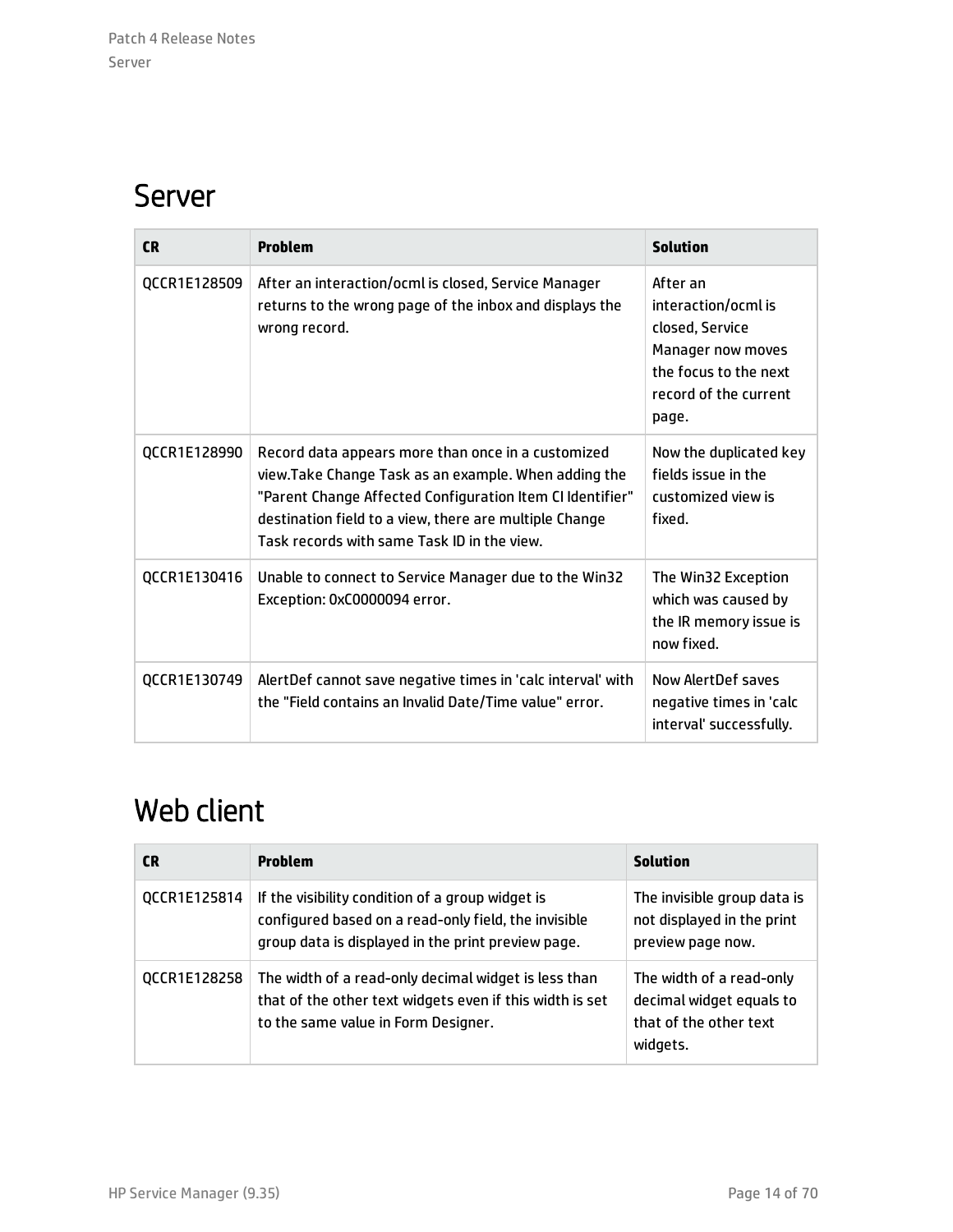| <b>CR</b>    | <b>Problem</b>                                                                                                                                                                                                                                    | <b>Solution</b>                                                                                                                |
|--------------|---------------------------------------------------------------------------------------------------------------------------------------------------------------------------------------------------------------------------------------------------|--------------------------------------------------------------------------------------------------------------------------------|
| QCCR1E128498 | The web client displays the Http status 500 error when<br>the unpackWARs parameter is set to false in Tomcat.                                                                                                                                     | Web client can be<br>deployed and accessed<br>without errors even if the<br>unpackWARs parameter is<br>set to false in Tomcat. |
| QCCR1E128734 | When you use web client in Internet Explorer, input<br>Chinese/Japanese characters on the login page, and<br>then press Enter, the screen is refreshed and displays<br>the Invalid login name/password. Please try<br>again. error message.       | Now there is no error<br>message when you input<br>Chinese/Japanese<br>characters and press<br>Enter.                          |
| QCCR1E128843 | In the Service Manager web client with French<br>localization, an apostrophe(') is displayed as "'"<br>when \$G.show.menu.forms is enabled.                                                                                                       | Now the apostrophe is<br>correctly displayed in this<br>case.                                                                  |
| QCCR1E128889 | The 403 Error occurs when clicking the toggle list-<br>detail view button.                                                                                                                                                                        | The toggle list-detail view<br>button now works fine.                                                                          |
| QCCR1E129036 | In the first row of an editable table, when you type<br>characters in a select-only combo box after its pop-up<br>list is shown, a new row is automatically added. The<br>pop-up list does not disappear when you click outside<br>the combo box. | The pop-up list now<br>disappears when you click<br>outside the combo box.                                                     |
| QCCR1E129783 | When switching tabs, the dashboard chart does not<br>refresh automatically according to the chart refresh<br>settings.                                                                                                                            | The dashboard chart can<br>refresh automatically now.                                                                          |
| QCCR1E130324 | In web client, the read-only form elements are<br>editable by using the keyboard after you click the Print<br>button.                                                                                                                             | Now you cannot edit the<br>read-only elements by<br>using the keyboard after<br>clicking the Print button.                     |
| QCCR1E130384 | When you use web browsers that support HTML5, the<br>number of attachment files that you can upload does<br>not match the value of the maxattachmentcount<br>parameter.                                                                           | Now you can upload files<br>as defined by the value of<br>the maxattachmentcount<br>parameter in this case.                    |
| QCCR1E130624 | When you type texts in a combo box, the autocomplete<br>feature becomes case-sensitive. For example, if you<br>type c, autocomplete does not suggest Change.                                                                                      | This issue no longer<br>occurs.                                                                                                |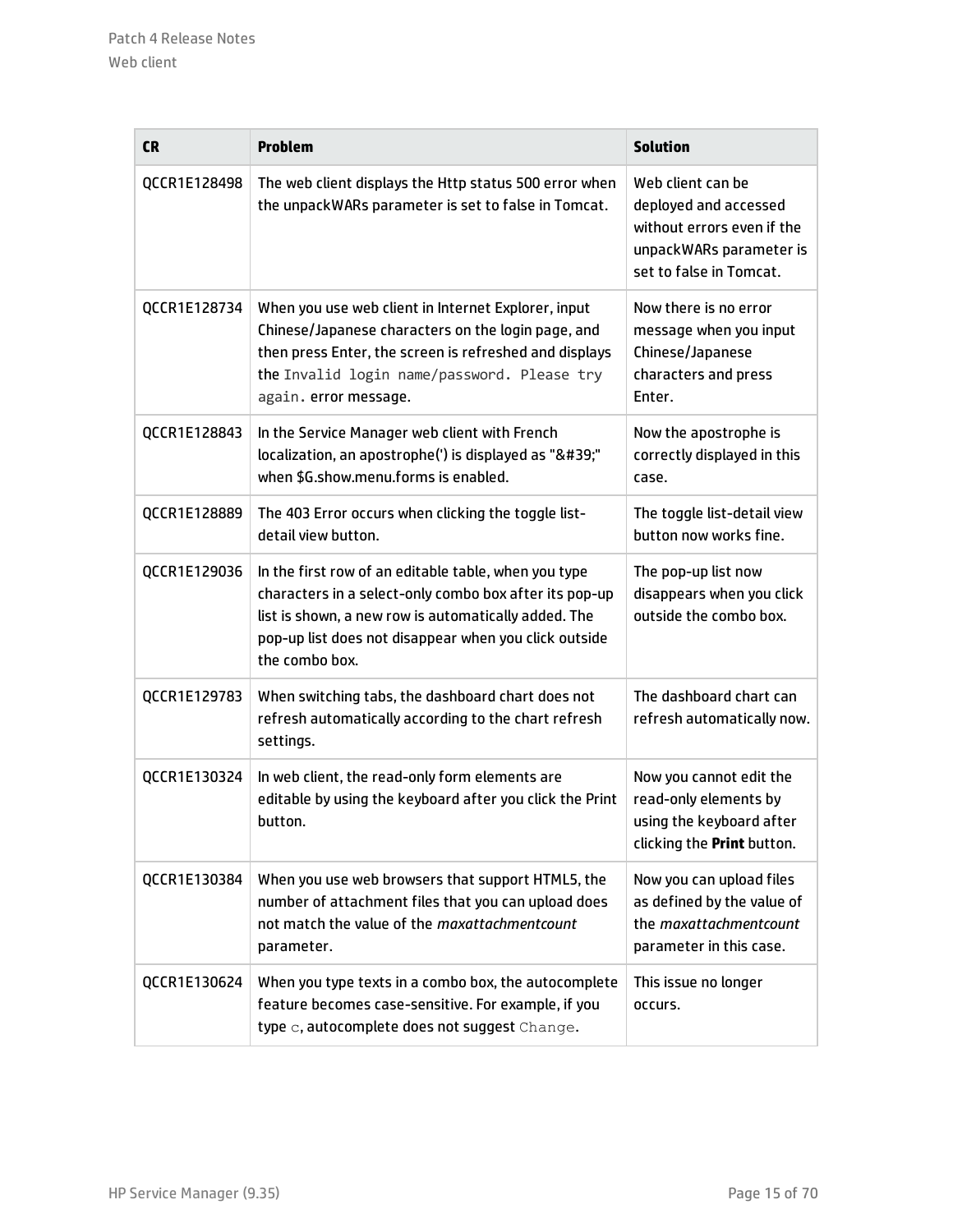## <span id="page-15-0"></span>Known problems, limitations, and workarounds

This software release has the following known issues and limitations. This is a cumulative list of known issues and limitations in Service Manager, including those that are already documented in previous release notes.

## <span id="page-15-1"></span>Issues in Service Manager9.35 P4

| <b>Global ID</b> | <b>Problem</b>                                                                                                                                            | Workaround                                         |
|------------------|-----------------------------------------------------------------------------------------------------------------------------------------------------------|----------------------------------------------------|
| QCCR1E130718     | When you rotate the screen of<br>an iOS9-based device to<br>landscape and then back to<br>portrait, the Mobility client<br>page is incorrectly displayed. | To work around this issue, refresh the<br>browser. |

### <span id="page-15-2"></span>Issues in Service Manager 9.35 P3

| <b>Global ID</b> | Problem                                                                                                  | Workaround                  |
|------------------|----------------------------------------------------------------------------------------------------------|-----------------------------|
| QCCR1E129407     | Service Manager does not<br>work properly with Oracle 12c<br>when MAX_STRING_SIZE is set<br>to EXTENDED. | No workaround is available. |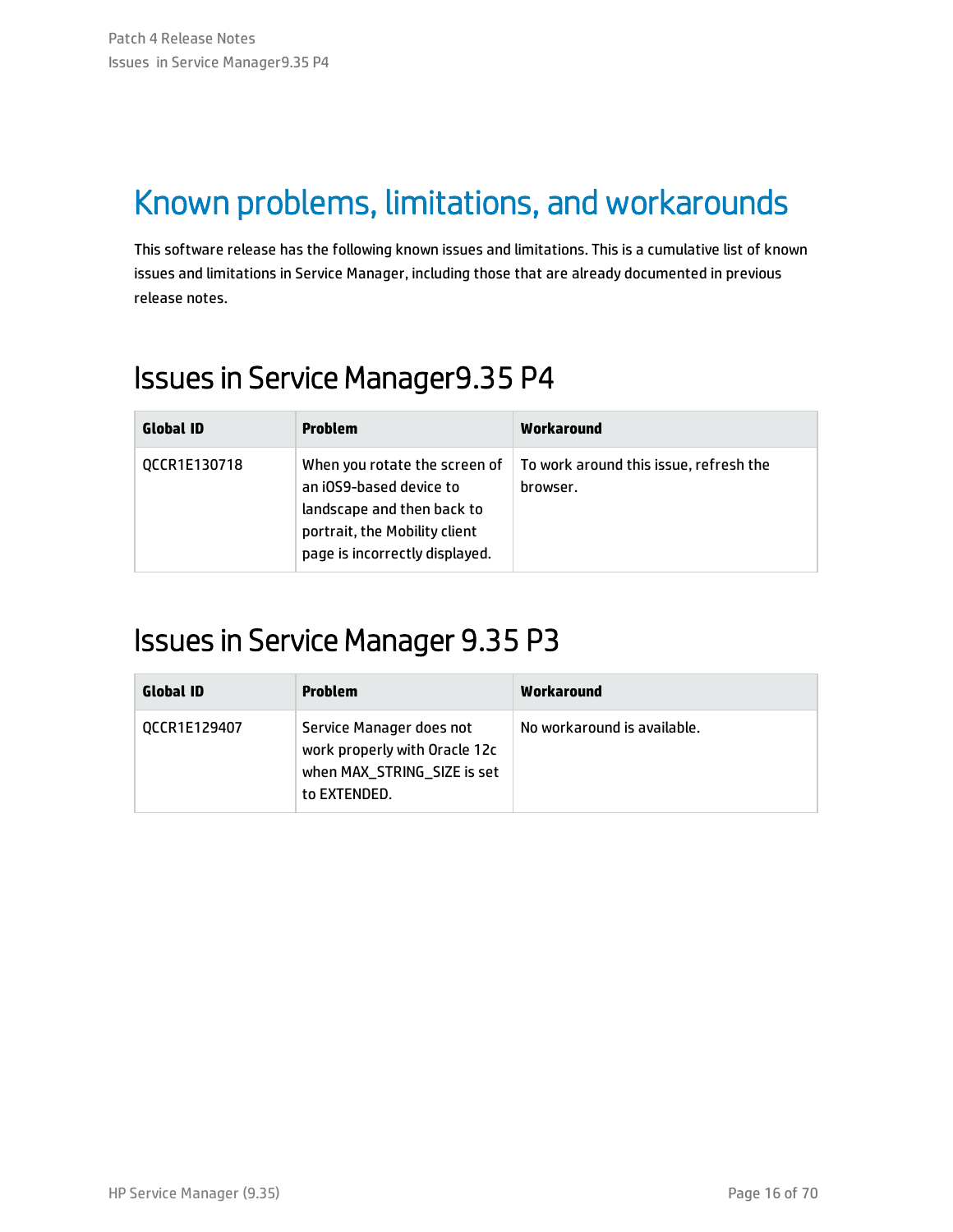## <span id="page-16-0"></span>Issues in Service Manager 9.35 P2

| <b>Global ID</b> | <b>Problem</b>                                                                                          | Workaround                                                                                                                                                                                                                                         |
|------------------|---------------------------------------------------------------------------------------------------------|----------------------------------------------------------------------------------------------------------------------------------------------------------------------------------------------------------------------------------------------------|
| OCCR1E127396     | Memory leaks in<br><b>Oracle Client</b><br>$12.1.0.1.0$ and<br>12.1.0.2.0.                              | If you have an Oracle support account, download and<br>apply the latest bundle patch 12.1.0.2.8 at<br>https://updates.oracle.com/Orion/PatchDetails/process_<br>form?patch_num=21454170. Otherwise, use Oracle<br>Client 11.2 (11.2.0.3 or later). |
|                  |                                                                                                         | <b>Note:</b> After changing the Oracle Client, SM Server<br>may not able to start up and you notice below<br>message in sm.log, please follow the guide in<br>Service Manager online help to configure the<br>allowunsupporteddbversion parameter. |
|                  |                                                                                                         | Detected an unsupported version of Oracle<br>Client. To override this please enable the<br>parameter [allowunsupporteddbversion] and<br>restart Service Manager to continue.                                                                       |
| QCCR1E127732     | The page will hang<br>after you try to fill<br>incident subcategory<br>on Android Chrome<br>version 44. | Refresh the page when page hangs.                                                                                                                                                                                                                  |

## <span id="page-16-1"></span>Issues in Service Manager 9.35 P1

| <b>Global ID</b> | <b>Problem</b>                                                                                                                                       | Workaround                               |
|------------------|------------------------------------------------------------------------------------------------------------------------------------------------------|------------------------------------------|
| QCCR1E123523     | In accessible mode,<br>unexpected blank place is<br>displayed for image menu<br>items of the menu brought up<br>by the "Show hidden menu"<br>button. | No workaround is available.              |
| QCCR1E123833     | In Internet Explorer (IE) 9, the<br>state of a disabled button<br>cannot be read by JAWS 13.                                                         | Use a supported browser other than IE 9. |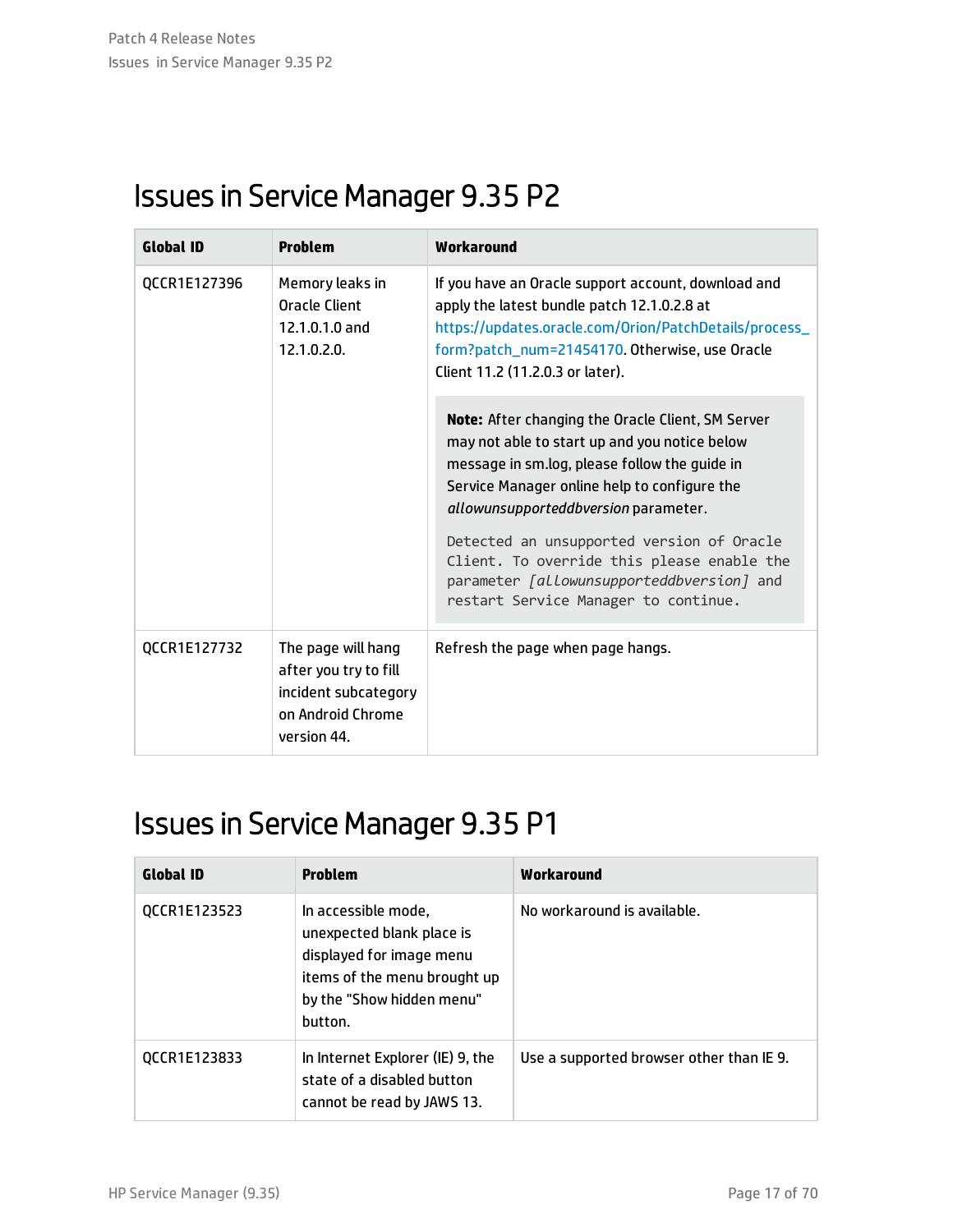## <span id="page-17-0"></span>Issues in Service Manager 9.35

| <b>Global ID</b> | <b>Problem</b>                                                                                                                                                                                                                                | Workaround                                                                                                                                                                                                                            |
|------------------|-----------------------------------------------------------------------------------------------------------------------------------------------------------------------------------------------------------------------------------------------|---------------------------------------------------------------------------------------------------------------------------------------------------------------------------------------------------------------------------------------|
| QCCR1E115514     | The auto complete<br>functionality for the Comfill<br>control does not work<br>properly for the Link to<br>Parent Incident field of the<br>Incident from.                                                                                     | No workaround is currently available.                                                                                                                                                                                                 |
| QCCR1E120737     | The service filter in the<br>Interaction Hot Topic page<br>does not display a list of<br>values for user selection.                                                                                                                           | No workaround is currently available.                                                                                                                                                                                                 |
| QCCR1E120360     | The default value of the date<br>field cannot be submitted in<br>the Arabic version of Service<br>Request Catalog.                                                                                                                            | No workaround is currently available.                                                                                                                                                                                                 |
| QCCR1E121885     | A duplicated line appears<br>when you input some<br>characters in the HTML Editor.                                                                                                                                                            | You can use one of the options below to<br>solve the issue:<br>• Move the mouse out of the HTML Editor<br>for a while.<br>• Click Source twice.                                                                                       |
| QCCR1E122315     | Users who use the LDAP<br>integration see the following<br>error message when they log<br>in to Service Manager 9.35 for<br>teh first time:<br>The system requires you<br>to choose a new<br>password. That password<br>has been used before. | <b>Click System Administration &gt; Base</b><br><b>System Configuration &gt; Miscellaneous &gt;</b><br><b>System Information Record, Passwords &gt;</b><br>Password Standards, and then clear the<br>Keep Password History check box. |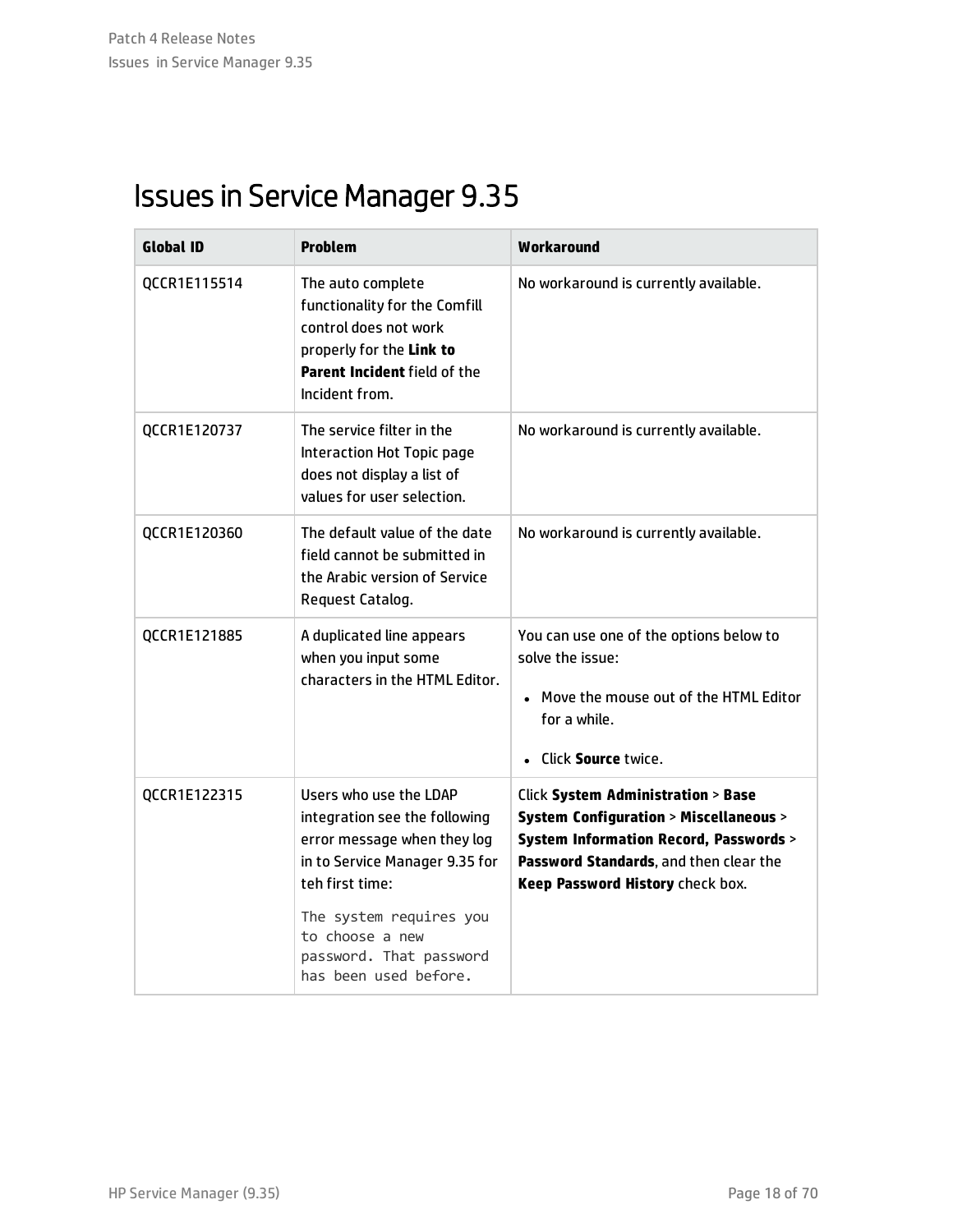| <b>Global ID</b> | Problem                                                                                                                                                                                        | Workaround                                                                                                                                                                                                                                                                     |
|------------------|------------------------------------------------------------------------------------------------------------------------------------------------------------------------------------------------|--------------------------------------------------------------------------------------------------------------------------------------------------------------------------------------------------------------------------------------------------------------------------------|
| QCCR1E122316     | For users who use the LDAP<br>integration, if their passwords<br>meet the LDAP password<br>policy but not the Service<br>Manager password policy,<br>they cannot log in to Service<br>Manager. | <b>Click System Administration &gt; Base</b><br><b>System Configuration &gt; Miscellaneous &gt;</b><br><b>System Information Record, Passwords &gt;</b><br>Password Composition, and then make the<br>Service Manager password policy weaker<br>than the LDAP password policy. |
| QCCR1E122448     | An error message is displayed<br>when users request a service<br>item from the Service<br>Request Catalog Hebrew user<br>interface and they cannot<br>submit the request<br>successfully.      | You can create the service item in English<br>and then set the locale to Hebrew. After<br>that, users can submit requests for the item<br>from the Service Request Catalog Hebrew<br>user interface successfully.                                                              |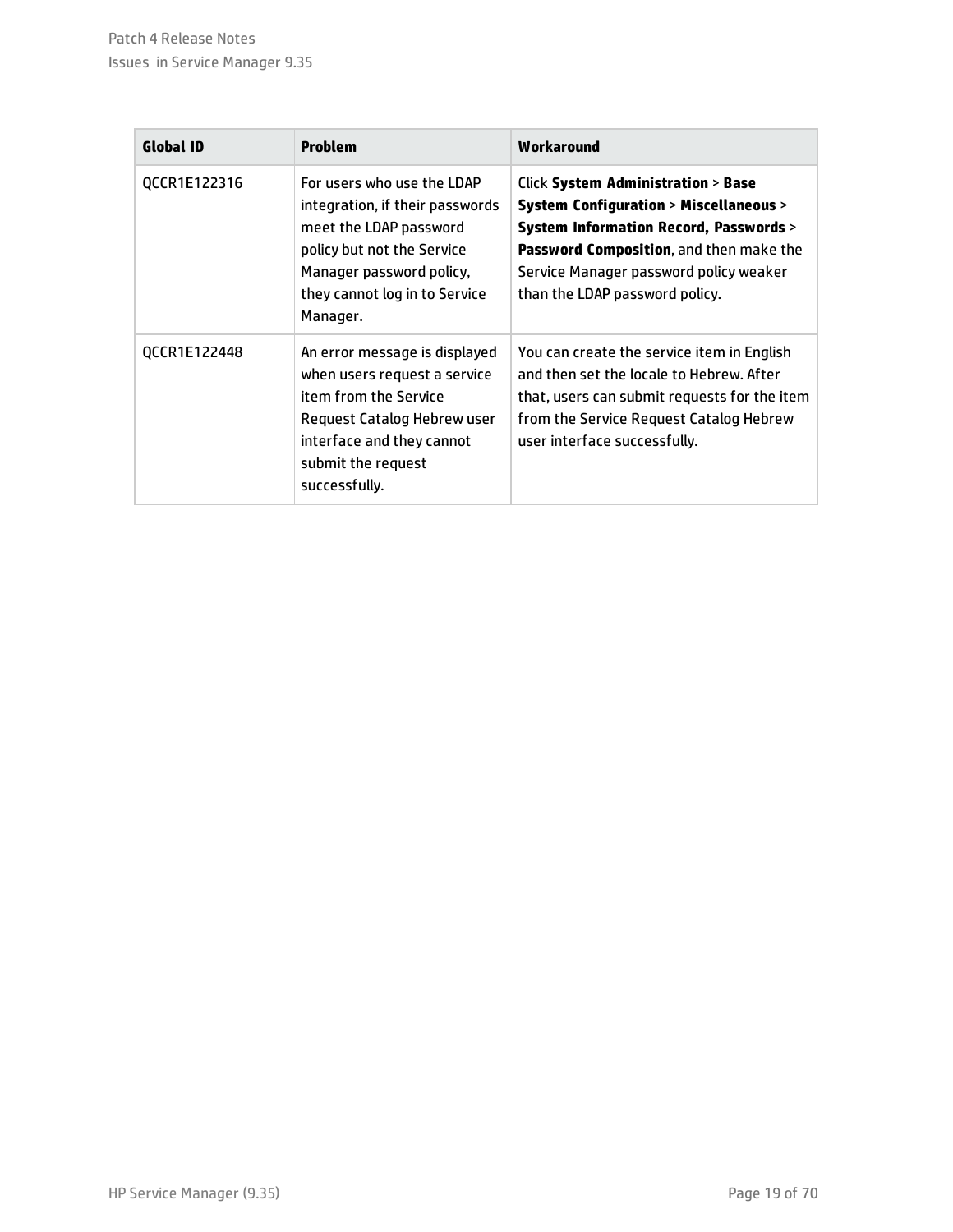| <b>Global ID</b> | <b>Problem</b>                                                                                         | Workaround                                                                                                                                                                                                                                                                                                                                                                                                                                                                                                                                                                                                                                                                                                                                                                                                                                                                                                                                   |
|------------------|--------------------------------------------------------------------------------------------------------|----------------------------------------------------------------------------------------------------------------------------------------------------------------------------------------------------------------------------------------------------------------------------------------------------------------------------------------------------------------------------------------------------------------------------------------------------------------------------------------------------------------------------------------------------------------------------------------------------------------------------------------------------------------------------------------------------------------------------------------------------------------------------------------------------------------------------------------------------------------------------------------------------------------------------------------------|
| QCCR1E109833     | Service Manager crashes<br>when you use the Open<br>Localization Toolkit to create<br>a language pack. | Update the OOB_UPG_COMPLETE message<br>and the CUSTOM_UPG_COMPLETE message<br>following the steps below:<br>1. Log in to Service Manager as a system<br>administrator.<br>2. Type db in the Service Manager<br>command line, and then press Enter.<br>The Database Manager opens.<br>3. Type scmessage in the Table field,<br>and then click Search.<br>4. Click message.edit.<br>5. Type upgin the <b>Class</b> field, type OOB<br>UPG COMPLETE in the Message<br>Number field, and then click Search.<br>6. Change the description in the Text field<br>to upgrade is only for<br>English version.<br>7. Click Save and OK.<br>8. Type upg in the <b>Class</b> field, type<br>CUSTOM UPG COMPLETE in the<br>Message Number field, and then click<br>Search.<br>9. Change the description in the Text field<br>to We need to update this<br>message. Otherwise, sm will<br>crash when create language<br>builder.<br>10. Click Save and OK. |
|                  |                                                                                                        |                                                                                                                                                                                                                                                                                                                                                                                                                                                                                                                                                                                                                                                                                                                                                                                                                                                                                                                                              |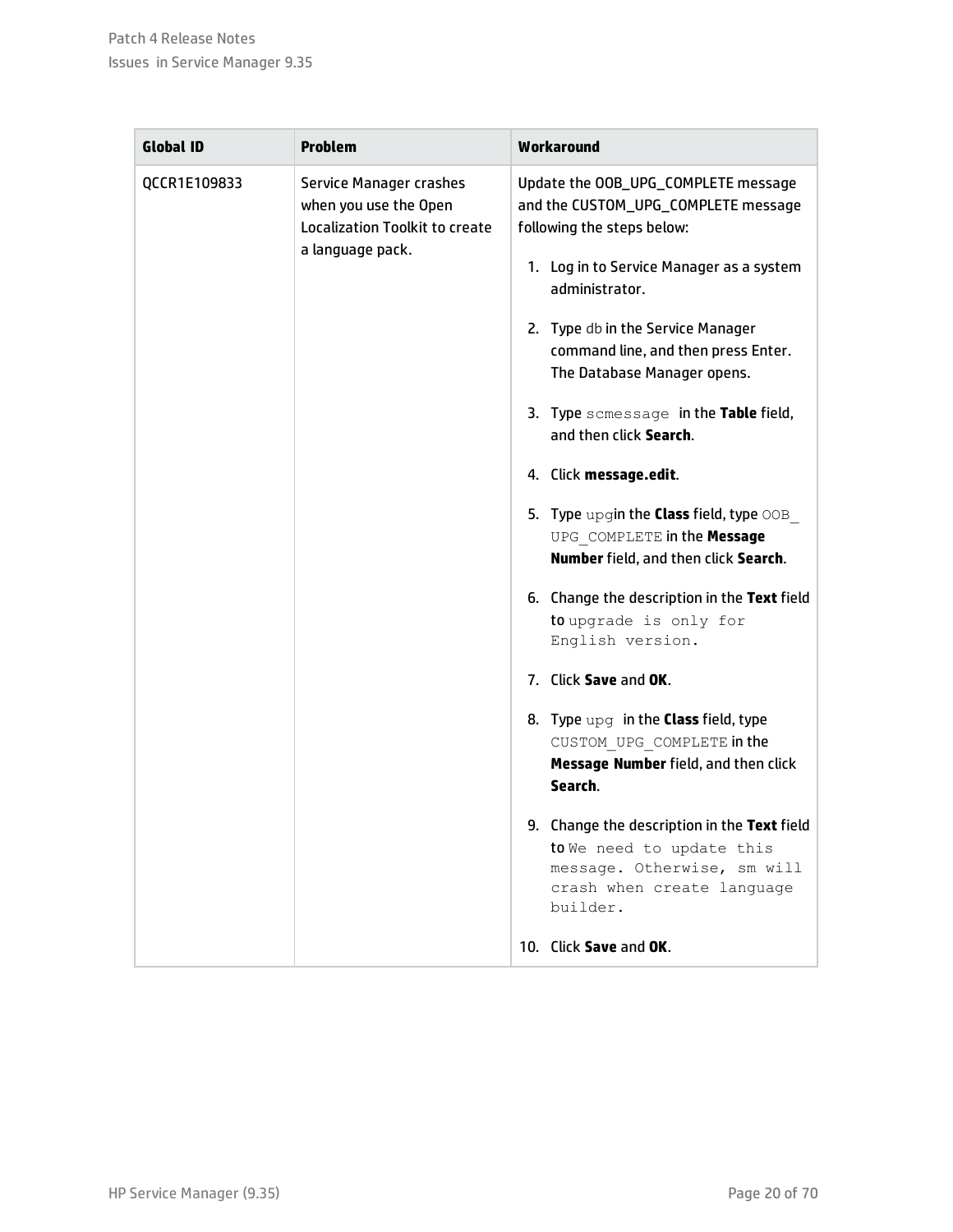## <span id="page-20-0"></span>Issues in Service Manager 9.34 and patches

| <b>Global ID</b> | <b>Problem</b>                                                                                                                                                                                          | Workaround                            |
|------------------|---------------------------------------------------------------------------------------------------------------------------------------------------------------------------------------------------------|---------------------------------------|
| QCCR1E105375     | Service Request Catalog does not<br>allow approval delegation for the<br>Time Period module.                                                                                                            | No workaround is currently available. |
| QCCR1E106074     | When you add custom multi-text<br>fields to the Service Checkout page,<br>the fields are not displayed<br>correctly on the Resubmit page on<br>an iPad.                                                 | No workaround is currently available. |
| QCCR1E107572     | When you use the arrow keys to<br>move up, down, left, and right<br>through cells, JAWS reads "Not in<br>the table" incorrectly.                                                                        | No workaround is currently available. |
| QCCR1E107573     | When you put the focus on a<br>column header after you switch the<br>mode to table layer, JAWS reads<br>the names of the first column<br>header to the column header<br>currently in focus incorrectly. | No workaround is currently available. |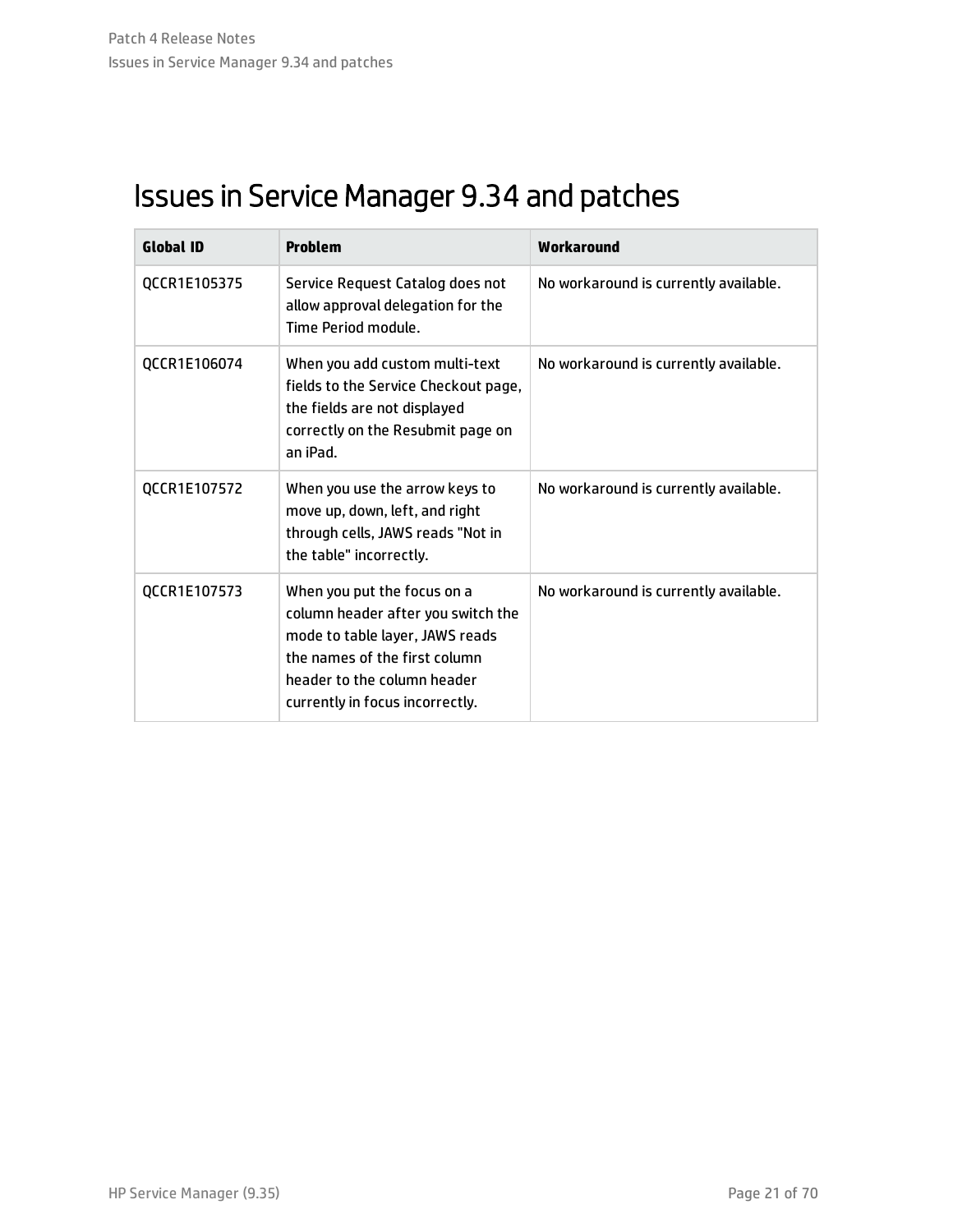| <b>Global ID</b> | <b>Problem</b>                                                                                                                                                             | Workaround                                                                                                                                                                                                                                                                                                                                                                                                                                                                                                                                                                                                          |
|------------------|----------------------------------------------------------------------------------------------------------------------------------------------------------------------------|---------------------------------------------------------------------------------------------------------------------------------------------------------------------------------------------------------------------------------------------------------------------------------------------------------------------------------------------------------------------------------------------------------------------------------------------------------------------------------------------------------------------------------------------------------------------------------------------------------------------|
| QCCR1E107712     | In Internet Explorer 11, pressing F1<br>does not bring up the Service<br>Manager help information.                                                                         | To work around this issue, follow these<br>steps:<br>1. Start Internet Explorer 11 from a<br>desktop computer, and then log in<br>to Service Manager.<br>2. Press Alt to access the menu bar in<br>Internet Explorer.<br>3. In the Tools menu, select<br><b>Compatibility View settings.</b><br>4. A dialog box appears, in which the<br>"Add this website:" field is<br>prepopulated with the host name or<br>IP address of your webtier host.<br>Click Add to add the website to the<br>compatibility view list.<br>5. Click Close. The Service Manager<br>web page refreshes and opens in<br>compatibility mode. |
| QCCR1E107983     | In Google Chrome, you are unable<br>to use the Tab key to move the<br>focus to or off the HTML Editor.                                                                     | No workaround is currently available.                                                                                                                                                                                                                                                                                                                                                                                                                                                                                                                                                                               |
| QCCR1E108558     | When "Virtual PC cursor" is enabled,<br>JAWS reads a group name three<br>times when you expand the group.                                                                  | No workaround is currently available.                                                                                                                                                                                                                                                                                                                                                                                                                                                                                                                                                                               |
| QCCR1E109151     | The grouping grid changes to a<br>paging grid when you sort a table in<br>the "Select a Time Period category"<br>page.                                                     | No workaround is currently available.                                                                                                                                                                                                                                                                                                                                                                                                                                                                                                                                                                               |
| QCCR1E109390     | Revisions cannot be added when<br>you apply PDCP4 production data to<br>Service Manager 9.34 applications<br>that were upgraded from Service<br>Manager 9.32 applications. | No workaround is currently available.                                                                                                                                                                                                                                                                                                                                                                                                                                                                                                                                                                               |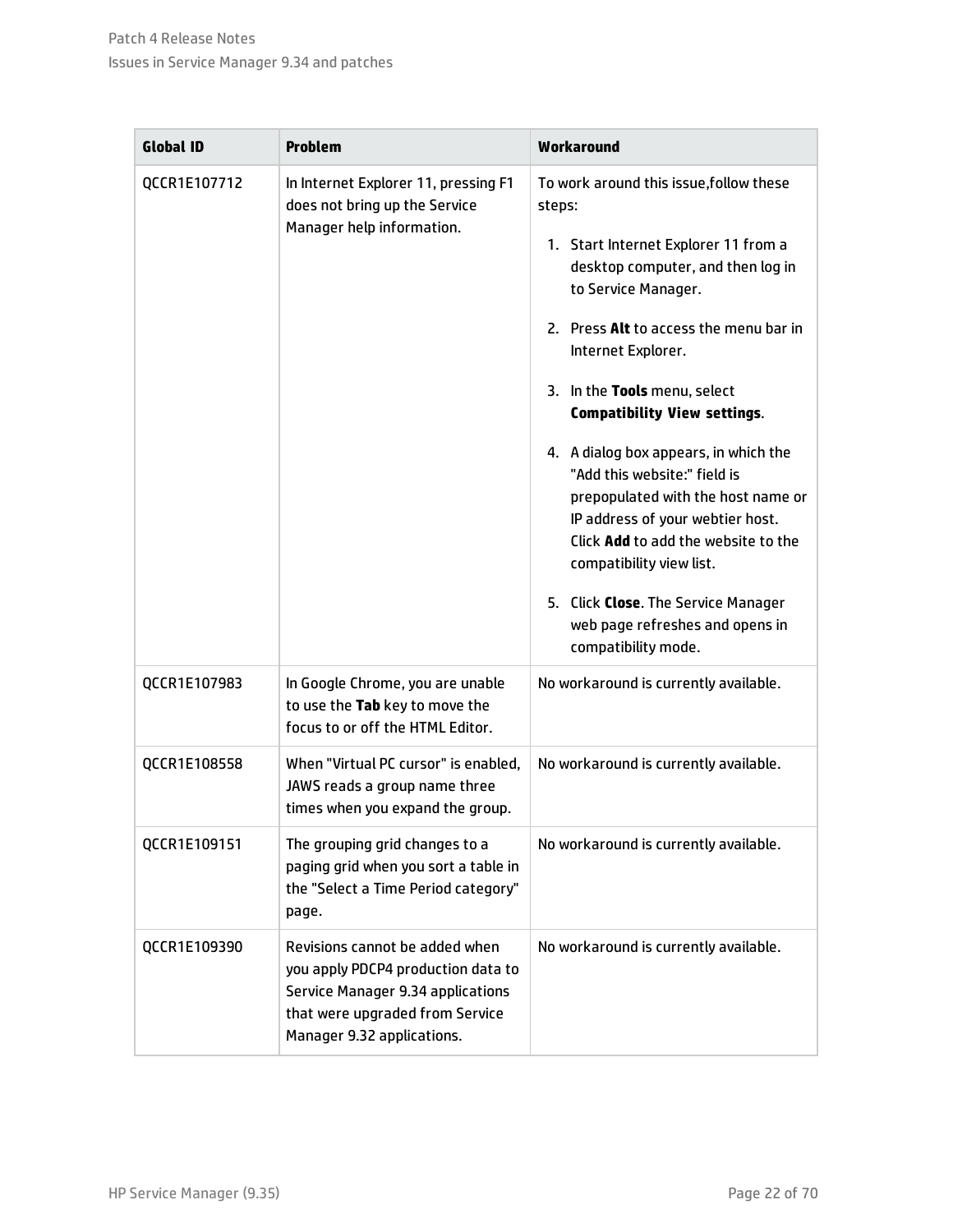| <b>Global ID</b> | <b>Problem</b>                                                                                                                                                                                         | Workaround                             |
|------------------|--------------------------------------------------------------------------------------------------------------------------------------------------------------------------------------------------------|----------------------------------------|
| QCCR1E109577     | When you log in to the web client by<br>using Internet Explorer 8 for the<br>first time, all the characters are<br>displayed in an italic font.                                                        | Refresh the page in Internet Explorer. |
| QCCR1E110285     | When JAWS 15 runs in Internet<br>Explorer 10 or 11, the focus does<br>not return to the correct radio<br>button when you press Shift+Tab.                                                              | No workaround is currently available.  |
| QCCR1E105370     | The Quick Jump component is not<br>displayed in certain screen<br>resolutions.                                                                                                                         | No workaround is currently available.  |
| QCCR1E110695     | The MySM details page is not<br>displayed in Hebrew or Arabic.                                                                                                                                         | No workaround is currently available.  |
| QCCR1E110784     | Sortable column headers for<br>editable tables do not have a sort<br>icon.                                                                                                                             | No workaround is currently available.  |
| QCCR1E110085     | JAWS reads the words "read only"<br>when the focus is on a language<br>combo box.                                                                                                                      | No workaround is currently available.  |
| QCCR1E110343     | The Auto Complete function does<br>not work for some fields of the<br>timeperioddefine format.                                                                                                         | No workaround is currently available.  |
| QCCR1E111202     | When JAWS13 is working with Asian<br>languages such as Chinese,<br>Japanese or with the Arabic<br>language, the "System Navigator"<br>and "Pagination" navigations<br>cannot be listed in "Landmarks." | No workaround is currently available.  |
| QCCR1E111084     | You cannot use the keyboard to<br>operate on a List Builder control<br>when JAWS is running.                                                                                                           | No workaround is currently available.  |
| QCCR1E109267     | The Label of the Parent Record<br>field cannot be displayed correctly<br>when saving an incident record.                                                                                               | No workaround is currently available.  |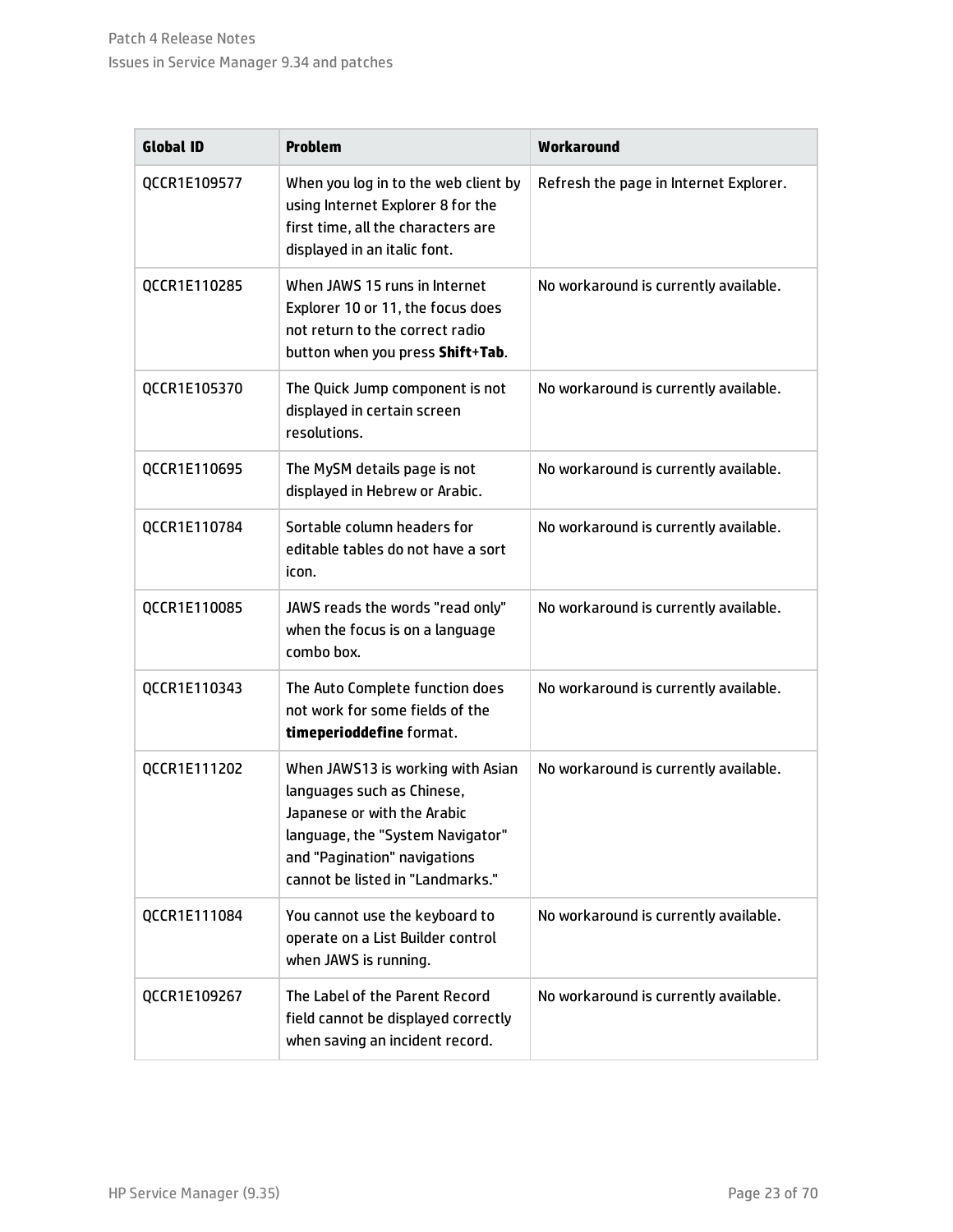| <b>Global ID</b> | <b>Problem</b>                                                                                                                                                                                                            | Workaround                                                                                                                                                                                                                                                                                                                                                                                                                                                                          |
|------------------|---------------------------------------------------------------------------------------------------------------------------------------------------------------------------------------------------------------------------|-------------------------------------------------------------------------------------------------------------------------------------------------------------------------------------------------------------------------------------------------------------------------------------------------------------------------------------------------------------------------------------------------------------------------------------------------------------------------------------|
| QCCR1E110722     | Accessibility to the Time period<br>rules table and the Time period<br>occurrences table is not good on a<br>time period record detail form.                                                                              | No workaround is currently available.                                                                                                                                                                                                                                                                                                                                                                                                                                               |
| QCCR1E112188     | If a Comfill field has Auto Complete<br>enabled and a data change event<br>(not 0) defined, and a post<br>expression/post JavaScript is<br>defined for the link for this field,<br>the data change event may not<br>work. | Do not enable Auto Complete for the<br>Comfill field.                                                                                                                                                                                                                                                                                                                                                                                                                               |
| QCCR1E111326     | Cannot open timeperiod and entry<br>records in Embedded Calendar in<br>Internet Explorer 11.                                                                                                                              | Use an older version of Internet Explorer<br>or use a different browser such as<br>Firefox or Chrome.                                                                                                                                                                                                                                                                                                                                                                               |
| QCCR1E111994     | The Timeperiod Manager cannot<br>see the Approval Definition menu<br>when the system has no Process<br>Designer content pack applied.                                                                                     | To work around this issue, follow these<br>steps:<br>1. Log in to Service Manager Windows<br>client as a system administrator.<br>Type menu in Service Manager<br>2.<br>Command line, and then press<br>Enter.<br>3. Type timeperiod in the Menu<br>Name field, and then click Search.<br>4. Locate the row with the description<br>of Approval Definitions.<br>5. Remove and jscall<br>("security.hasRight", "Common<br>Configuration", "view")=true"<br>from the Condition field. |
| QCCR1E112097     | The Option menu is overlapped by<br>full calendar in the Service Manager<br>accessible web client.                                                                                                                        | No workaround is currently available.                                                                                                                                                                                                                                                                                                                                                                                                                                               |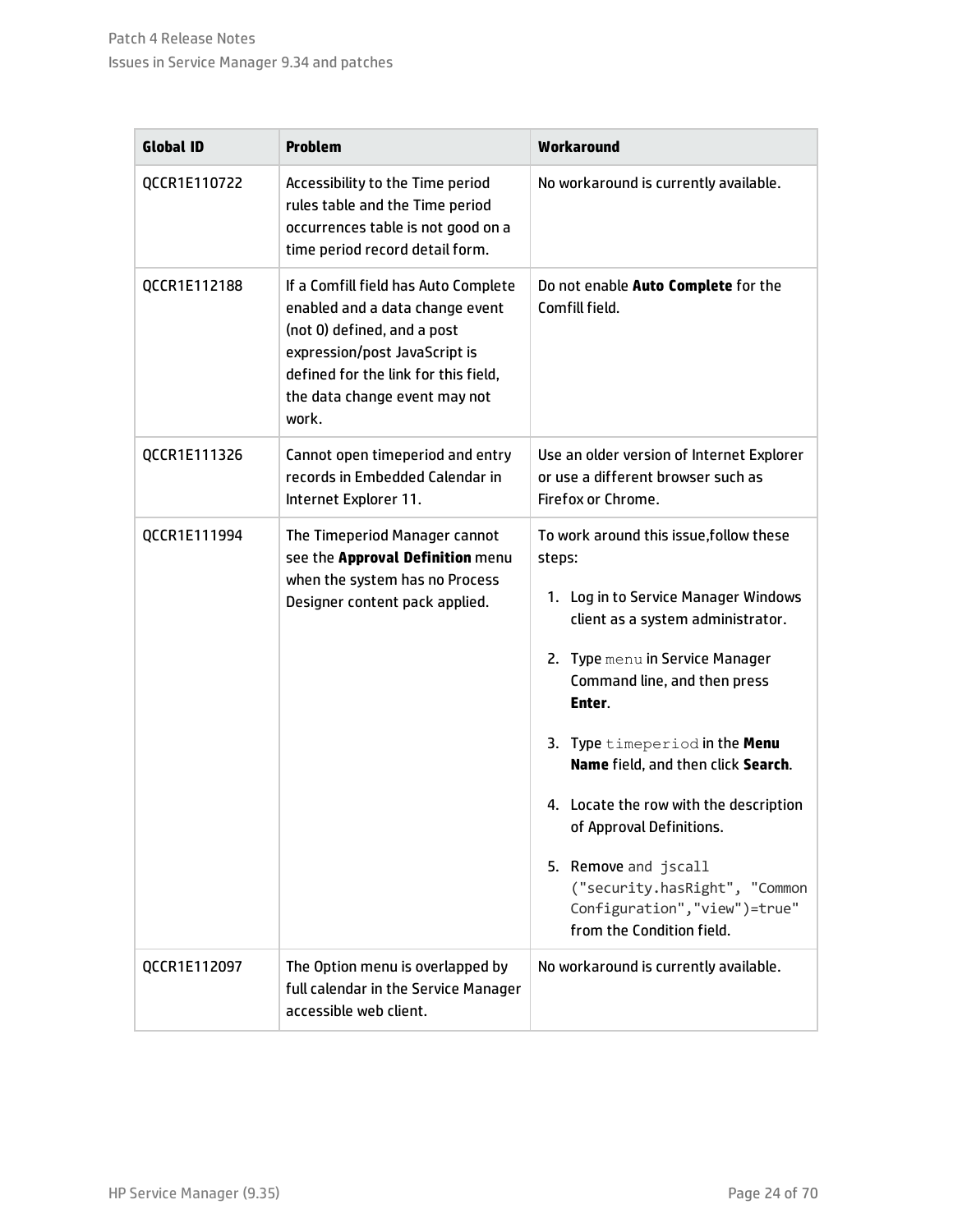| <b>Global ID</b> | <b>Problem</b>                                                                                                                                                                                                                                                                                                                                                     | Workaround                                                       |
|------------------|--------------------------------------------------------------------------------------------------------------------------------------------------------------------------------------------------------------------------------------------------------------------------------------------------------------------------------------------------------------------|------------------------------------------------------------------|
| QCCR1E111131     | Calendar and Timeperiod in the<br>Module drop-down list are not<br>translated in the Security Area<br>Search page. To see this issue,<br>follow these steps:<br>1. Log in to the web client with a<br>non-English language.<br>2. Go to System Administration<br>> Security > Security Area.<br>3. Click the "Module" drop-down<br>list.                           | No workaround is currently available.                            |
| QCCR1E119985     | When you are updating an Incident,<br>if you input an invalid date time<br>value to the <b>Outage Start</b> or the<br><b>Outage End field, you cannot close</b><br>this incident tab by clicking the<br><b>Cancel</b> button. The same problem<br>also happens when you are opening<br>a new Incident, opening a new<br>Change, or updating an existing<br>Change. | Correct the invalid input before you click<br>the Cancel button. |
| QCCR1E120076     | On the wizard page of Approval<br>Delegation > Set Delegate, when<br>you input an invalid date time value<br>to the Valid From or the Valid To<br>field, the value will be cleared after<br>you click the <b>Next</b> button.                                                                                                                                      | No workaround is currently available.                            |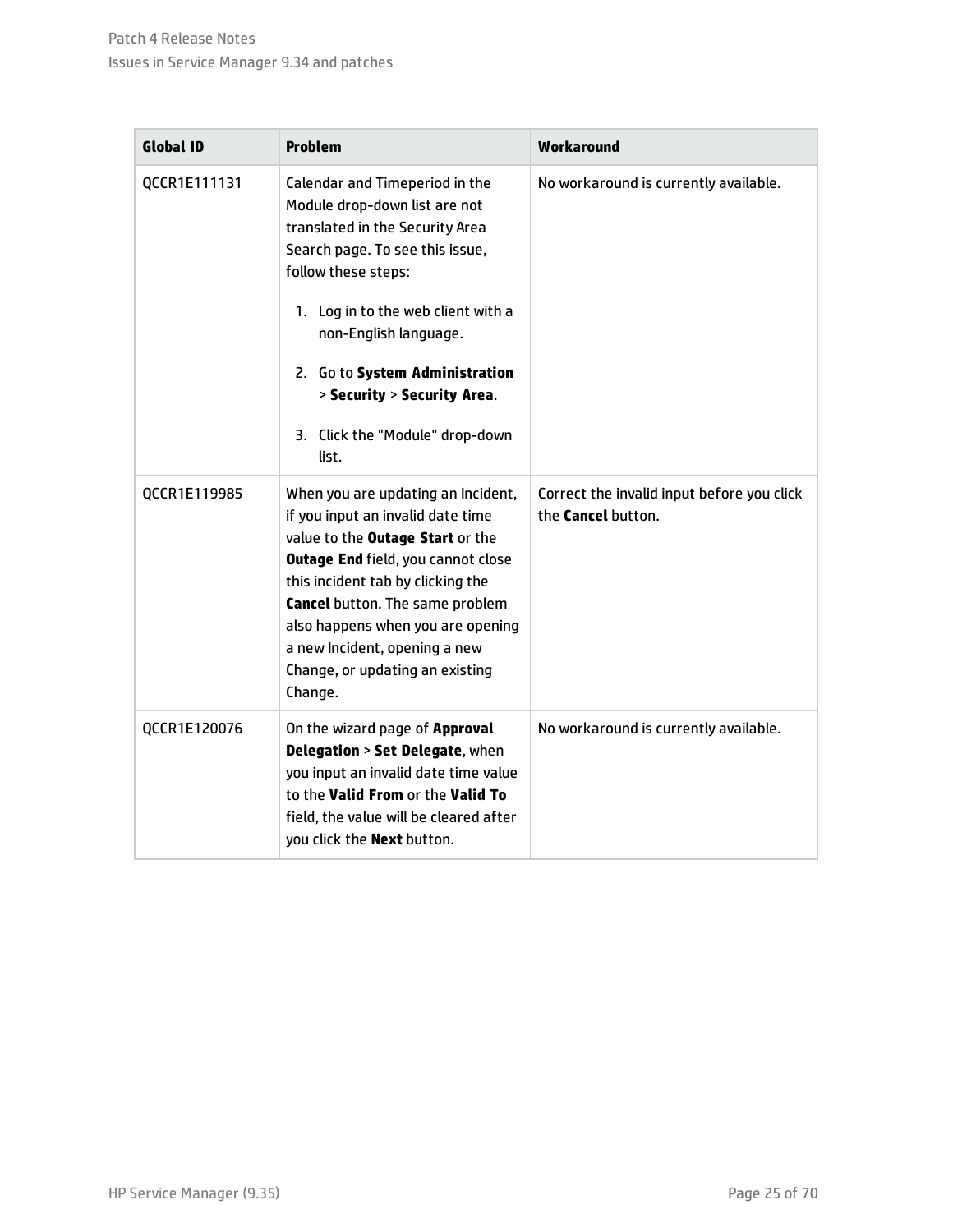## <span id="page-25-0"></span>Issues in Service Manager 9.33 and patches

| <b>Global ID</b> | <b>Problem</b>                                                                                                                                                                                                                                   | Workaround                                                                                  |
|------------------|--------------------------------------------------------------------------------------------------------------------------------------------------------------------------------------------------------------------------------------------------|---------------------------------------------------------------------------------------------|
| QCCR1E100136     | After the installation of a language<br>pack, the Windows client, if running on<br>an Arabic Windows 2008, displays the<br>tooltips of the 'Added' and<br>'Forced'/'Updated' columns in the<br>content pack results as reversed.                 | No workaround is currently available.                                                       |
| QCCR1E101782     | In Trusted Sign-On (TSO) mode, if users<br>log in to the web client with Simplified<br>Chinese in Internet Explorer 10 running<br>on Windows 8 or Windows 2012, the<br>web client still displays in English<br>instead of in Simplified Chinese. | No workaround is currently available.                                                       |
| QCCR1E103847     | An arrow connector in a Process<br>Designer workflow might be<br>misaligned when the destination phase<br>is vertically too close to another phase<br>(this problem was introduced in<br>Service Manager 9.33 patch 1 revision<br>1).            | To resolve the issue, move the<br>destination phase away enough from<br>the adjacent phase. |
| QCCR1E103858     | It displays auto-open tasks in the task<br>planner window (this problem was<br>introduced in Service Manager 9.33<br>patch 1 revision 1).                                                                                                        | No workaround is currently available.                                                       |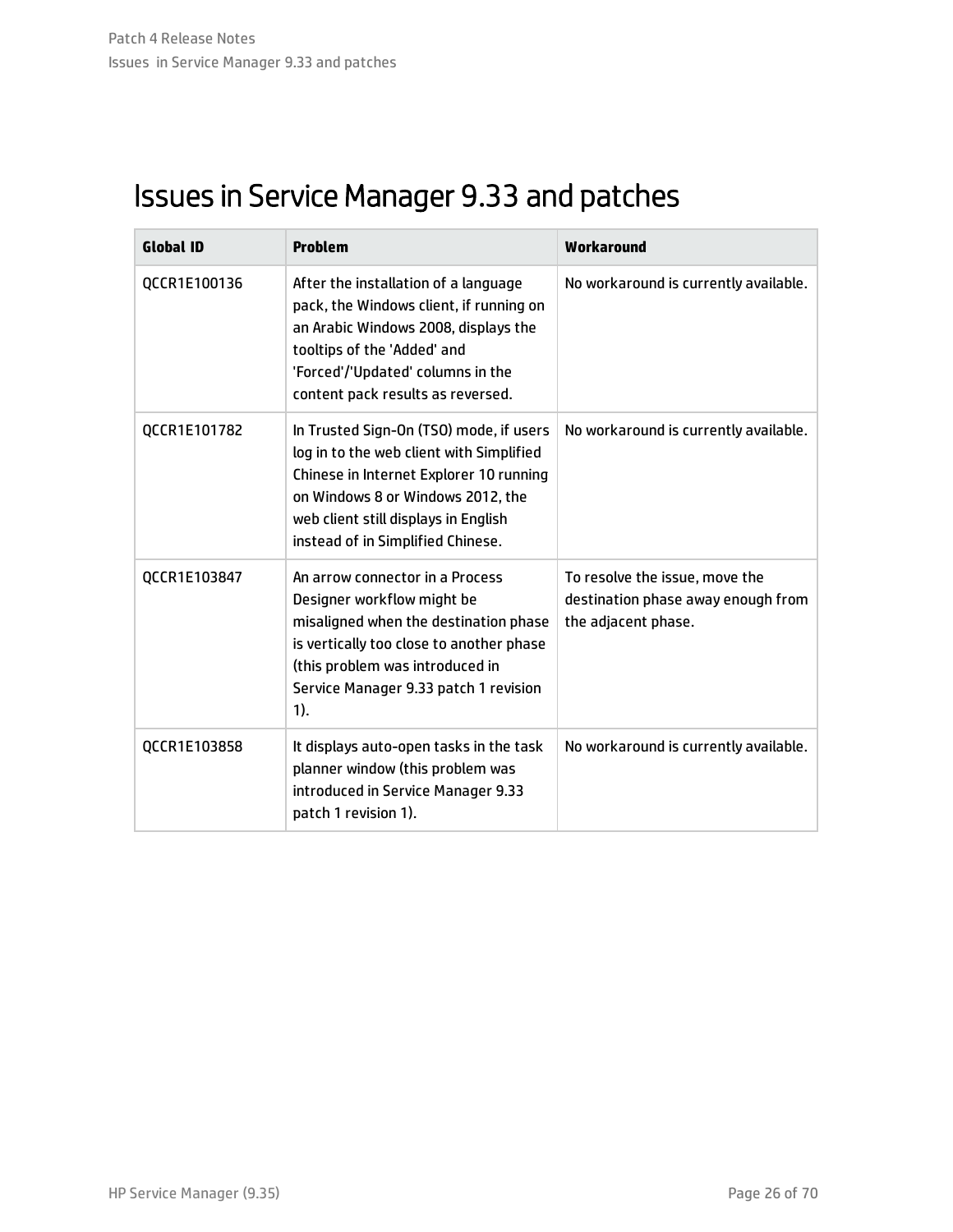## <span id="page-26-0"></span>Issues in Service Manager 9.32 and patches

### **Service Manager Issues**

| <b>Global ID</b>                                                                                                                                                                          | <b>Problem</b>                                                                                                                                                                                                                                                                                                              | Workaround                                                                                                                                                                                                                                     |
|-------------------------------------------------------------------------------------------------------------------------------------------------------------------------------------------|-----------------------------------------------------------------------------------------------------------------------------------------------------------------------------------------------------------------------------------------------------------------------------------------------------------------------------|------------------------------------------------------------------------------------------------------------------------------------------------------------------------------------------------------------------------------------------------|
| QCCR1E64377                                                                                                                                                                               | In the web client, when a Configuration<br>Item (CI) record is opened, the CI label<br>does not show (or only shows for the first<br>time) in the CI Visualization (Relationship<br>Graph). This issue occurs only when JRE 6<br>is used.                                                                                   | As Oracle has fixed this Applet issue, JRE<br>6 customers need to upgrade their JRE to<br>the latest JRE6 or JRE7 on the machine<br>that runs Internet Explorer or Firefox in<br>order for CI Visualization to display CI<br>labels correctly. |
| QCCR1E95725<br>Due to a known issue in JDK (bug<br>id:7196513), CI icons are not displayed<br>correctly in Firefox when Httponly<br>cookies are enabled in the web<br>application server. | When Httponly cookies are enabled,<br>users can only use Internet Explorer 7 or<br>higher for CI icons to display correctly. As<br>Oracle has fixed the Httponly cookie<br>issue as of JDK 7u6, users need to install<br>the latest 32-bit JRE (7u6 or above) on<br>the machine that runs Internet Explorer 7<br>or higher. |                                                                                                                                                                                                                                                |
|                                                                                                                                                                                           |                                                                                                                                                                                                                                                                                                                             | Note: In Service Manager 9.33, users<br>can only use Internet Explorer 8 or<br>higher for CI icons to display<br>correctly.                                                                                                                    |
| QCCR1E95963                                                                                                                                                                               | An error occurs when loading a dbdict<br>twice in an unload file. The two dbdict<br>records have the same name, but<br>different key types: the first one has<br>unique key, while the second's key type is<br>primary key.                                                                                                 | Do not export to an unload file a dbdict<br>record whose key type has changed.                                                                                                                                                                 |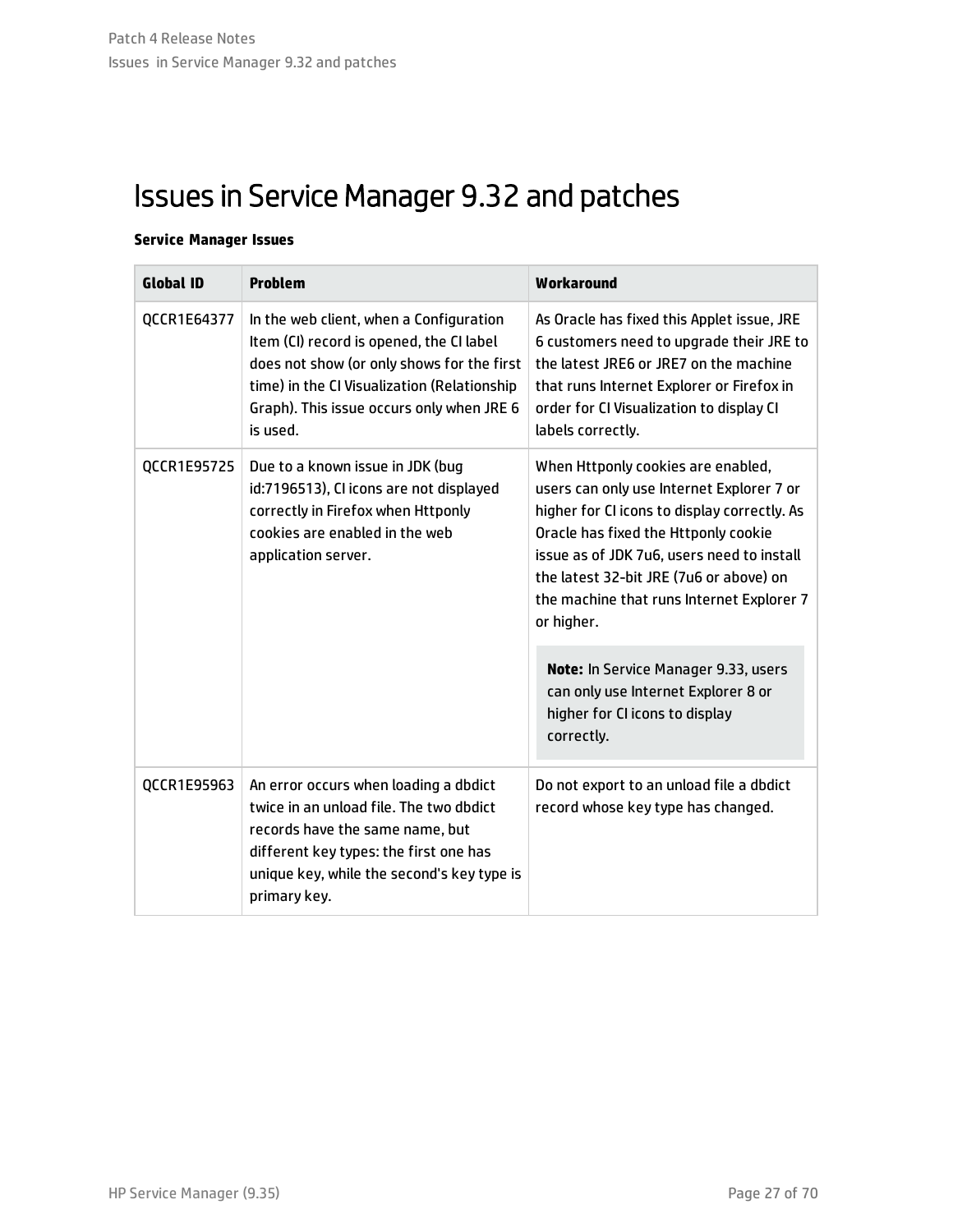| <b>Global ID</b> | <b>Problem</b>                                                                                                                                                                                                                                                                                                           | Workaround                                                                                                                                                                                                                                                                                                                                                                                                                                                                                                                                                                                                                                                   |
|------------------|--------------------------------------------------------------------------------------------------------------------------------------------------------------------------------------------------------------------------------------------------------------------------------------------------------------------------|--------------------------------------------------------------------------------------------------------------------------------------------------------------------------------------------------------------------------------------------------------------------------------------------------------------------------------------------------------------------------------------------------------------------------------------------------------------------------------------------------------------------------------------------------------------------------------------------------------------------------------------------------------------|
| QCCR1E97260      | When SSL is enabled between the web<br>application server and Firefox, a ClassNot<br>found Exception error displays in the<br>workflow section of the Change form.<br>This issue does not occur in IE or in<br>Firefox without SSL enabled.                                                                              | There are two workarounds:<br>• Use Internet Explorer instead of<br>Firefox.<br>If using Firefox, import the client<br>$\bullet$<br>certificate into the Java console on<br>the end user's machine. Here are the<br>steps for Windows 7:<br>a. Open Control Panel, and in the<br><b>Control Panel Search box enter</b><br>"Java Control Panel".<br>b. Double-click the Java console<br>icon to open the Java console.<br>c. On the Security tab, click Manage<br>Certificates<br>d. On the Certificates window,<br>select certificate type: Client<br>Authentication, and click Import.<br>e. Follow the wizard and import the<br>client user's certificate. |
| QCCR1E97492      | Clicking the Back button on the CI<br>Visualization page (which opens when<br>you click More > Expand CI Visualization<br>in a CI record) causes a Firefox crash.                                                                                                                                                        | No workaround is currently available.                                                                                                                                                                                                                                                                                                                                                                                                                                                                                                                                                                                                                        |
| QCCR1E97603      | If a format that contains a button with<br>Enable condition is created or modified<br>by using a Service Manager 9.31 patch 1<br>server, when using it in Service Manager<br>9.31 GA or earlier, the client crashes.<br>However, formats created by using the<br>Service Manager 9.31 GA or earlier server<br>work fine. | Upgrade both of the Service Manager<br>server and client to the same patch level:<br>Service Manager 9.31 patch 1 or later.                                                                                                                                                                                                                                                                                                                                                                                                                                                                                                                                  |
| QCCR1E94657      | When PDCP4 is applied, the first group on<br>the form is not shown in the Jump<br>Address drop down list.                                                                                                                                                                                                                | Move the scroll bar to the top-most<br>position and then you will see the first<br>group.                                                                                                                                                                                                                                                                                                                                                                                                                                                                                                                                                                    |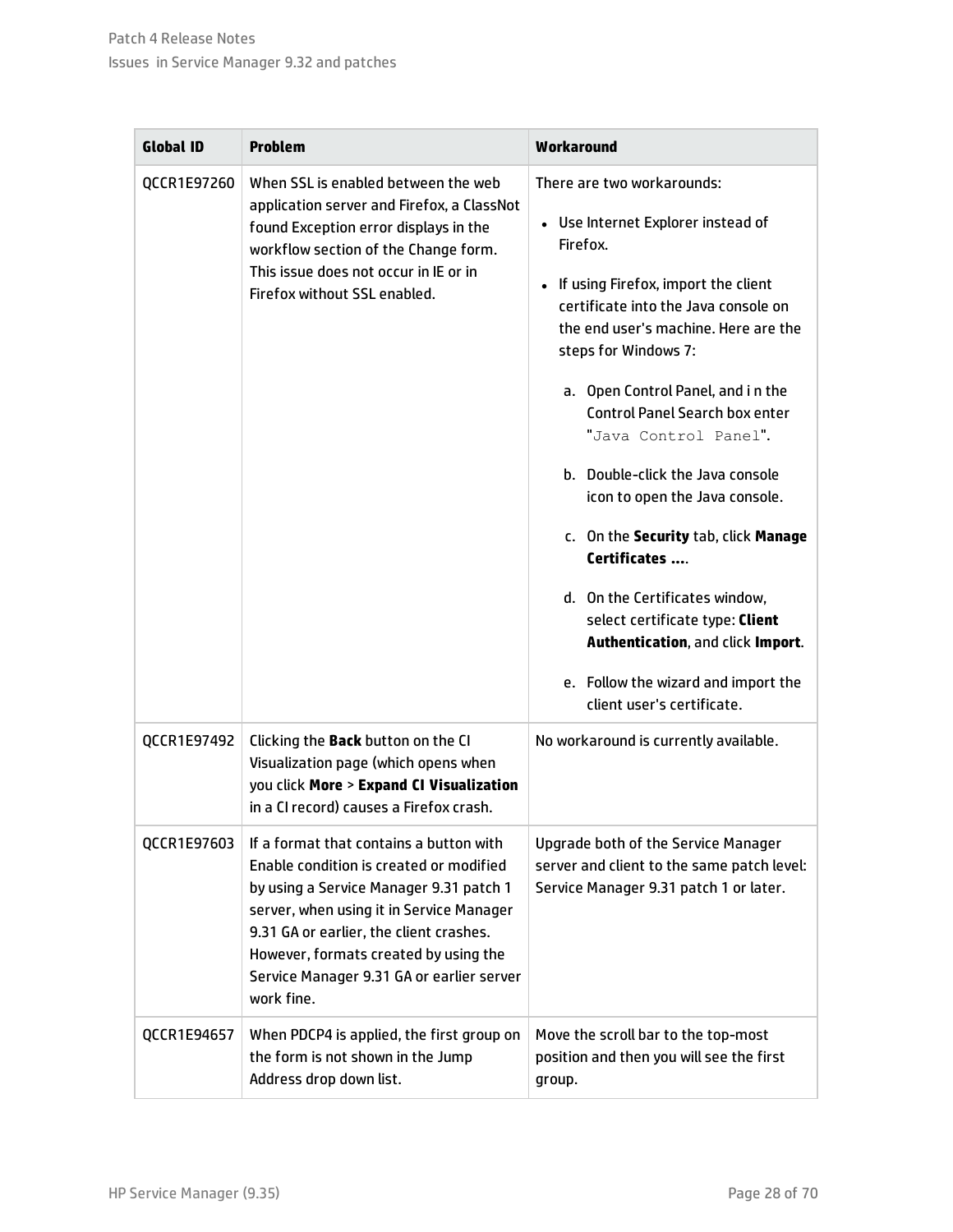| <b>Global ID</b> | <b>Problem</b>                                                                                                                                                                                                                                                                                                                                                                                                                                                                                                                                                                                                                                                                                                                                                                                                                                                                                                                                                                                                                                                                                                                                                                                                                                                                                                                                                                                                                                                                                                                                                                                                                                                                                                                                                                                                                                                                                                                                                                                                                                                                                                                                                                                                                                                                                                      | Workaround |
|------------------|---------------------------------------------------------------------------------------------------------------------------------------------------------------------------------------------------------------------------------------------------------------------------------------------------------------------------------------------------------------------------------------------------------------------------------------------------------------------------------------------------------------------------------------------------------------------------------------------------------------------------------------------------------------------------------------------------------------------------------------------------------------------------------------------------------------------------------------------------------------------------------------------------------------------------------------------------------------------------------------------------------------------------------------------------------------------------------------------------------------------------------------------------------------------------------------------------------------------------------------------------------------------------------------------------------------------------------------------------------------------------------------------------------------------------------------------------------------------------------------------------------------------------------------------------------------------------------------------------------------------------------------------------------------------------------------------------------------------------------------------------------------------------------------------------------------------------------------------------------------------------------------------------------------------------------------------------------------------------------------------------------------------------------------------------------------------------------------------------------------------------------------------------------------------------------------------------------------------------------------------------------------------------------------------------------------------|------------|
| QCCR1E97856      | In a single-line text field, some special<br>characters whose HTML code is &#x;<br>(where  stands for a hex number) are<br>not represented as their original format.<br>Instead, they display as $&#x;</math>.<br>However, such characters are<br>represented as the original format in<br>other widgets (textarea, label, message<br>panel, and so on).</td><td>No workaround is currently available.</td></tr><tr><td>QCCR1E93604</td><td>The HTTP Response Code is 200 instead<br>of 400 when a RESTful request uses an<br>invalid sort field separator (for example,<br>a plus symbol).</td><td>Use a valid sort field separator.</td></tr><tr><td>QCCR1E94204</td><td>Because of the incorrect status, the<br>operation could not proceed after<br>merging a record.</td><td>Reset the status of this record (for<br>example, reopen the closed record) and<br>perform the last operation again.</td></tr><tr><td>QCCR1E94206</td><td>The last operation could not be repeated<br>after merging a record because the<br>button for the last operation disappears.</td><td>Reset the condition for the button in this<br>record, for example, Reopen the closed<br>record, and perform the last operation<br>again.</td></tr><tr><td>QCCR1E96353</td><td>RESTful API: An incident record is<br>successfully resolved when posting an<br>incident resolve action with a blank<br>"ClosureCode" and "Solution".</td><td>Validation is not performed for the fields.<br>To work around this issue, validate them<br>at the RESTful client side, or manually<br>add validation for the fields to the<br>format control.</td></tr><tr><td>QCCR1E96391</td><td>Restful API: Results are in the wrong<br>order when sorted by an array field.<br>This issue occurs because the Service<br>Manager RTE does not support sorting by<br>array fields. A list is returned without any<br>error message.</td><td>No workaround is currently available.</td></tr><tr><td>QCCR1E97898</td><td>Restful API: A 400 Bad Request error<br>occurs when a RESTful API request is a<br>cross-table join query.</td><td>The RESTful API framework supports<br>simple queries and Service Manager<br>native queries.<br><b>Currently RESTful API framework does</b><br>not support cross-table SQL queries.</td></tr></tbody></table>$ |            |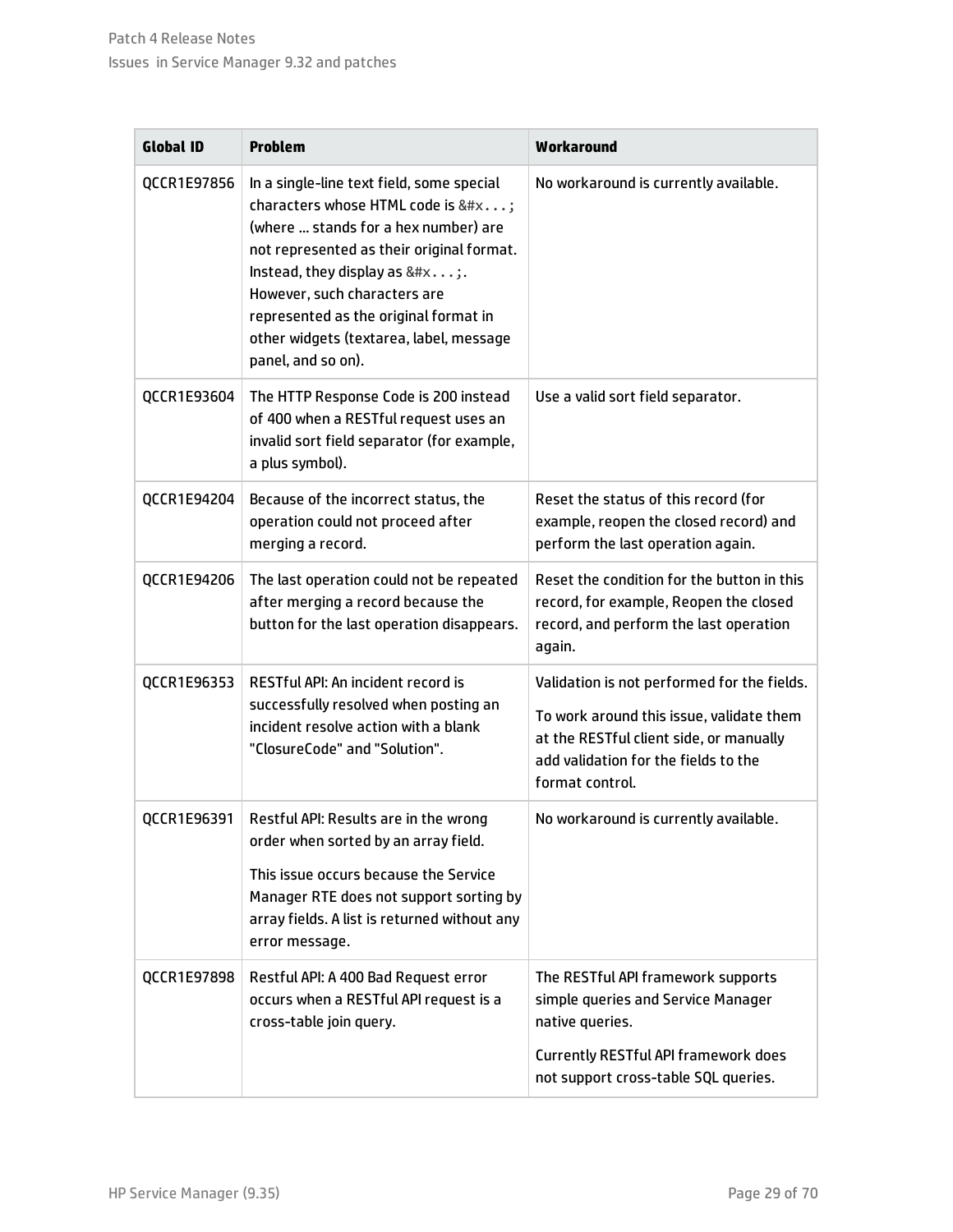| <b>Global ID</b> | <b>Problem</b>                                                                                                                                                                                                                                                                                                                     | Workaround                                                                                                                                                                                                                                                                                 |
|------------------|------------------------------------------------------------------------------------------------------------------------------------------------------------------------------------------------------------------------------------------------------------------------------------------------------------------------------------|--------------------------------------------------------------------------------------------------------------------------------------------------------------------------------------------------------------------------------------------------------------------------------------------|
| QCCR1E98320      | When a record is removed after being<br>read, the Merge function still allows the<br>user to merge the record and the user's<br>input is lost.                                                                                                                                                                                     | No workaround is currently available.                                                                                                                                                                                                                                                      |
| QCCR1E98227      | In Approval Delegation wizard, go to<br>another page (do not change the<br>delegation module) after choose the<br>operator to delegate in "Select Approval<br>Groups" page, then back to "Select<br>Approval Groups" page again. You will<br>find a blank line is displayed in the right<br>table, instead of the operator record. | This is only a display issue, and will not<br>impact the functionality. If you need to<br>remove the operator from the delegation<br>list, choose the blank line, and then click<br>the remove icon; otherwise the operator<br>will be successfully delegated once you<br>save the update. |
| QCCR1E98576      | When there are conflicted updates on<br>system fields, the system displays the<br>message "The conflicted fields cannot be<br>merged. Reload the record.", whereas<br>the Merge button is available. Actually,<br>the merge function should not be<br>available in such case.                                                      | Ignore the Merge button. Reload the<br>latest record to edit this record again.                                                                                                                                                                                                            |
| QCCR1E98398      | When you are updating a record and<br>adding attachments to this record, if<br>your updates conflict with another users'<br>updates or the updates of a background<br>process, the attachments will be lost<br>after either automatic or manual merge.                                                                             | After automatic or manual merge, add<br>the attachments again before saving the<br>merged result of the record.                                                                                                                                                                            |
| QCCR1E98411      | SRC failed to retrieve service catalog<br>items from Service Manager on upgrade<br>from Service Manager 7.11 to Service<br>Manager 9.32.                                                                                                                                                                                           | In the svcCatalog dbdict, the id.attach<br>field is character type, which should be<br>number type. The id.attach field is an<br>alias of the id field in the svcCatalog<br>table.<br>To fix the issue, change the field type<br>using the Dbdict Utility.                                 |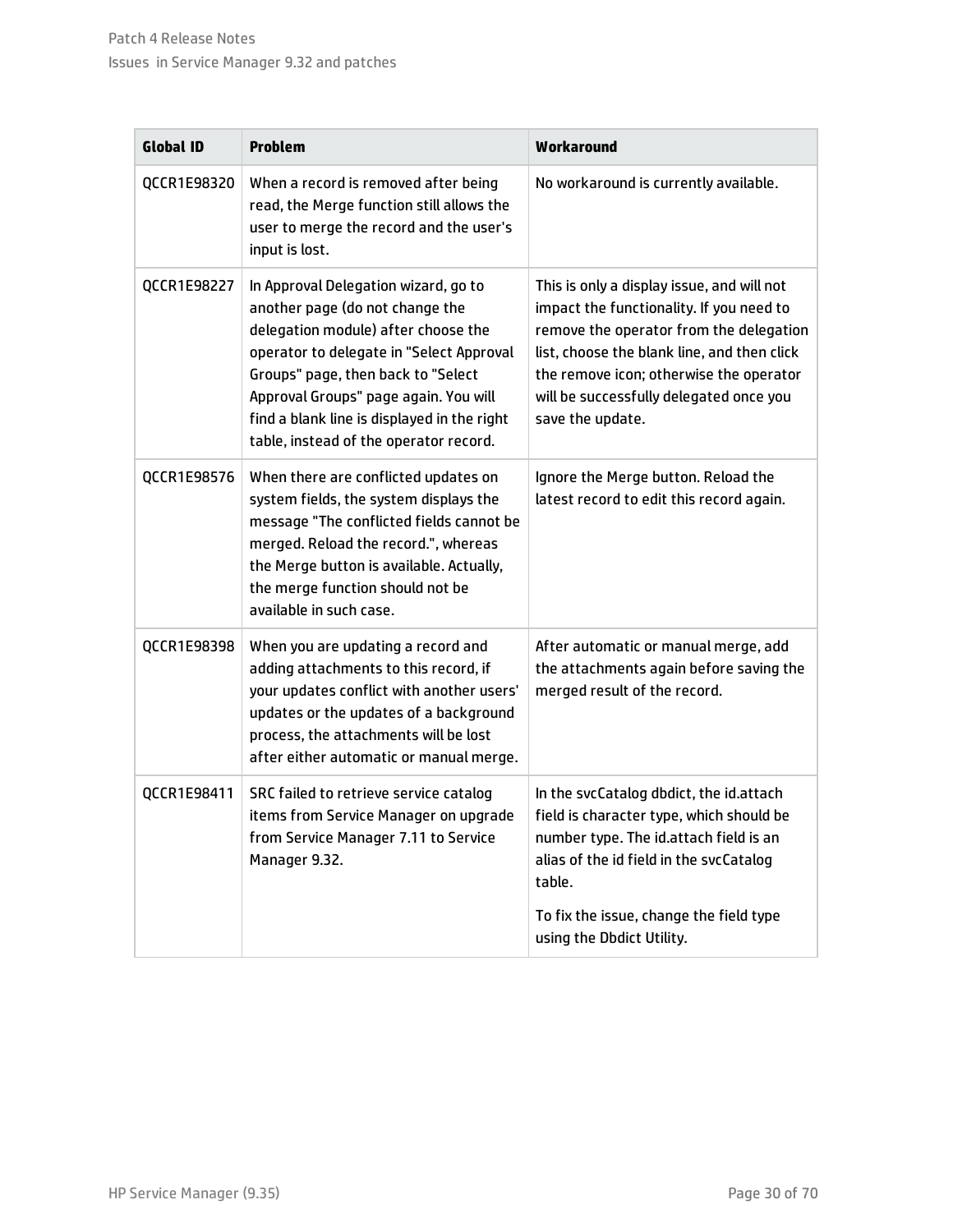| <b>Global ID</b> | <b>Problem</b>                                                                                                                                                                                                                                                                                                                                                                                                                                                                                             | Workaround                                                                                                                                                                                                                                                                                                                                                                                                                     |
|------------------|------------------------------------------------------------------------------------------------------------------------------------------------------------------------------------------------------------------------------------------------------------------------------------------------------------------------------------------------------------------------------------------------------------------------------------------------------------------------------------------------------------|--------------------------------------------------------------------------------------------------------------------------------------------------------------------------------------------------------------------------------------------------------------------------------------------------------------------------------------------------------------------------------------------------------------------------------|
| OCCR1E98618      | Subcategory data on the Incident form is<br>not available after upgrading from<br>ServiceCenter 6.2 to Service Manager<br>9.32.<br>Subcategory data is not upgraded.                                                                                                                                                                                                                                                                                                                                       | If necessary, manually add the<br>subcategory data.<br>1. Enter db in the Service Manager<br>command line box.<br>2. In the Table field, enter<br>subcategory, and click Search.<br>3. For each Catagory in the dropdown<br>list, add the following Areas (enter a<br>value in the Area field and click Add):<br>access, data, failure,<br>hardware, performance, and<br>security.                                             |
| QCCR1E98475      | With Process Designer Content Pack<br>9.30.3 applied, the Merge functionality<br>does not work when a user clicks Save &<br>New in an interaction record opened<br>through a search.<br>1. Open an interaction through a<br>search.<br>2. Update the Title.<br>3. Another back-end process has<br>updated the Title to another value.<br>4. Click Save & New. An error occurs:<br>This record has changed since<br>you selected it.<br>You cannot perform Merge for the<br>conflicted updates as expected. | If you encounter the error "This record<br>has changed since you selected it." when<br>clicking the Save & New button on an<br>interaction opened through a search, to<br>avoid abandoning your updates, do not<br>use the Save & New button to save your<br>updates; instead, first click the Save<br>button to save your updates with the<br>merged result, and then register a new<br>interaction from the navigation menu. |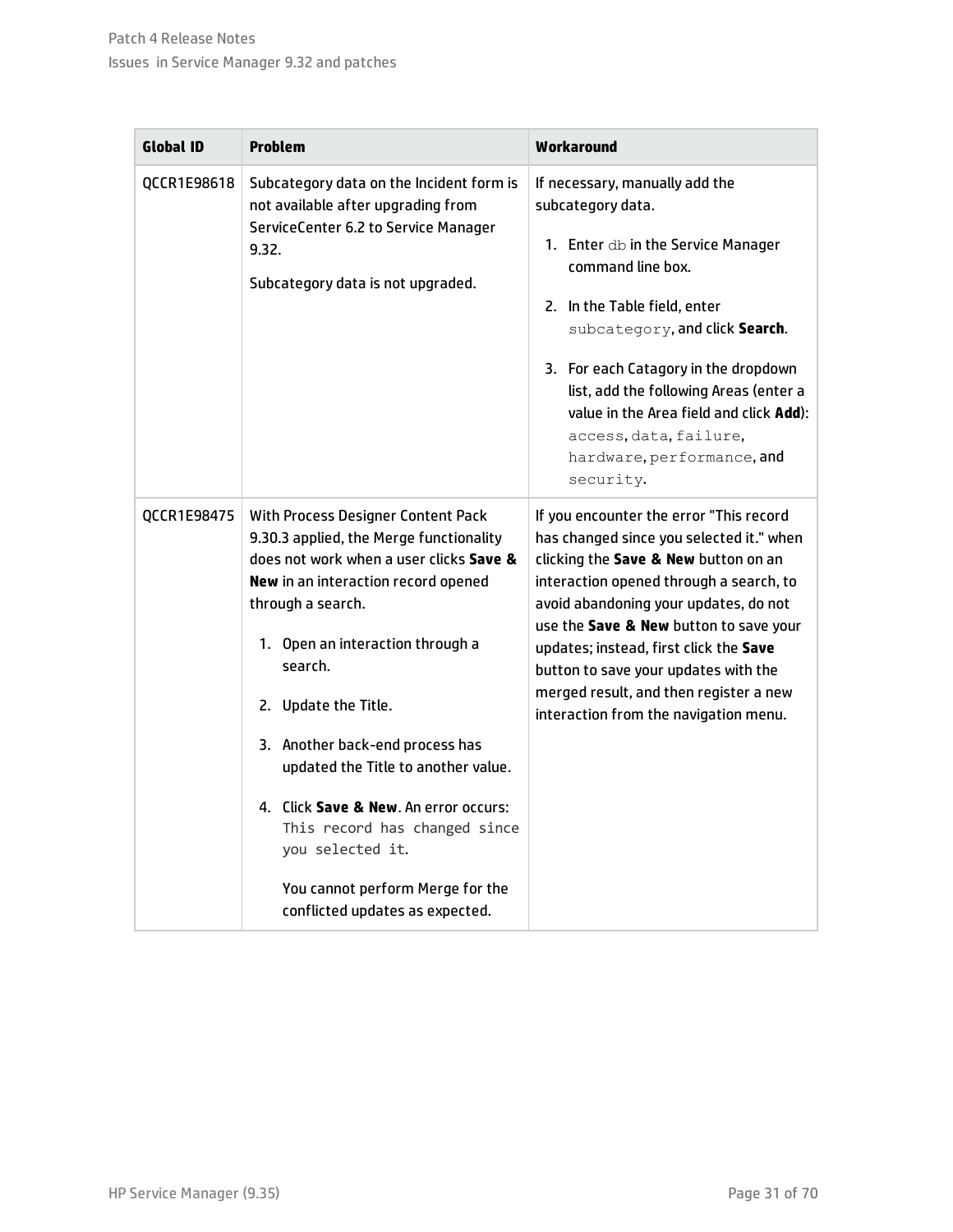### **Service Request Catalog Issues**

| <b>Global ID</b> | <b>Problem</b>                                                                                                                                                                                                | Workaround                                                                                                                                                                                                                                                                                                                                                                                                                                                                                                                                                                                                                                                  |
|------------------|---------------------------------------------------------------------------------------------------------------------------------------------------------------------------------------------------------------|-------------------------------------------------------------------------------------------------------------------------------------------------------------------------------------------------------------------------------------------------------------------------------------------------------------------------------------------------------------------------------------------------------------------------------------------------------------------------------------------------------------------------------------------------------------------------------------------------------------------------------------------------------------|
| QCCR1E90074      | When entering a search string in<br>Service Request Catalog, auto-<br>complete does not work if the<br>browser's preferred language is set<br>to an East Asian language (for<br>example, Simplified Chinese). | No workaround is currently available.                                                                                                                                                                                                                                                                                                                                                                                                                                                                                                                                                                                                                       |
| QCCR1E98339      | Custom fields do not load the<br>DEFAULT company value when the<br>checkout panel is empty for one of<br>the three checkout panels of your<br>company.                                                        | After upgrade, you should manually<br>add the same structure configuration<br>of the DEFAULT company for the<br>empty checkout panel of your<br>company. For example, before<br>upgrade, you, as an SRC administrator,<br>only defined custom fields for the<br>Service Catalog checkout panel for<br>your company. After upgrade to<br>Service Manager 9.32, if you want to<br>use the support checkout panel and<br>generic support checkout panel in SRC<br>correctly, you need to manually add<br>OOB configurations for the Support<br>Catalog and Generic Support checkout<br>panels, which you can copy from those<br>panels of the DEFAULT company. |

## <span id="page-31-0"></span>Issues in Service Manager 9.31 and patches

| <b>Global ID</b> | <b>Problem</b>                                                                                                       | Workaround                                                                                                                                                                                                             |
|------------------|----------------------------------------------------------------------------------------------------------------------|------------------------------------------------------------------------------------------------------------------------------------------------------------------------------------------------------------------------|
| QCCR1E63663      | The Service Manager client loses<br>connectivity during JavaScript<br>execution of the file.list RAD<br>application. | No workaround available.<br>Created a knowledge article (KM1166532),<br>which states that Service Manager does not<br>currently support calls from JavaScript on<br>RAD applications that use the rio/fdisp<br>panels. |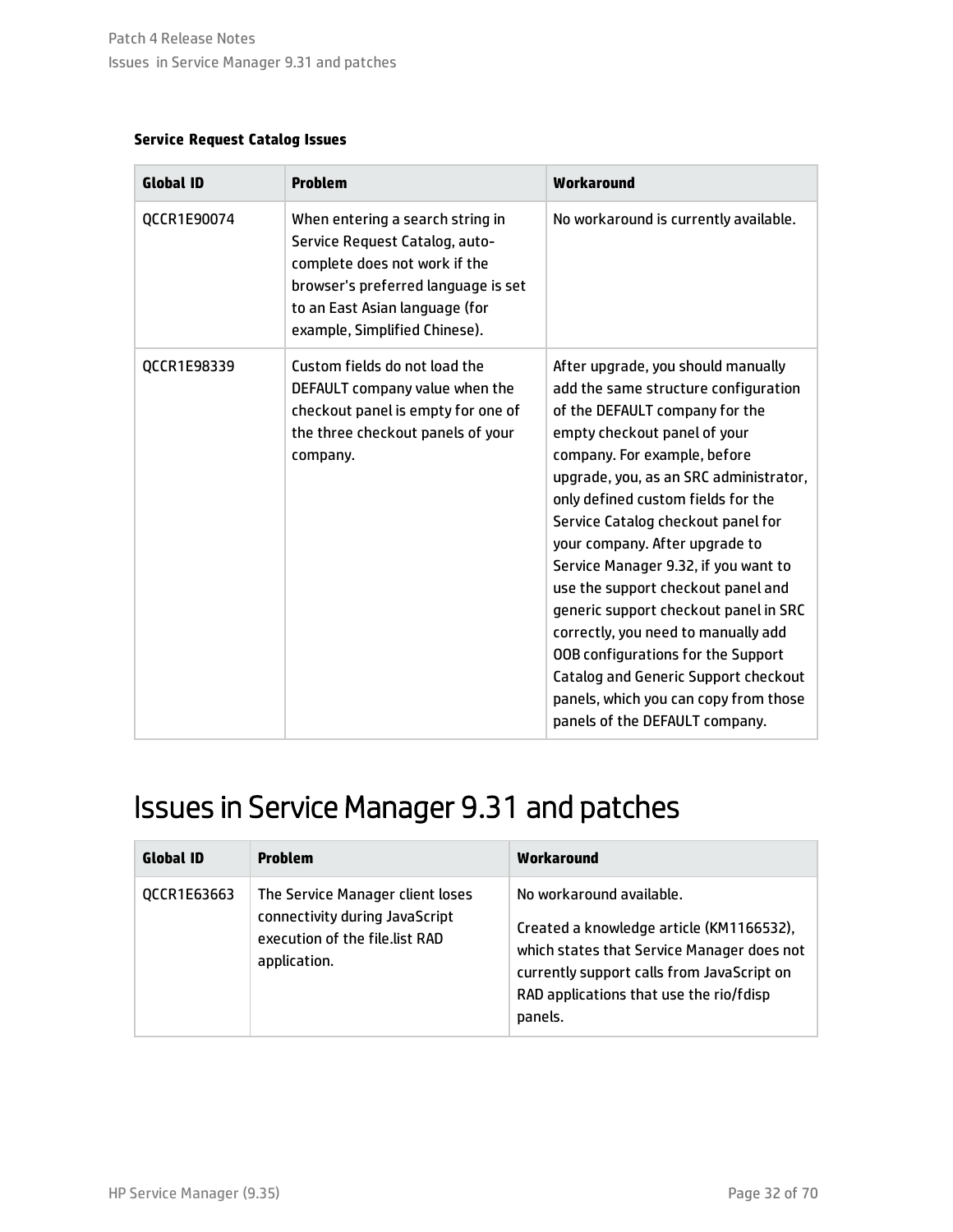| <b>Global ID</b> | <b>Problem</b>                                                               | Workaround                                                                                                                                                |
|------------------|------------------------------------------------------------------------------|-----------------------------------------------------------------------------------------------------------------------------------------------------------|
| QCCR1E57385      | When Service Manager is running on<br>Unix, the legacy listener may log      | Use one of the following solutions to work<br>around this issue.                                                                                          |
|                  | intermittent signal 11 errors upon<br>CIT initial connectivity test if exec- | <b>Solution 1:</b>                                                                                                                                        |
|                  | shield is not set properly.                                                  | <b>Connect Connect-It to the Web Services</b><br>connector instead of the Legacy Listener<br>connector.                                                   |
|                  |                                                                              | <b>Solution 2:</b>                                                                                                                                        |
|                  |                                                                              | Before connecting Connect-It to the Legacy<br>Listener connector, do the following:                                                                       |
|                  |                                                                              | 1. Add usethreading:0 in the sc.ini file,<br>which is located in <service manager<br="">server installation<br/>path&gt;\LegacyIntegration\RUN.</service> |
|                  |                                                                              | <b>Note:</b> For 64-bit RedHat Linux<br>servers only, you can alternatively<br>run the following shell commands<br>as root:                               |
|                  |                                                                              | # sysctl -w kernel.exec-shield=0                                                                                                                          |
|                  |                                                                              | # sysctl -w kernel.randomize_<br>va_space=0                                                                                                               |
|                  |                                                                              | 2. Start the legacy listener.                                                                                                                             |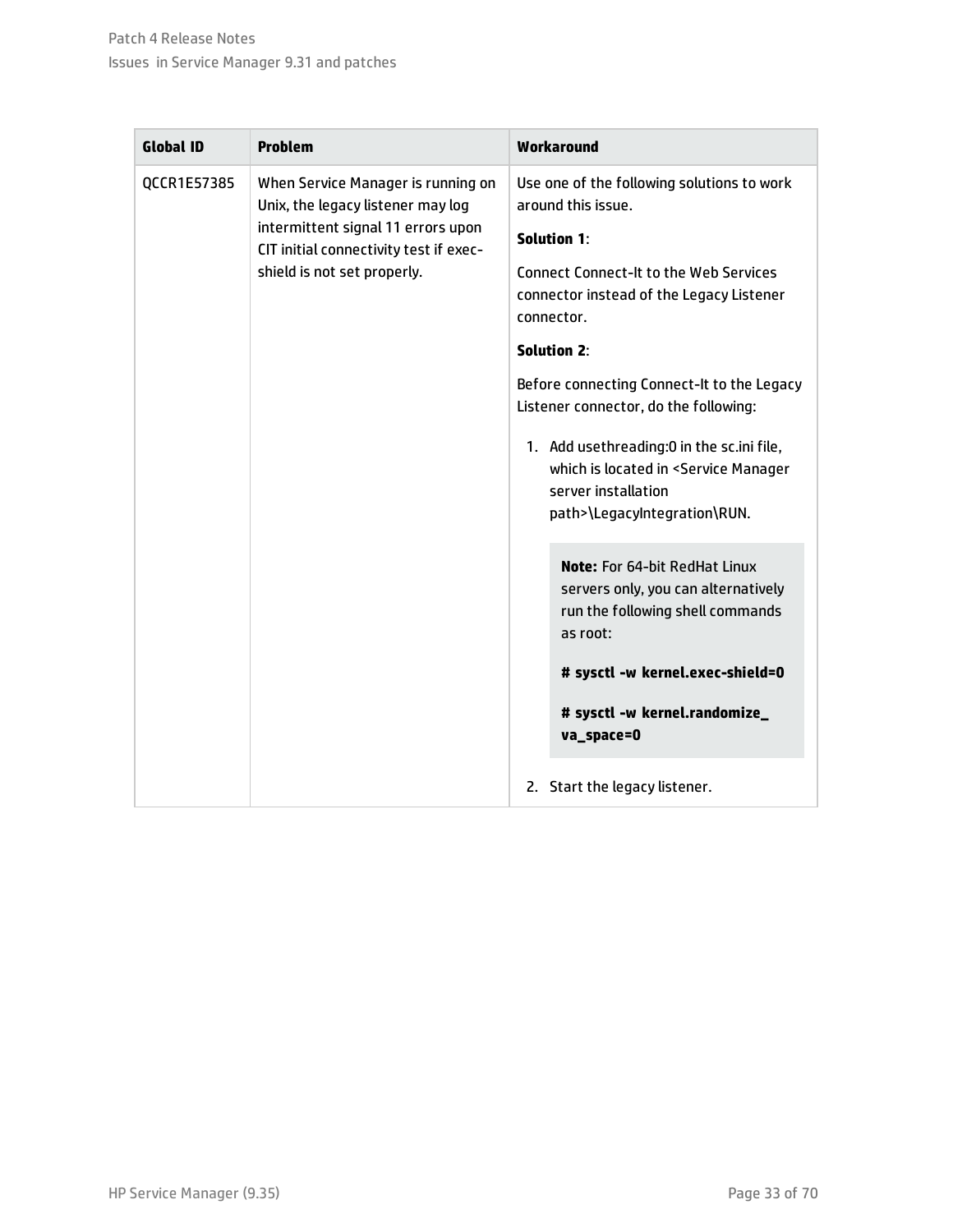| <b>Global ID</b>                            | <b>Problem</b>                                                                                                                                       | Workaround                                                                                                                                                                                                                                                                                                                                                                                                                                                                                    |
|---------------------------------------------|------------------------------------------------------------------------------------------------------------------------------------------------------|-----------------------------------------------------------------------------------------------------------------------------------------------------------------------------------------------------------------------------------------------------------------------------------------------------------------------------------------------------------------------------------------------------------------------------------------------------------------------------------------------|
| When the collation of the db<br>QCCR1E67491 | instance is Chinese_PRC_BIN, Web<br>service clients fail to connect to<br>Service Manager. Only ASCII operator<br>names are supported, so only ASCII | Note: This issue only exists in Web<br>service integrations. Therefore, the<br>Service Manager clients do not have<br>this problem.                                                                                                                                                                                                                                                                                                                                                           |
|                                             | operator names can be used.                                                                                                                          | When Service Manager is handling an<br>incoming SOAP request, the authorization<br>string is decoded by BASE64Decoder. Service<br>Manager uses the decoded string value to<br>construct a UTF-8 string that is used in the<br>RTE. However, the authorization string is in<br>the header and Service Manager does not<br>know the charset or encoding of the<br>underling string value, which is BASE64<br>encoded.                                                                           |
|                                             |                                                                                                                                                      | Therefore, if the underlying string value is<br>not UTF-8, this problem will occur. In Service<br>Manager, when fetching an operator record<br>from the database, no matter what collation<br>the database uses, the operator record<br>finally will get a UTF-8 operator value.<br>However, even if users put the same value in<br>the authorization header, the operator<br>name may differ because of the<br>charset/encoding issue. Because of this, the<br>operator will fail to log on. |
|                                             |                                                                                                                                                      | This is a limitation of Service Manager. Do<br>not use non-ASCII characters in operator<br>names. Created a knowledge article<br>(KM1442479) to document this limitation.                                                                                                                                                                                                                                                                                                                     |
| QCCR1E75182                                 | HTML email truncates the body of<br>the message and sends the HTML<br>code without translating it.                                                   | When the content of an HTML email<br>template exceeds 8192 bytes in size, the<br>content will be truncated and displayed as<br>HTML code.                                                                                                                                                                                                                                                                                                                                                     |
|                                             |                                                                                                                                                      | Make sure your HTML email templates do<br>not exceed this size limit.                                                                                                                                                                                                                                                                                                                                                                                                                         |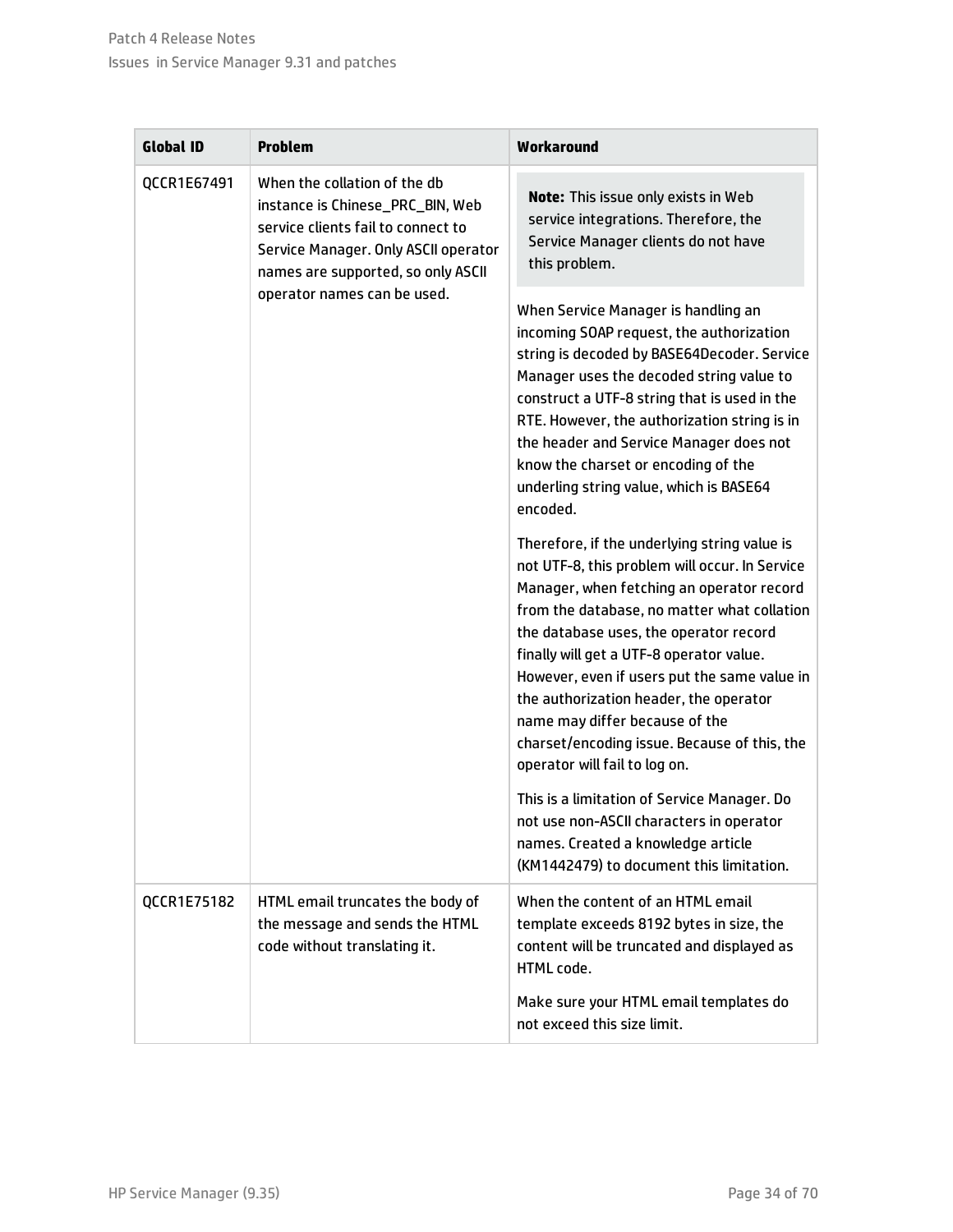| <b>Global ID</b> | <b>Problem</b>                                                                                                                                                                                                                 | Workaround                                                                                                                                                                                                                                                                                                                                                                                                                                                                                                                                                                                                                                                                                            |
|------------------|--------------------------------------------------------------------------------------------------------------------------------------------------------------------------------------------------------------------------------|-------------------------------------------------------------------------------------------------------------------------------------------------------------------------------------------------------------------------------------------------------------------------------------------------------------------------------------------------------------------------------------------------------------------------------------------------------------------------------------------------------------------------------------------------------------------------------------------------------------------------------------------------------------------------------------------------------|
| QCCR1E77563      | Signal 11 error is received when<br>calling the toXMLString() routine of<br>the Users object.                                                                                                                                  | No workaround is currently available.                                                                                                                                                                                                                                                                                                                                                                                                                                                                                                                                                                                                                                                                 |
| QCCR1E88222      | An unload file that is exported from<br>an Oracle to an SQL Server database<br>fails to import when the unload file<br>already contains a RECORD_KEY field<br>and the length of first unique key<br>exceeds the db limitation. | This request is caused by the product<br>running in an unsupported configuration.<br>Change to a documented and supported<br>configuration. If the problem still exists in a<br>supported environment, contact HP Support.<br>To work around this issue, do not use<br>"RECORD_KEY" as a SQL Name for a field in<br>dbdict. This field name is reserved by<br>Service Manager. To do this, follow these<br>steps:<br>1. Enter dbdict in the Service Manager<br>command line box, and then press<br>Enter.<br>2. Open the problematic dbdict which has<br>the "record.key" field defined.<br>3. Select the "record.key" field, and then<br>change the SQL Name from "RECORD_<br>KEY" to anything else. |
| QCCR1E74808      | After clicking the <b>Cancel</b> button in<br>the Condition Editor from the<br>Workflow Editor, the current tab<br>sometimes becomes a blank screen<br>and the tab cannot be closed.                                           | No workaround is currently available.                                                                                                                                                                                                                                                                                                                                                                                                                                                                                                                                                                                                                                                                 |
| QCCR1E105052     | In Task Planner, the tooltip of a task<br>displays the change phases with<br>their names instead of their display<br>names.                                                                                                    | No workaround is currently available.                                                                                                                                                                                                                                                                                                                                                                                                                                                                                                                                                                                                                                                                 |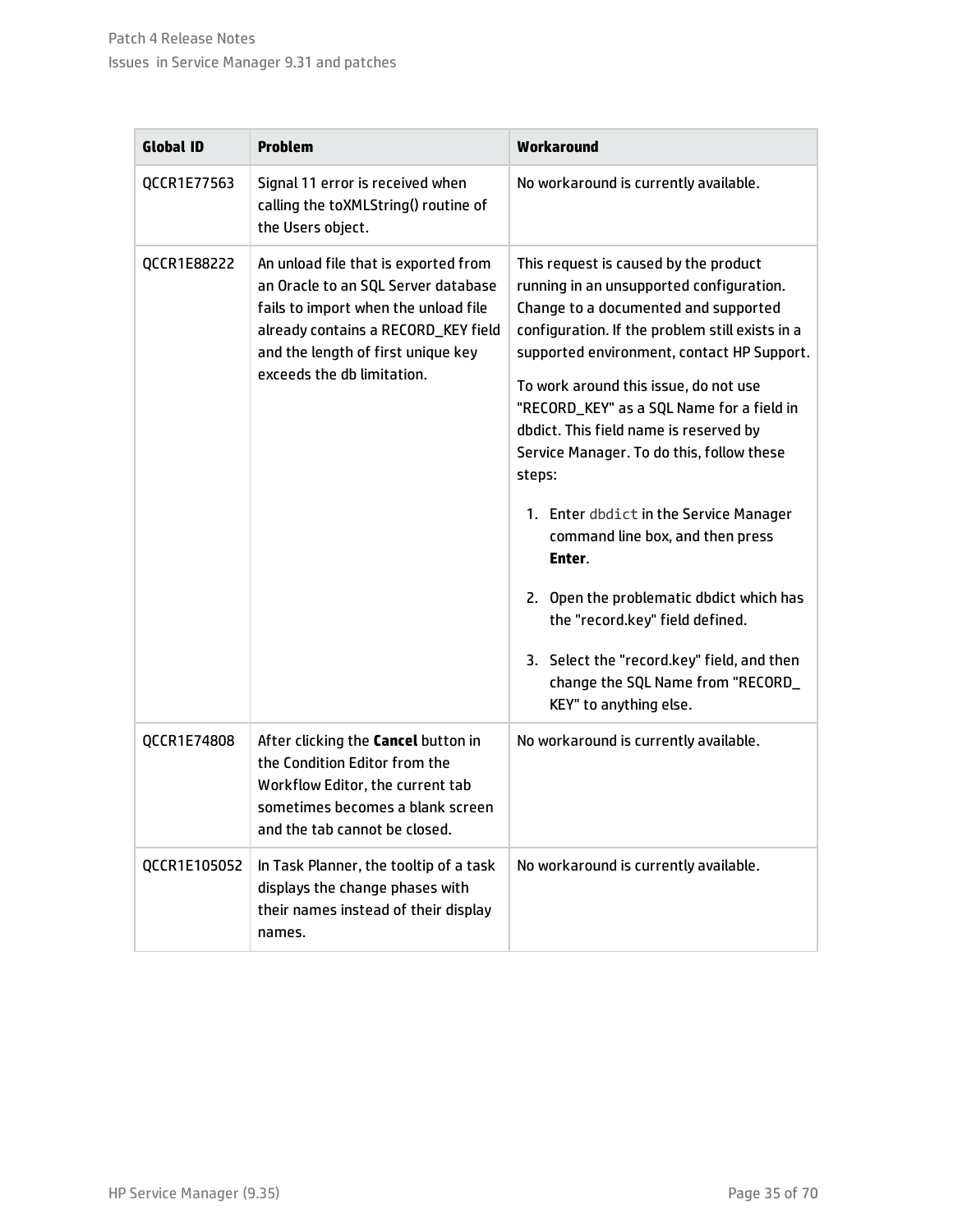## <span id="page-35-0"></span>Backup and backout instructions

In case you need to restore your HP Service Manager system to its original state after installing the component patches in this release, make necessary backups before each patch installation. If a rollback is needed, follow the backout instructions.

### <span id="page-35-1"></span>Server

### **Backup**

Before you apply the server patch, make a backup of the server installation folder. For example, C:\Program Files\HP\Service Manager 9.35\Server.

**Note:** If you have a horizontally scaled system, be sure to back up the server installation folder for each server instance.

### **Backout**

Service Manager has supported FIPS mode since version 9.32. To run Service Manager in FIPS mode, you must upgrade your database to the 256-bit AES encryption algorithm. Once you change all of the encrypted fields to use the new 32 character encryption, you cannot roll back the RTE and still read the encrypted data.

After installing the patch, do the following to back out:

- 1. Stop the Service Manager server.
- 2. Remove the existing server installation folder.
- 3. Copy the backup folder back.

**Note:** Make sure that the embedded Tomcat is also replaced with the backup, because the version of the embedded Tomcat may have dependency on a specific server version.

**Note:** If you have a horizontally scaled system, make sure that every server instance is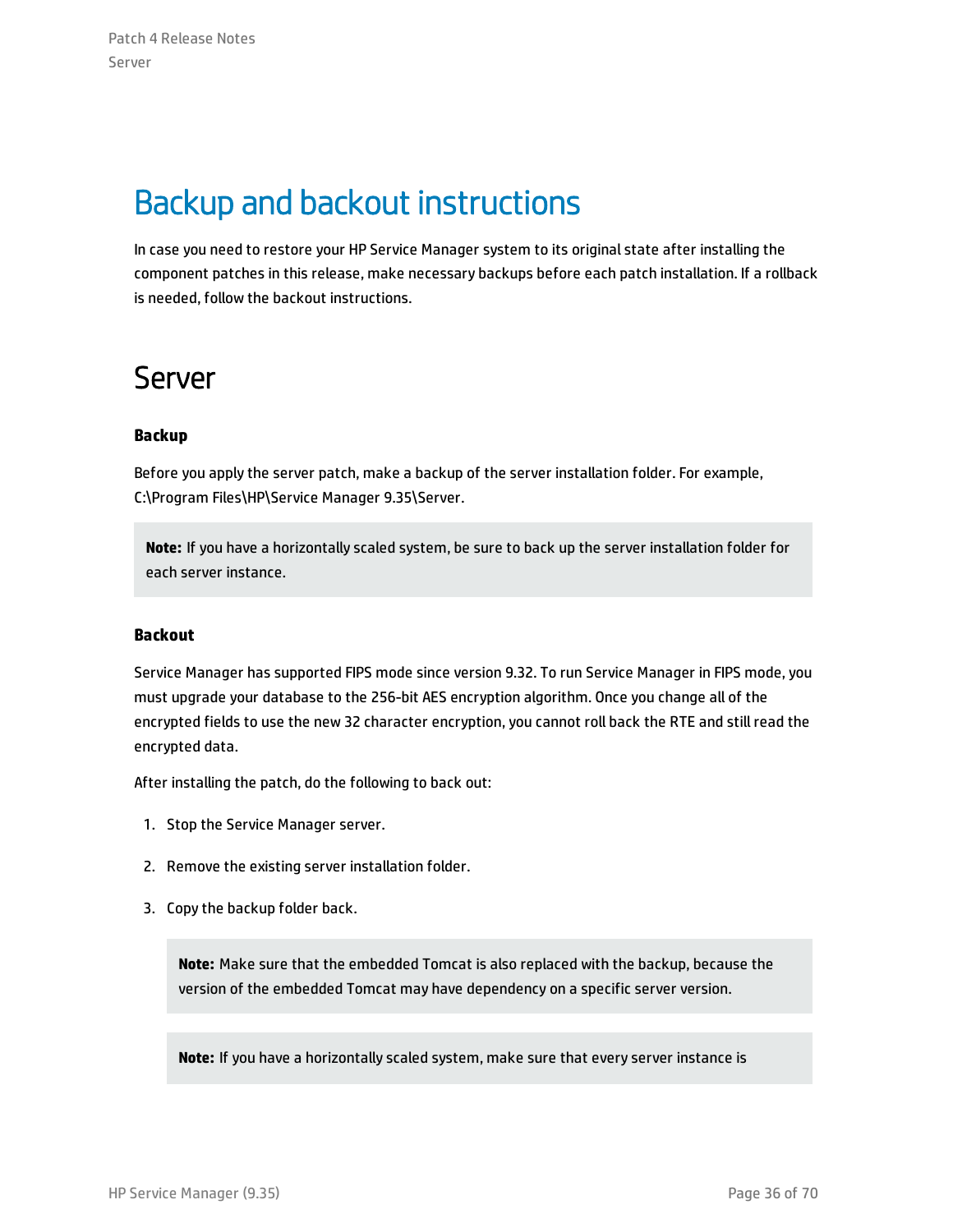replaced with its backup.

- 4. If you have also loaded platform unload files required for your server changes, you must also roll back the application changes made by the unload files. See ["Applications"](#page-38-0) on page 39.
- 5. For Unix-based platforms other than Linux, make a backup of your JRE if you have not yet upgraded to JRE 7 or JRE 8.
- <span id="page-36-0"></span>6. Restart the Service Manager server.

### Web tier

### **Backup**

Before deploying the new web tier, make a backup of the following items:

- $\bullet$  web.xml
- application-context.xml
- log4j.properties
- **.** the folder specified in the *customize-folder* web client parameter
- splash screen
- style sheets
- <webtier>\images\obj16\folder
- any other customizations you made, including your webtier-<version>.war (webtier-ear-<version>.ear) file.

### **Backout**

To roll back to the old web tier, follow these steps:

- 1. Delete or uninstall the existing web tier.
- 2. Clear the cache of your web application server (for example, Tomcat).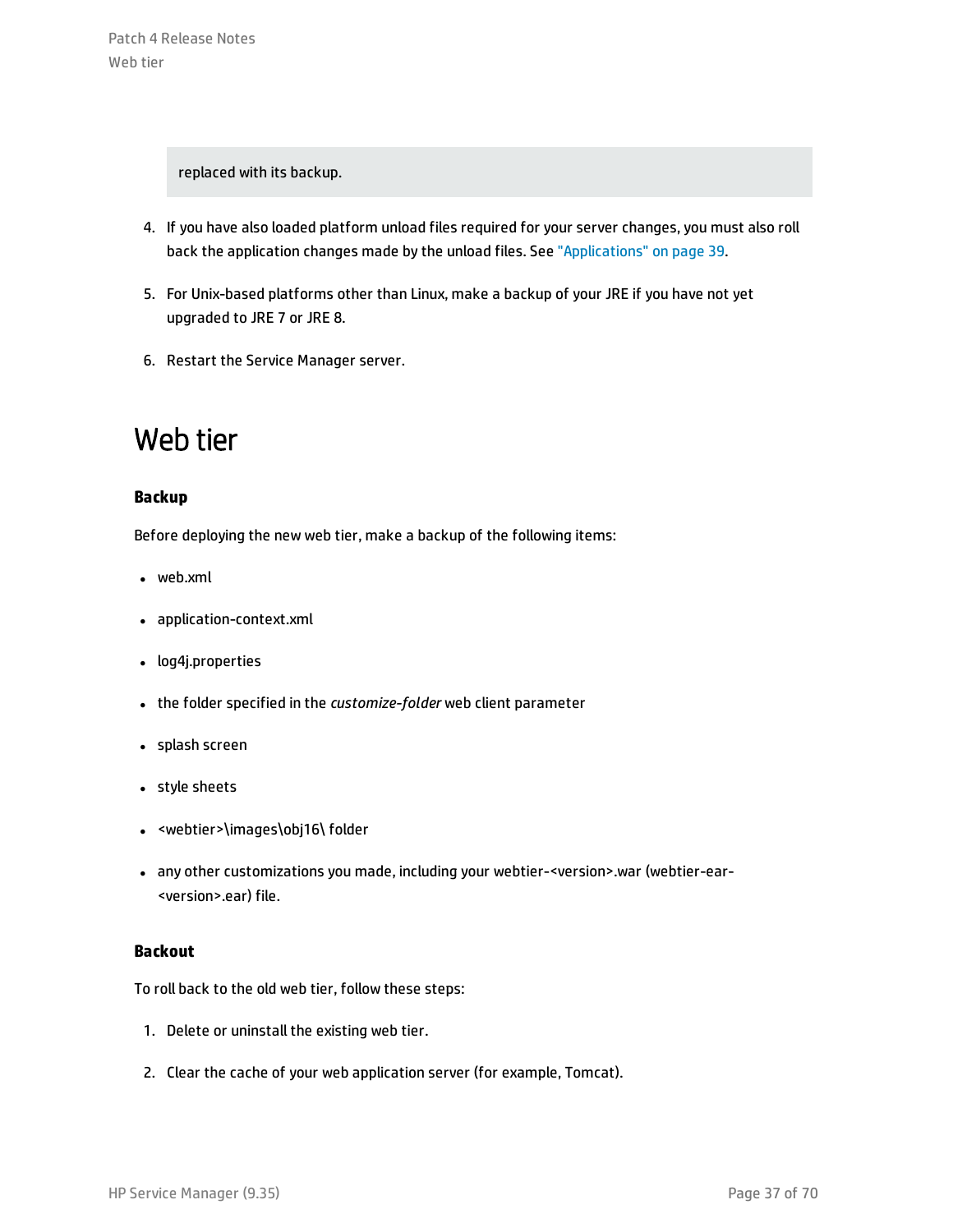- 3. Redeploy the old web tier.
- <span id="page-37-0"></span>4. Restore your old customizations.

### Windows client

### **Backup**

To back up the Windows client, follow these steps:

1. Make a backup of your Windows client home folder, for example, C:\Users\<username>\ServiceManager. Your connections and personalized settings are stored in this folder.

**Note:** This is the out-of-box home directory, and could differ from yours if you made changes to <*Client*>\configuration\config.ini file. If so, back up the files from the location specified in that file.

2. Make a backup of your certificate configuration files if any (**Window** > **Preferences** > **HP Service Manager** > **Security**). For example, your CA certificates file and client keystore file.

**Note:** For version 9.34.p2 or later, make a backup of the keystore password preference file:

```
<workspace_dir>\.metadata\.plugins\org.eclipse.core.runtime\.settings\
com.hp.ov.sm.client.eclipse.base.prefs
```
3. Make a backup of the following folder if you have added or modified any icons: <Client>\plugins\com.hp.ov.sm.client.eclipse.user\_ <version>\src\resources\icons\obj16\.

### **Backout**

To roll back to the old Windows client, follow these steps:

- 1. Uninstall the new Windows client.
- 2. Reinstall the previous Windows client.
- 3. Restore your old Windows connections and configurations.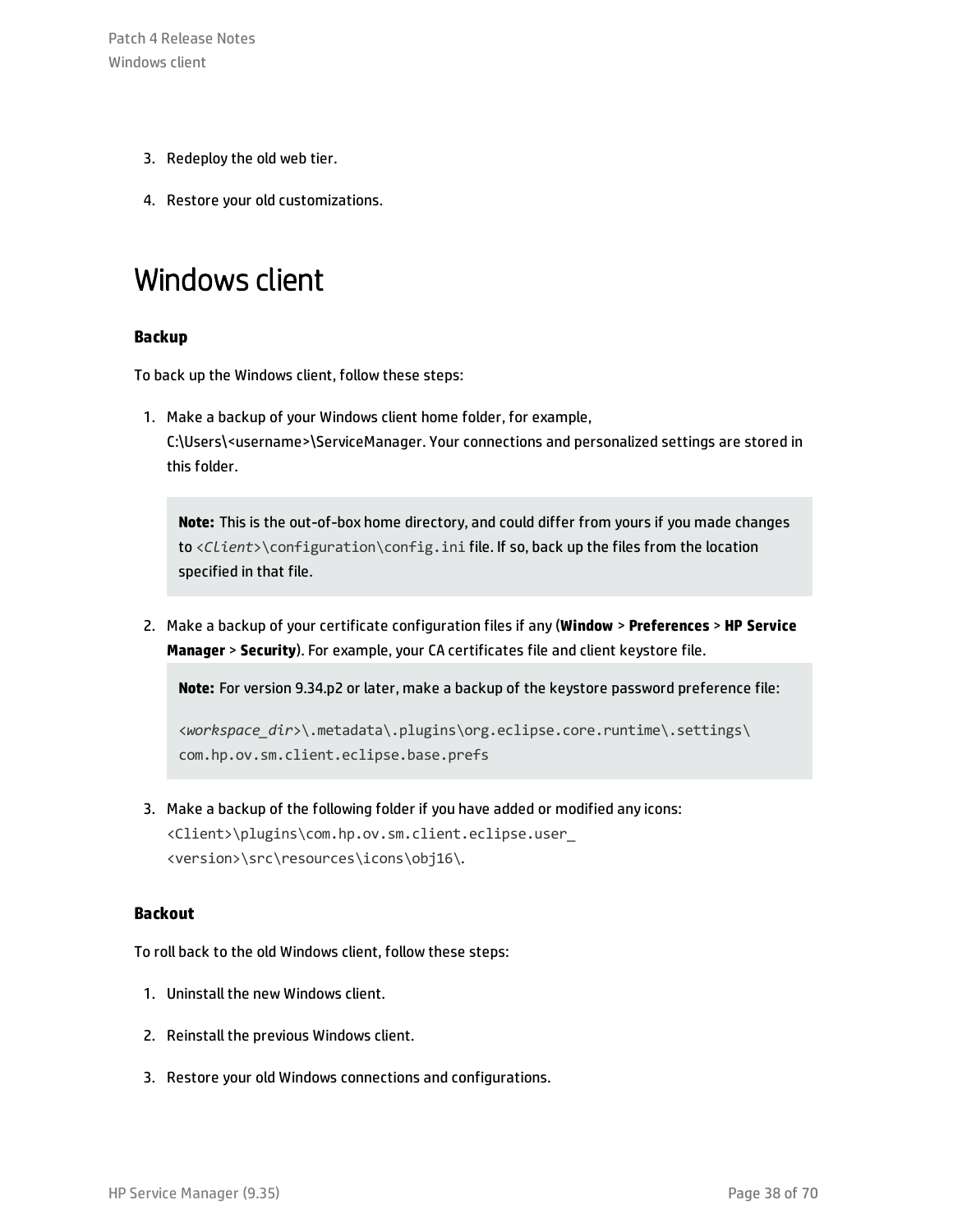## <span id="page-38-0"></span>Applications

If you plan to upgrade your applications to this release level, make a backup of your database before the upgrade, in case you need to restore your database after the upgrade. Creating a backup of the entire database and restoring the database if needed is a better approach for a full applications upgrade.

If you plan to load individual unload files in this release, follow the backup and backout instructions below.

### **Backup**

**Tip:** If your application version is 7.11 ap3, 9.21 ap3, 9.30 ap3, 9.31 or later, you are recommended to use Unload Manager to make a backup of the files to be modified by an unload file, because Unload Manager can create a backup of your old data during the installation of the unload; if your application version is other than any of these, Unload Manager is not available and you can use Database Manager instead.

To use Unload Manager to make a backup, follow these steps:

- 1. Go to **System Administration** > **Ongoing Maintenance** > **Unload Manager**.
- 2. Double-click **Apply Unload**. A wizard opens.
- 3. Select the unload file you want to apply, also specify a backup file, and then click **Next**. Details of the unload file appear.
- 4. Double-click a conflicting object in the table to open the merge tool:
	- a. Merge the object, and then select the **Reconciled** check box.
	- b. Click **Save** to go back to the wizard.
- 5. Click **Next** after all the conflicting objects are reconciled.
- 6. Click **Yes** on the confirmation window to apply the unload.
- 7. Click **Finish**.

Now, the unload has been applied and at the same time your old data backed up.

To use Database Manager to make a backup, follow these steps: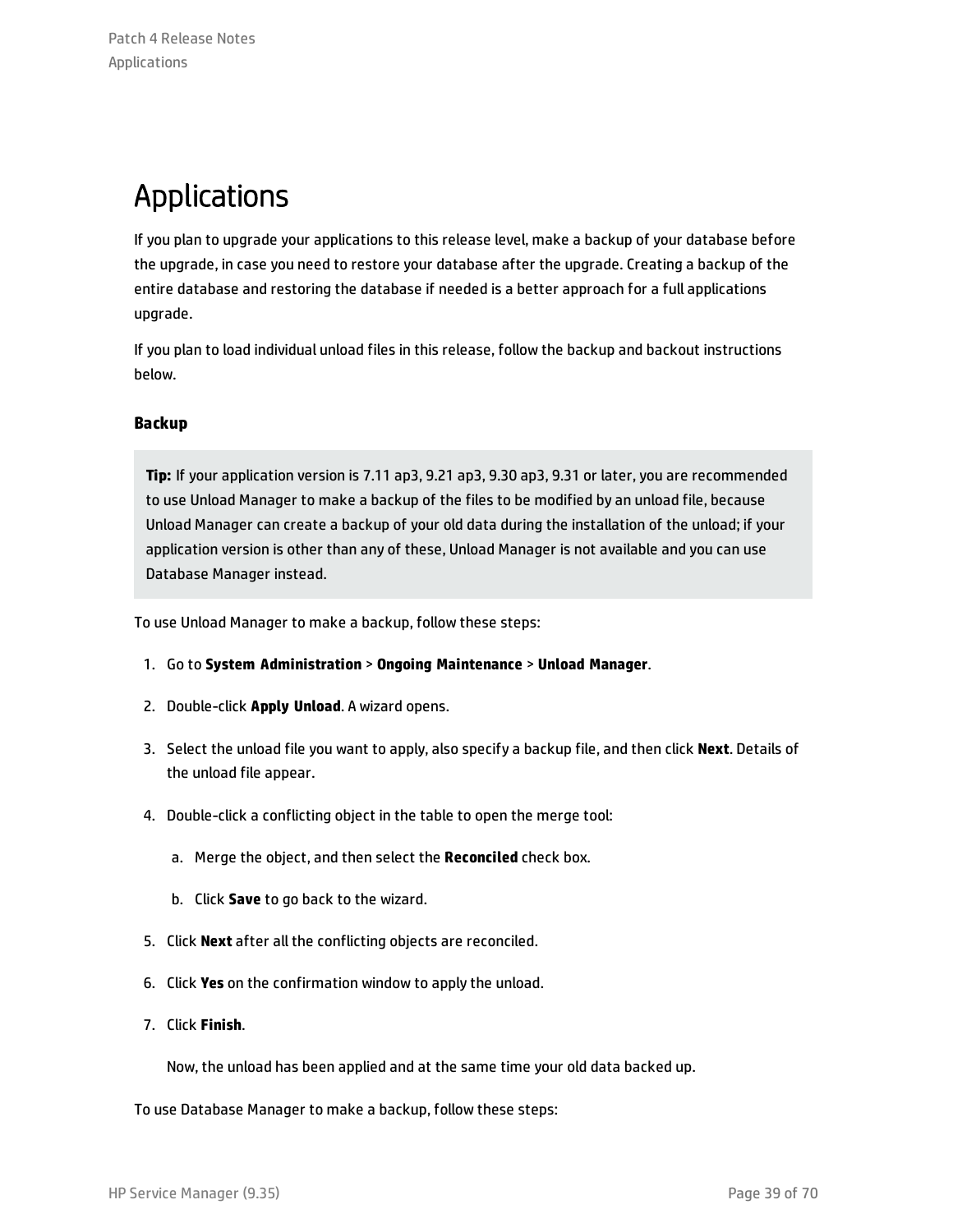- 1. Go to Database Manager, select **Import/Load** from **More** or the More Actions menu, and browse to the unload file.
- 2. Click **List Contents** on the menu bar, to view a list of files that have been updated in this unload.

See the following figure for an example.

| Process                                                                                                                                                                                                      |
|--------------------------------------------------------------------------------------------------------------------------------------------------------------------------------------------------------------|
| {["svc.add.cart", {\$L.callnextprocess=true}, {}, {{["se.get.record", {"name", "file", "text", "string1"}, {"incident.id in \$L.file", "\$L.svcCart", "\"sdID\"", "\"svcCart\""}, not null(incident.id in \$ |
| RAD - money.format (10)                                                                                                                                                                                      |
| scmessage                                                                                                                                                                                                    |
| {["cs", "10", 20, "Neopravitelná chyba v aplikaci: %S na panelu %S", "error", {}, '02/28/12 15:33:24', 4, "ramuro"]}                                                                                         |
| {["de", "10", 20, "Nicht behebbarer Fehler in der Anwendung: %S auf Feld %S", "error", {}, '02/28/12 15:33:32', 3, "ramuro"]}                                                                                |
| {["en", "10", 20, "Unrecoverable error in application: %S on panel %S", "error", {}, '02/28/12 15:33:12', 66, "ramuro"]}                                                                                     |
| {["es", "10", 20, "Error irrecuperable en la aplicación: %5 en panel %5", "error", {}, '02/28/12 15:33:36', 5, "ramuro"]}                                                                                    |
| {["fr", "10", 20, "Erreur non récupérable dans l'application : %S sur le panneau %S", "error", {}, '02/28/12 15:33:46', 3, "ramuro"]}                                                                        |
| {["hu", "10", 20, "Visszaállíthatatlan hiba lépett fel az %5  alkalmazásban a %5 panelen", "error", {}, '02/28/12 15:33:51', 3, "ramuro"]}                                                                   |
| {["it", "10", 20, "Errore irreversibile nell'applicazione: %5 nel riquadro %5", "error", {}, '02/28/12 15:35:08', 3, "ramuro"]}                                                                              |
| {["iten", "10", 20, "Unrecoverable error in application: %5 on panel %5", "error", {}, '02/28/12 15:35:23', 3, "ramuro"]}                                                                                    |
| {["ia", "10", 20, "sAsvsŠsPǎ[sVsĔsűSÂSÌTñčtčsČ\\sGsTǎ[(spslsŽ%S[2]kãSÌ%S[1])", "error", {}, '02/28/12 15:35:34', 3, "ramuro"]}                                                                               |
| {["ko", "10", 20, "머플리케이션에 복구할 수 없는 오류 %S이(가) 패널 %S에서 발생했습니다.", "error", {}, '02/28/12 15:35:44', 3, "ramuro"]}                                                                                              |
| {["nl", "10", 20, "Unrecoverable error in application: %S on panel %S", "error", {}, '02/28/12 15:35:51', 3, "ramuro"]}                                                                                      |
| {["pl", "10", 20, "\"Nieodwracalny bil̯d w aplikacji: %S, panel %S.\"", "error", {}, '02/28/12 15:36:01', 3, "ramuro"]}                                                                                      |
| {["pt", "10", 20, "Erro irrecuperável no aplicativo: %S no painel %S", "error", {}, '02/28/12 15:36:14', 3, "ramuro"]}                                                                                       |
| {["pt-Br", "10", 20, "Unrecoverable error in application: %5 on panel %5", "error", {}, '02/28/12 15:36:24', 3, "ramuro"]}                                                                                   |
| {["ru", "10", 20, "Unrecoverable error in application: %5 on panel %5", "error", {}, '02/28/12 15:36:35', 3, "ramuro"]}                                                                                      |
| {["zh-Hans", "10", 20, "åąČçČŪçŪŽåąķäų]åĔąçů×äąăäųŮåkŲæğ¢åŁŮçšİéČňèŲŲ: %SīÈĕäĻŮäąůéŘ¢æŘ¿ %SīÈŢ", "error", {}, '03/14/13 01:34:16', 5, " mingyan"]}-                                                          |
| ScriptLibrary                                                                                                                                                                                                |
| {["svcCartHelper", "/** @fileoverview svcCartHelper - contains functions used by the Service Catalog module when dealing with svcCart and svcCartItems* @author Alex Corvino*//** This function i            |
| datadict                                                                                                                                                                                                     |
| {["activity", {}, "miscellaneous", , , "FALCON", '01/21/96 17:00:00', "cblanck", '06/19/07 00:58:57', , , , {"cust.visible", "datestamp", "description", "neqdatestamp", "number", "operator", "syshom       |
| activity                                                                                                                                                                                                     |
| <b>SCMASSAGA</b>                                                                                                                                                                                             |

{["en", "1000", 10, "Please specify Area name", "fc", {}, '12/01/10 09:33:44', 0, "rolfel"]}

#### This figure shows the contents of an unload file that contains changes to the following files:

| <b>File</b>    | <b>Record</b>                                                                                                                                    |
|----------------|--------------------------------------------------------------------------------------------------------------------------------------------------|
| <b>Process</b> | svc.add.cart                                                                                                                                     |
| application    | money.format                                                                                                                                     |
|                | <b>Note:</b> The scmessage records listed under each RAD application are<br>messages used in this RAD application; no backup is needed for them. |
| ScriptLibrary  | svcCartHelper                                                                                                                                    |
| datadict       | activity                                                                                                                                         |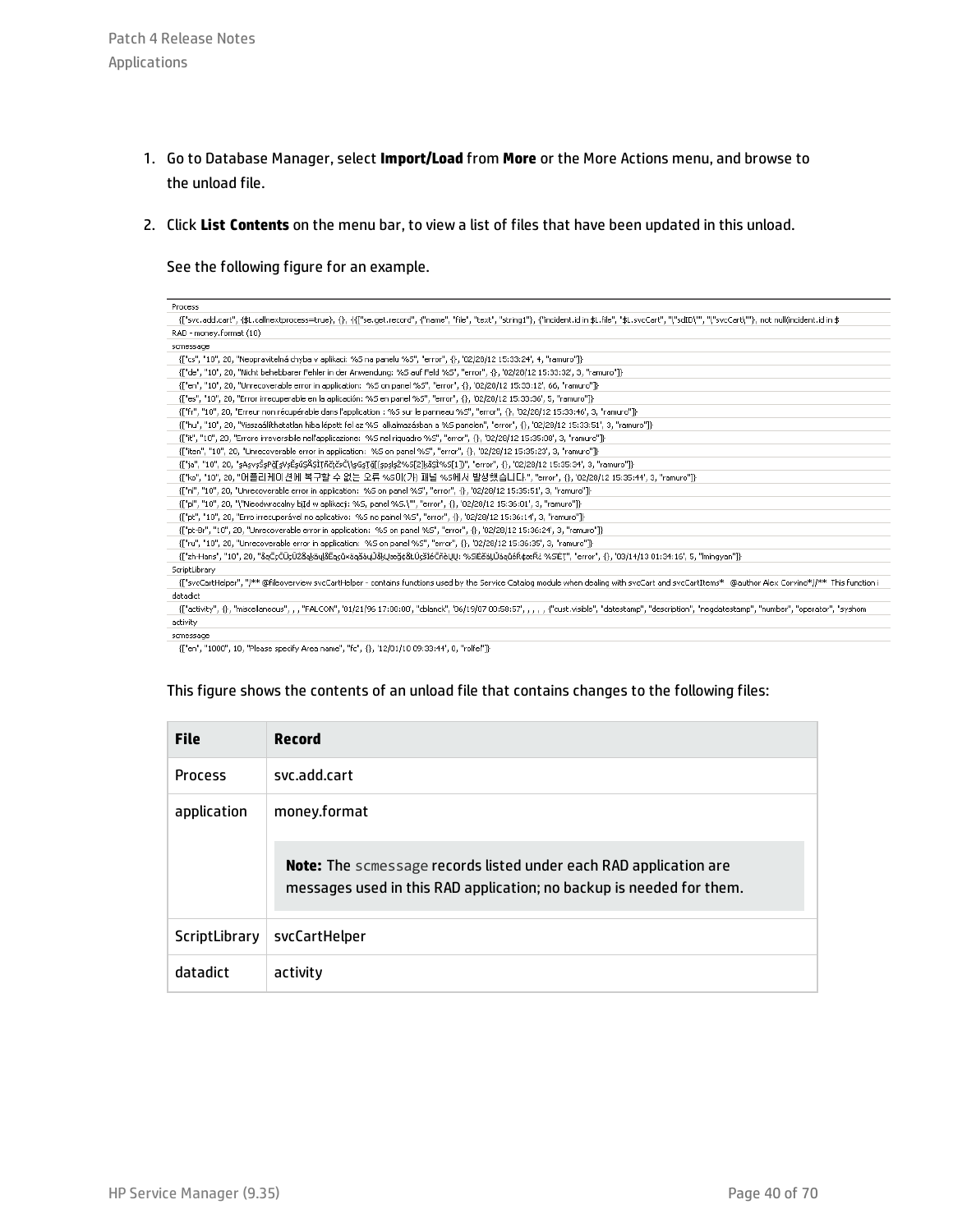| <b>File</b> | Record                                                                                                          |
|-------------|-----------------------------------------------------------------------------------------------------------------|
| dbdict      | activity                                                                                                        |
|             | <b>Note:</b> The "activity" file with no records actually represents the dbdict record<br>of the activity file. |
| scmessage   | The record whose message class is "fc" and message number is 1000.                                              |

- 3. Go to Database Manager, in the Table field enter a file name you got in *step 2*, and click the **Search** button.
- 4. If the format selection page shows, select the proper format by double-clicking it (for example, select the device format for the device file), and then search for the file record.
- 5. Click **More** (or the More Actions menu) > **Export/Unload** after the file record displays.

**Note:** If **Export/Unload** is not available, check the **Administration Mode** check box in Database Manager and try again.

6. In the pop-up window, specify your backup upload file path/name, and click **Unload Appl**.

**Caution:** Make sure that **Append to file** is selected.

7. Continue to follow *steps 3* through *step 6* to back up the rest of the files you got in *step 2*.

#### **Backout**

**Tip:** You can use Unload Manager (recommended) or Database Manager (if Unload Manager is not available in your application version) to roll back to your old data, as described in the following.

To roll back to your old data using Unload Manager, follow these steps:

- 1. Go to **System Administration** > **Ongoing Maintenance** > **Unload Manager**.
- 2. Double-click **Apply Unload**. A wizard opens.
- 3. Select the unload file generated in the backup process, specify a backup file, and then click **Next**.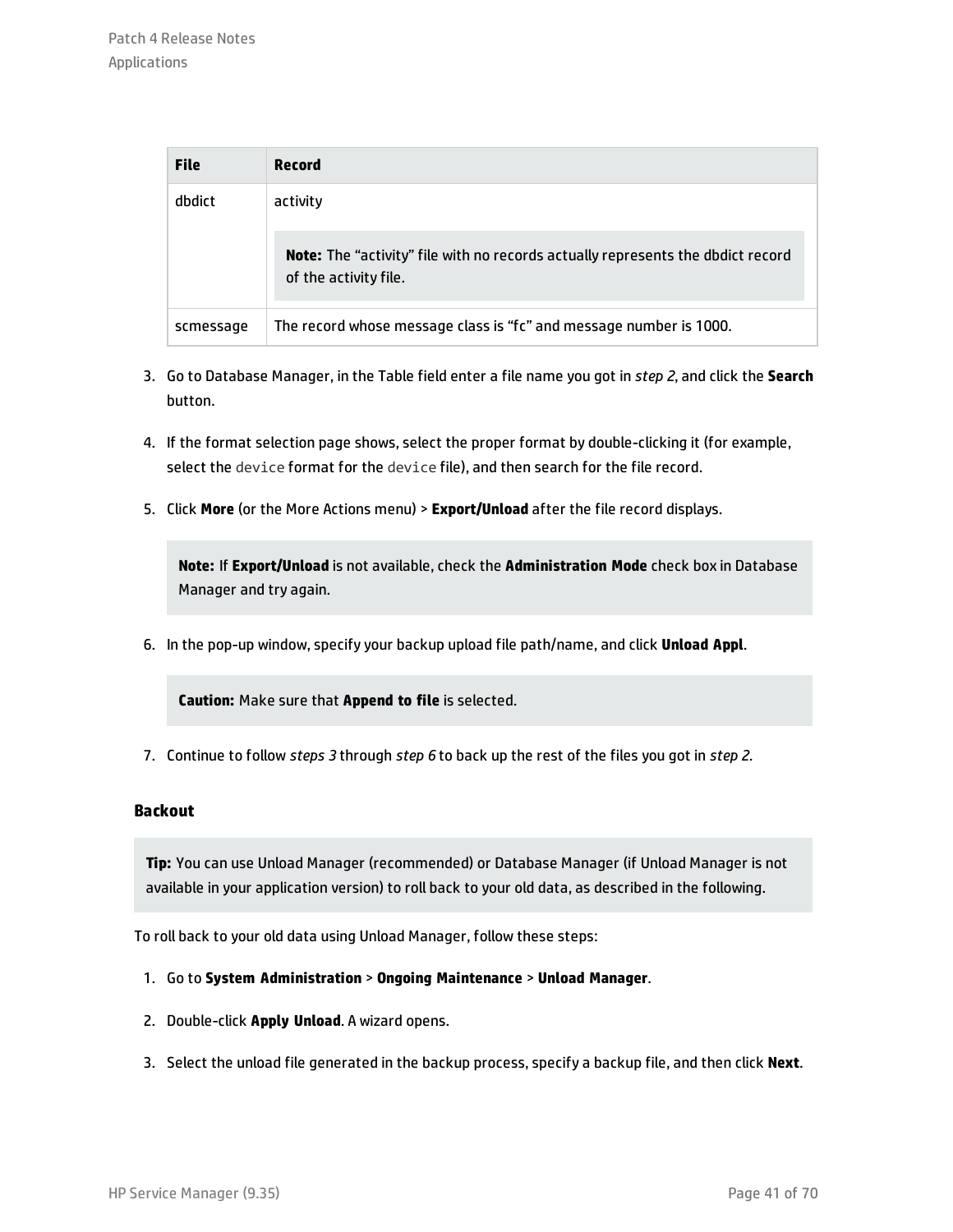Patch 4 Release Notes SRC

Details of the unload file display.

- 4. Double-click a conflicting object in the table to open the merge tool:
	- a. Merge the object, and then select the **Reconciled** check box.
	- b. Click **Save** to return to the wizard.
- 5. Click **Next** after all the conflicting objects are reconciled.
- 6. Click **Yes** on the confirmation window to apply the backup unload.
- 7. Click **Finish**.

To roll back to your old data using Database Manager, follow these steps:

- 1. Go to Database Manager, click **More** > **Import/Load**.
- 2. Browse to the backup unload file you created.
- <span id="page-41-0"></span>3. Click **Load FG**.

### **SRC**

#### **Backup**

Make a backup of the entire SRC installation folder.

#### **Backout**

<span id="page-41-1"></span>Remove the new SRC installation folder and copy the SRC installation backup folder back to the web application server.

### Knowledge Management search engine

To back out your Knowledge Management (KM) search engine changes, make a backup before your KM patch installation.

**Note:** Keep in mind that you also need to roll back KM-related server side and application side changes. For details, see the Server and Application backup and backout instructions.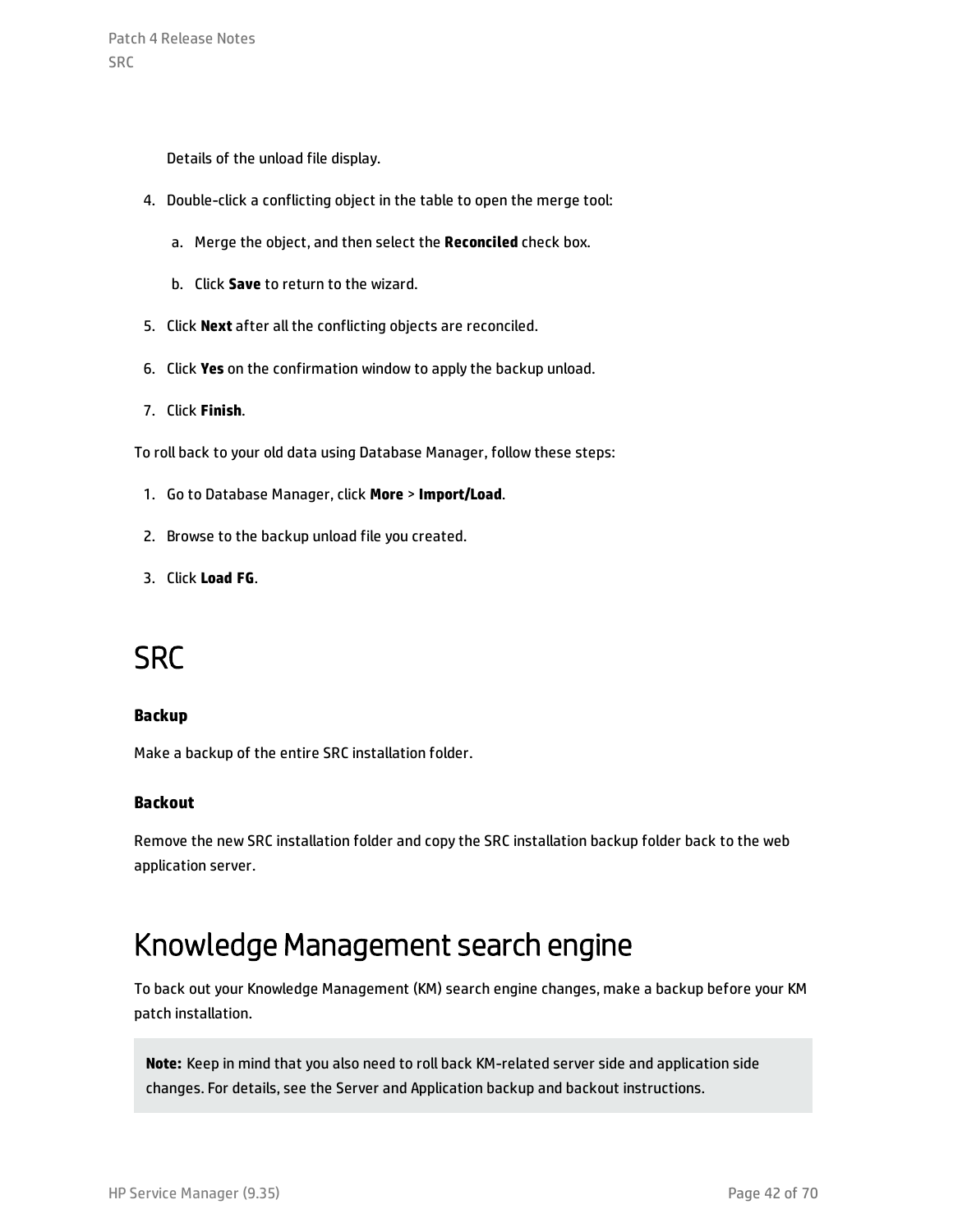### **Backup**

Before applying the KM patch and upgrading the JDK and KM embedded Tomcat, do the following:

- 1. Make a backup of the search engine installation folder. For example, C:\Program Files\HP\Service Manager 9.30\Search Engine Backup.
- 2. Make a backup of the files to be modified by the unload files in the KM patch.
- 3. Make a backup of your schemastub.xml file under the <SM server>/RUN/km/styles/ directory .

### **Backout**

After installing the patch, follow these steps to backout:

- 1. Stop your KM search engine.
- 2. Remove the existing search engine installation folder.
- 3. Copy the backup folder back.
- 4. Rollback the previous JDK installation and change the JAVA HOME environment variable back.
- 5. Be sure to roll back KM related changes on the Service Manager server and application sides, including the kmsolr unloads files and the server's schemastub. xml file.
- 6. Restart your KM search engine.
- 7. Perform a full re-index on all of your knowledgebases.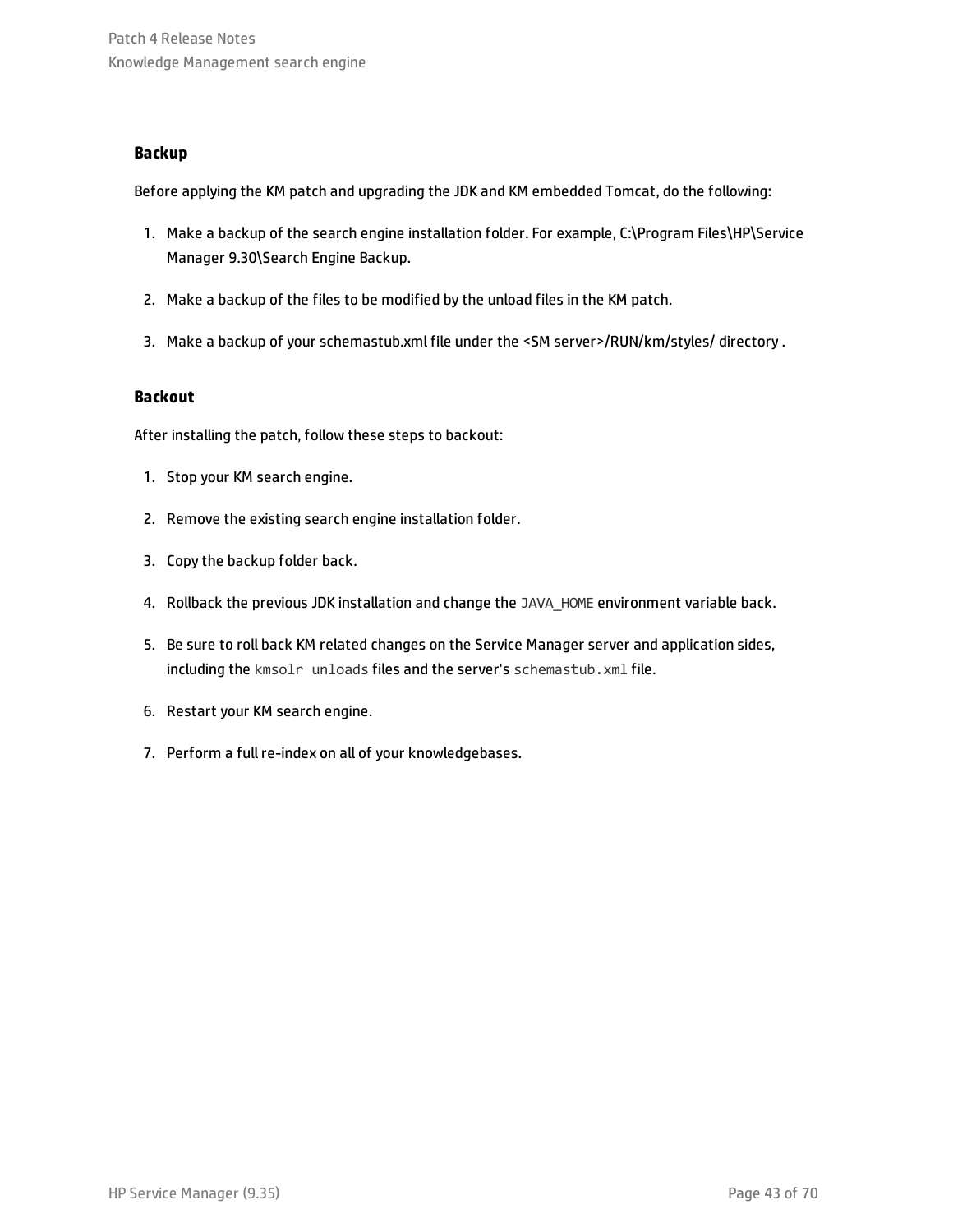## <span id="page-43-0"></span>Installation notes

This section provides instructions on installing each component in this patch release. You can also refer to the *Service Manager 9.35 Installation and Upgrade Documentation Center*, which is available to download from the following HP Software Support Online (SSO) website:

**[https://softwaresupport.hp.com/group/softwaresupport/search-result/-](https://softwaresupport.hp.com/group/softwaresupport/search-result/-/facetsearch/document/KM01294561) [/facetsearch/document/KM01294561](https://softwaresupport.hp.com/group/softwaresupport/search-result/-/facetsearch/document/KM01294561)**

Before you proceed, HP recommends that you consult the latest *Service Manager 9.35 Support Matrix* and the *Compatibility Matrix for Service Manager Applications Content*. These are available at the following website:

<span id="page-43-1"></span>**<https://softwaresupport.hp.com/group/softwaresupport/support-matrices>**

## Digital signature notice

HP signs Windows executable files with a digital signature. Since January 2012, this process has been updated to use a new VeriSign root certificate. On a Windows system that does not have the new VeriSign root or intermediate certificate installed, when the user right-clicks the file and then goes to **Properties** > **Digital Signatures** > **Details**, the following verification error is displayed:

**The certificate in this signature cannot be verified.**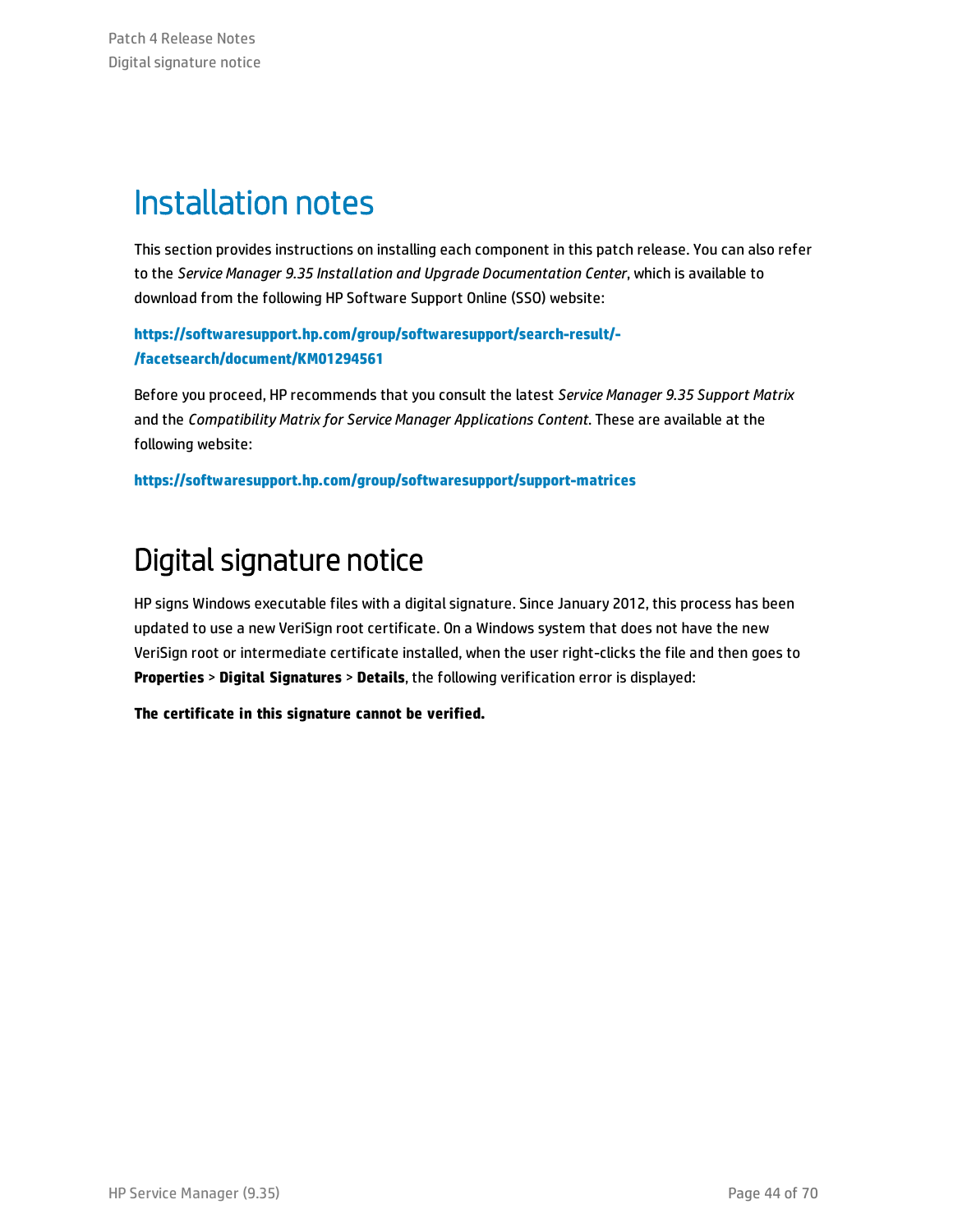| <b>Digital Signature Details</b> |                                                                                              |                         |
|----------------------------------|----------------------------------------------------------------------------------------------|-------------------------|
| General  <br>Advanced            |                                                                                              |                         |
| 冡                                | <b>Digital Signature Information</b><br>The certificate in the signature cannot be verified. |                         |
| Signer information               |                                                                                              |                         |
| Name:                            | Hewlett-Packard Company                                                                      |                         |
| E-mail:                          | Not available                                                                                |                         |
| Signing time:                    | Tuesday, January 10, 2012 8:13:50 PM                                                         |                         |
|                                  |                                                                                              | <b>View Certificate</b> |
| Countersignatures                |                                                                                              |                         |
| Name of signer:                  | E-mail address:                                                                              | Timestamp               |
| VeriSign Time St                 | Not available                                                                                | Tuesday, January 1      |
|                                  |                                                                                              | <b>Details</b>          |
|                                  |                                                                                              | OK                      |

To resolve this issue, either enable Windows Update or download and install the G5 Root certificate as documented at: [https://knowledge.verisign.com/support/ssl-certificates](https://knowledge.verisign.com/support/ssl-certificates-support/index?page=content&actp=CROSSLINK&id=SO19140)[support/index?page=content&actp=CROSSLINK&id=SO19140.](https://knowledge.verisign.com/support/ssl-certificates-support/index?page=content&actp=CROSSLINK&id=SO19140)

### <span id="page-44-0"></span>Server update installation

The server update for your operating system consists of a compressed file, sm9.35.4001-P4\_<0S>.zip (or .tar), which contains updated files of the HP Service Manager server. These files add to or replace the files in the [SM Server Root]\([SM Server Root]/)RUN, irlang, bin, legacyintegration, and platform\_ unloads directories.

**Note:** If you use an Oracle RDBMS, be aware that Oracle Call Interface (OCI) 11.2.0.3 is required. For more information, see the latest *Service Manager 9.35 Support Matrix* at this website: <https://softwaresupport.hp.com/group/softwaresupport/support-matrices>

### Built-in troubleshooting tool (SM Doctor)

Additionally, as of Service Manager 9.32, the server patch includes an installation of the HP Service Manager Doctor (SM Doctor) tool. The server patch will install the tool in the <*SM server root*>\(<*SM*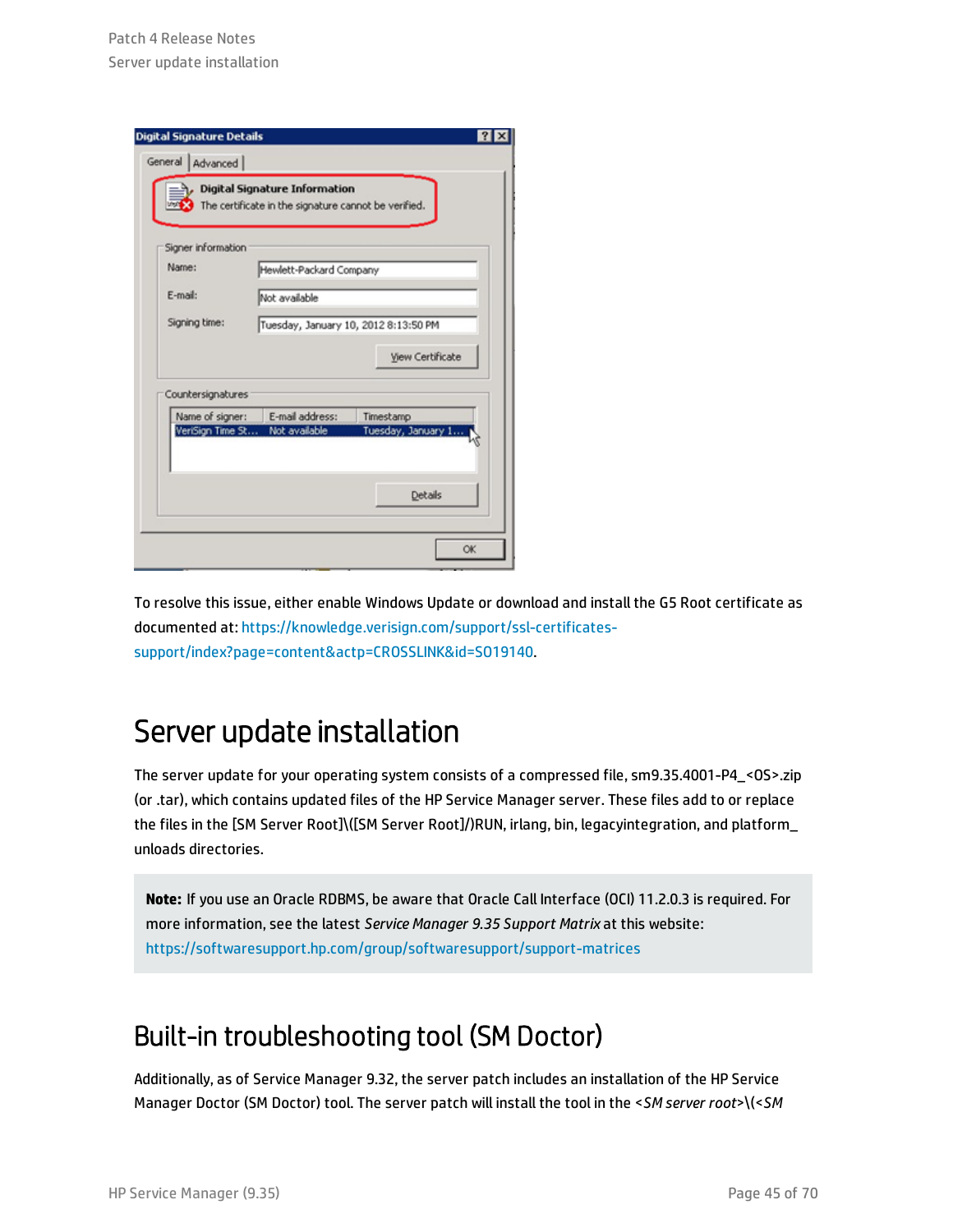*server root*>/)smdoctor directory. For information on how to use this tool, see the *Guides and reference > Troubleshooting > HP Service Manager Doctor* section in the Help Center.

### Upgrade paths

This server patch must be applied on top of an earlier Service Manager 9.3x system.

The following server upgrade paths are recommended:

- **New customers:** Install the Service Manager 9.30 GA server, and then directly apply this server patch.
- <sup>l</sup> **Existing SC6.2, Service Manager 7.11 and 9.21 customers:** Uninstall the old server, install the Service Manager 9.30 GA server, and then apply this server patch.
- <sup>l</sup> **Existing Service Manager 9.3x customers:** Apply this server patch.

For installation instructions of the Service Manager 9.35 server, see the *Service Manager 9.35 Installation and Upgrade Documentation Center*, which is available to download from the following HP Software Support Online (SSO) website:

**[https://softwaresupport.hp.com/group/softwaresupport/search-result/-](https://softwaresupport.hp.com/group/softwaresupport/search-result/-/facetsearch/document/KM01294561) [/facetsearch/document/KM01294561](https://softwaresupport.hp.com/group/softwaresupport/search-result/-/facetsearch/document/KM01294561)**

## Compatibility mode for installation on Windows Server 2012

As of Service Manager 9.32, Windows Server 2012 is supported. Be aware that compatibility mode is required for installing the Service Manager 9.30 GA server on Windows Server 2012 (not required for Windows Server 2008). To run your server installation in compatibility mode, perform the following steps:

- 1. Right–click the server's setupwin32.exe file icon.
- 2. Click **Properties** > **Compatibility**.
- 3. Click **Run this program in compatibility mode for**, and then select **Windows Vista (Service Pack 2)**.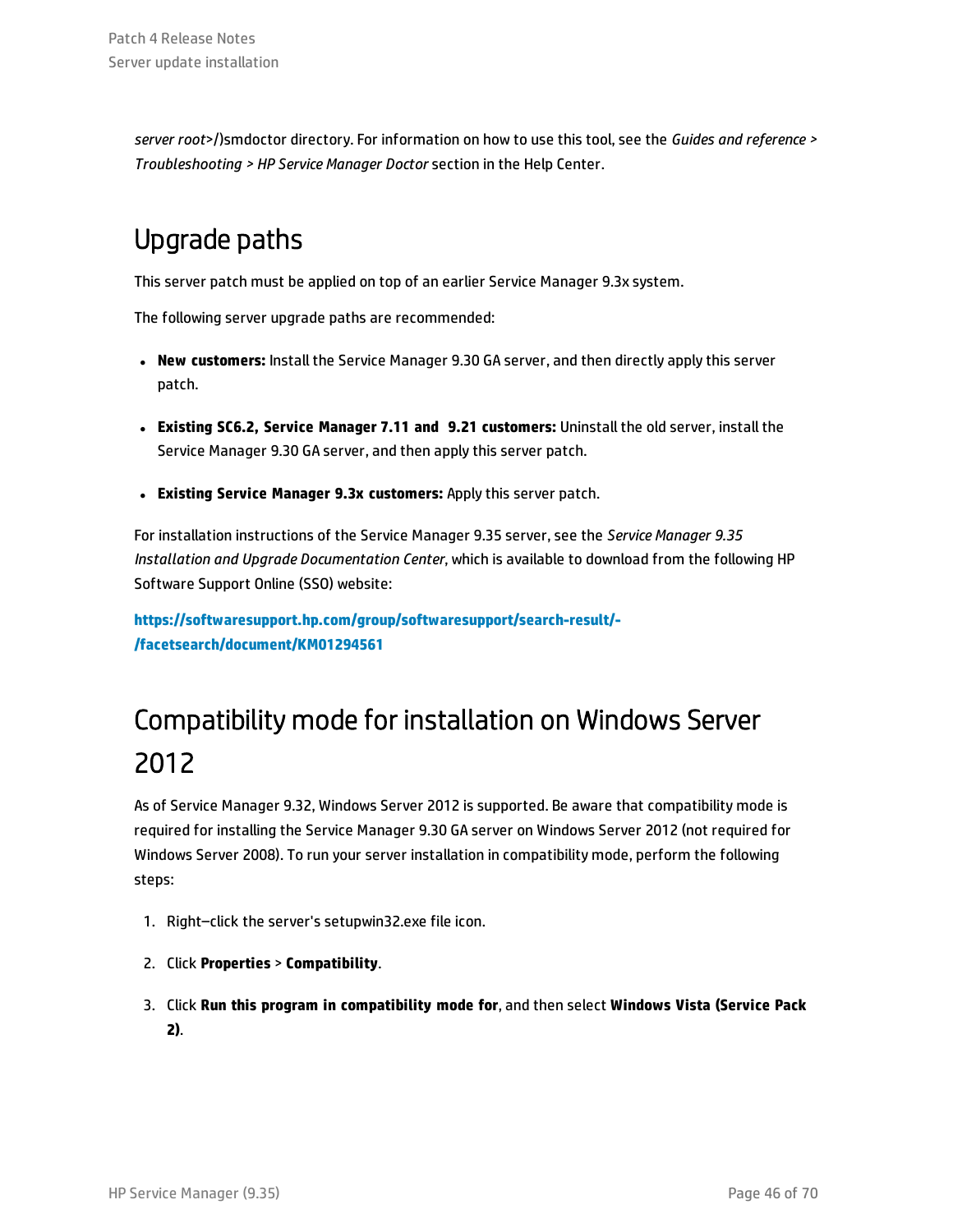- 4. Click **Apply**, and then click **OK**.
- 5. Run the setupwin32.exe file to complete the installation.

When you uninstall your server on Windows Server 2012, you should also use compatibility mode. To do this, set your Windows server uninstaller file ( \_uninst\uninstaller.exe) to compatibility mode as described above, and then uninstall the server using the uninstaller or Control Panel.

### Server patch installation steps

#### **Caution:**

- The server patch will upgrade your embedded Tomcat to version 6.0.41, and therefore requires additional steps.
- The server patch will upgrade your JGroups (in the RUN/lib directory) to version 3.2.
- For Windows and Linux, the server's embedded JRE has already upgraded to version 8; for other Unix-based platforms, you need to manually perform this JRE upgrade.

The JRE upgrade will cause external web service calls over SSL to fail if the remote endpoint does not support Server Name Indication (SNI), which is by default activated in JRE 7 and JRE 8. Once Service Manager is upgraded to use JRE 7 or JRE 8, it starts to use SNI extensions during the SSL handshake. If the remote endpoint does not support SNI, the web service call will fail with an error message. To solve this issue, do either of the following:

- <sup>n</sup> Activate SNI at the remote end point (recommended)
- <sup>n</sup> If the remote endpoint does not support SNI extensions, and SNI cannot be activated, add the following JVMOption<*n*> parameter either to the sm.ini file, or to the start command of the servlet(s) in the sm.cfg file:

JVMOption2:-Djsse.enableSNIExtension=false

**Note:** If you have a horizontally-scaled system, you must upgrade all your server instances.

To install the new sever patch, follow these steps: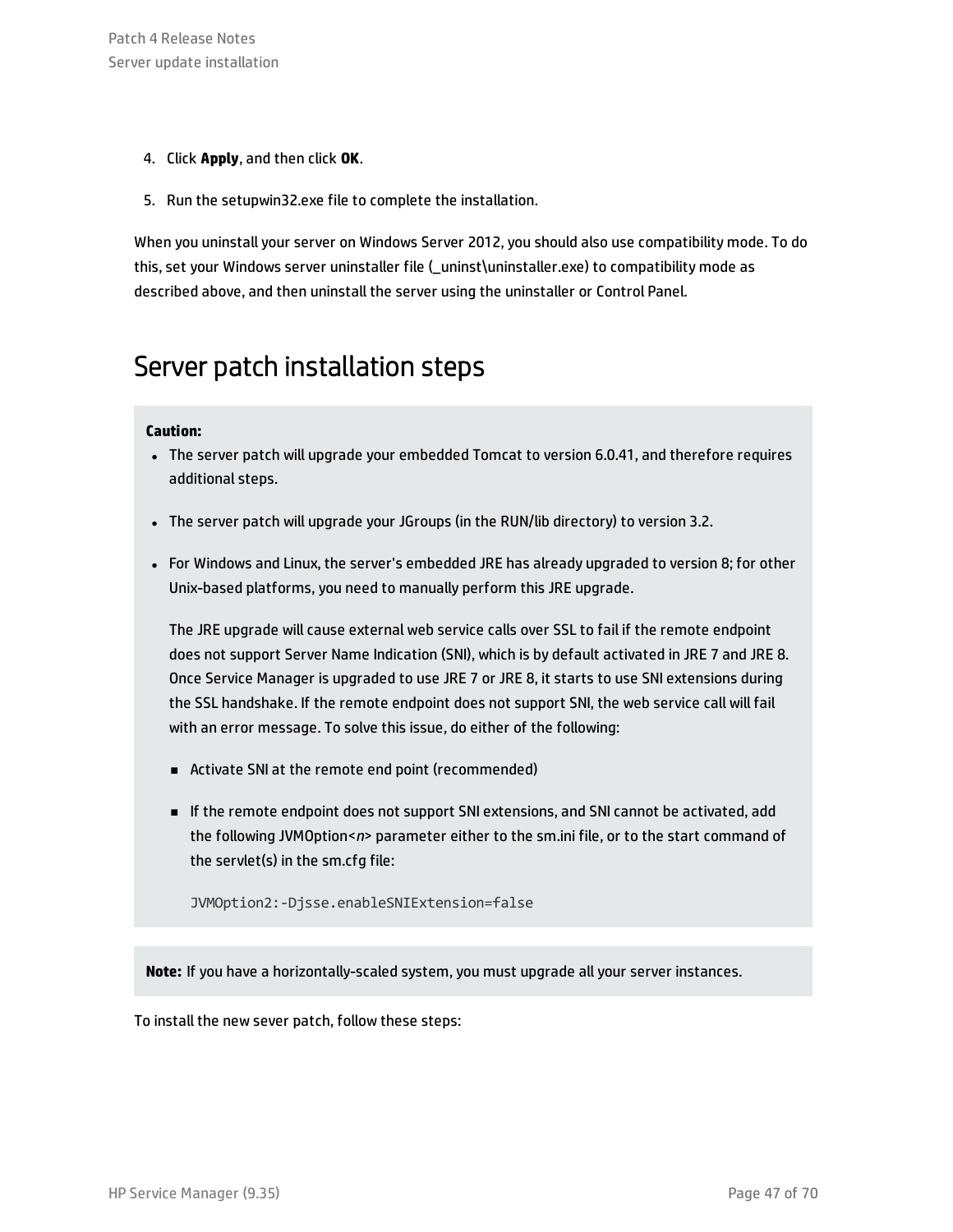- 1. Stop all Service Manager clients.
- 2. Stop the Service Manager server.
- 3. Make a backup of the Server installation directory. See also "Backup and backout [instructions"](#page-35-0) on [page 36](#page-35-0).
- 4. Delete the RUN/lib directory.
- 5. For Windows and Linux platforms, delete the RUN/jre directory.

**Note:** This is to avoid conflicts between the old JRE and new JRE.

6. Extract the compressed files for your operating system into the main Service Manager directory on the server.

**Note:** Two packages are provided for HP-UX. Use sm9.35.4001-P4\_HPUX-IA64-ORCL12C.tar only when an Oracle 12c database is used, and use sm9.35.4001-P4\_HPUX-IA64.tar in other cases.

- 7. For UNIX servers, set the file permissions for all Service Manager files to "755."
- 8. For the following Unix servers, manually upgrade to one of the following JRE versions, if you have not already done so.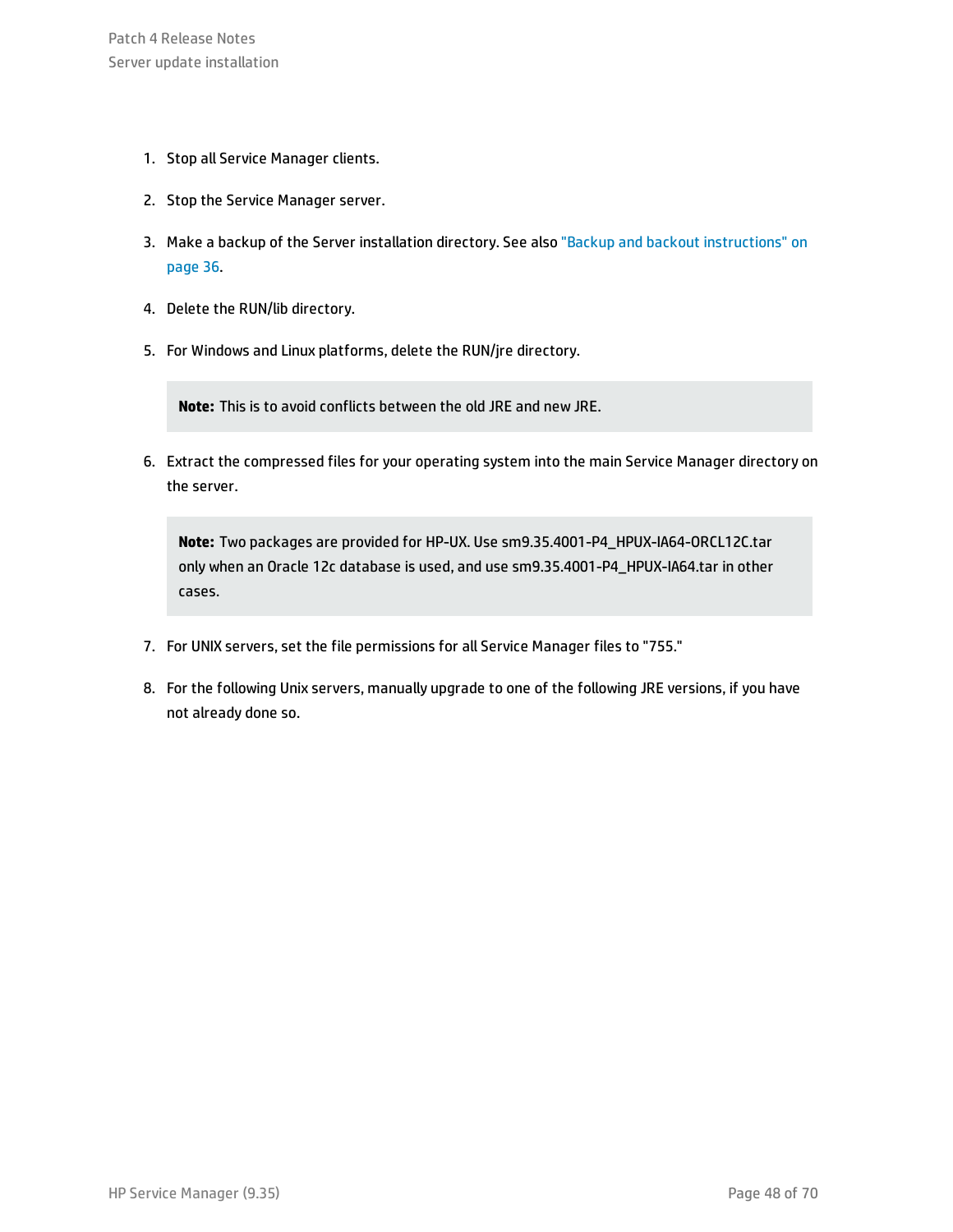a. Install an appropriate version of JRE for your platform.

| Solaris | JRE 7 (update 80 or greater)                                                                                                                                                                                                                                                                                                                                                                                  |
|---------|---------------------------------------------------------------------------------------------------------------------------------------------------------------------------------------------------------------------------------------------------------------------------------------------------------------------------------------------------------------------------------------------------------------|
| HP-UX   | JRE 7 (JRE_7.0.12 or greater) or JRE 8 (JRE_8.0.04 or greater)                                                                                                                                                                                                                                                                                                                                                |
| AIX     | JRE 7 (SR8 or greater) or JRE 8 (SR2 or greater)                                                                                                                                                                                                                                                                                                                                                              |
|         | <b>Tip:</b> You can check the JRE version on AIX by running the \$ <jre_install_<br>DIR&gt;/bin/java -version command, in which <jre_install_dir> is the JRE<br/>installation directory. If you are working with JRE 8, make sure that the system<br/>outputs consist of the following line:<br/>Java(TM) SE Runtime Environment (build pap3280sr2-20151023_01<br/>(SR2))</jre_install_dir></jre_install_<br> |
|         |                                                                                                                                                                                                                                                                                                                                                                                                               |

- b. Set your JAVA\_HOME environment variable to point to the correct JDK (if you have JDK installed) or JRE (if you have only JRE installed).
- c. Execute **\RUN\removeLinks.sh** to remove the old symbolic links and then execute **\RUN\setupLinks.sh** to create new symbolic links.
- d. Run the following command to check that the JRE version is correct:

### **RUN\jre\bin\java –version**

- 9. If you have made any customizations/changes to the original RUN/tomcat folder, restore them in the new RUN/tomcat folder.
- 10. Your old schemastub.xml file (in the <*SM\_Server\_Home*>\RUN\km\styles\ directory) has been updated to a newer version. Either keep your old file by copying it back or keep the updated version (a full reindex for the knowledgebases is then required).
- 11. Run the **sm -unlockdatabase** command.

**Note:** This step is required the first time you upgrade to 9.30p4 or later; it is also required whenever you change the server's IP address after your upgrade to 9.30p4 or later. The purpose of this step is to prevent stale license information from being kept in the system. In a scaling implementation, you can run this command from any one of your servers.

12. Restart the Service Manager server.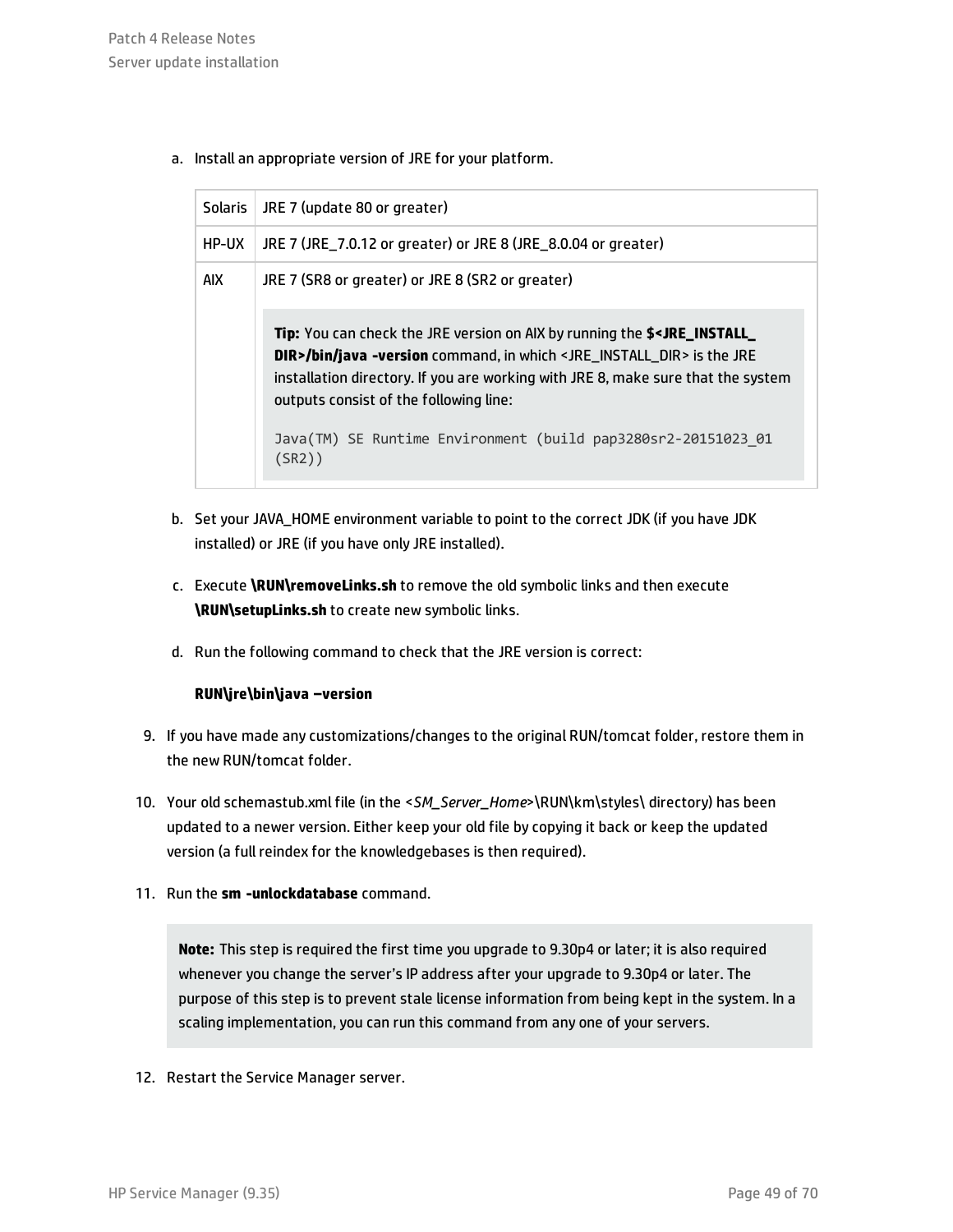- 13. Restart the Service Manager clients.
- 14. Verify the version using either of the methods:
	- <sup>n</sup> From the Windows client, click **Help** > **About Service Manager Server**. The server version should be:

#### **Release 9.35.4001 build P4**

<sup>n</sup> From the server's RUN folder, run the **sm -version** command. The server version should be:

**Version: 9.35.4001**

**Patch level: P4**

### <span id="page-49-0"></span>Web tier installation

The web tier update consists of a compressed file, sm9.35.4001-P4\_Web\_Tier.zip, which contains the installation files (both the .war and .ear files) that are required to install the new web tier. Installing the new web tier will upgrade your web client to this release level.

For installation instructions, see the *Service Manager 9.35 Installation and Upgrade [Documentation](https://softwaresupport.hp.com/group/softwaresupport/search-result/-/facetsearch/document/KM01294561) [Center](https://softwaresupport.hp.com/group/softwaresupport/search-result/-/facetsearch/document/KM01294561)*.

### New customers

You only need to install the new web tier using the .war or .ear file from the sm9.35.4001-P4\_Web\_ Tier.zip file in this release.

### Existing customers

To upgrade your web tier to this patch level, you must back up and uninstall your old web tier, and then install the new web tier. The upgrade does not automatically save your web tier customizations. To keep your changes, you must back up your customized files and restore your customizations in the new deployment.

**Note:** If you plan to deploy the web tier on Tomcat 7.0 by using the Tomcat Manager, you must set the *max-file-size* and *max-request-size* parameters (default: 52428800) in the <*Tomcat 7.0\_*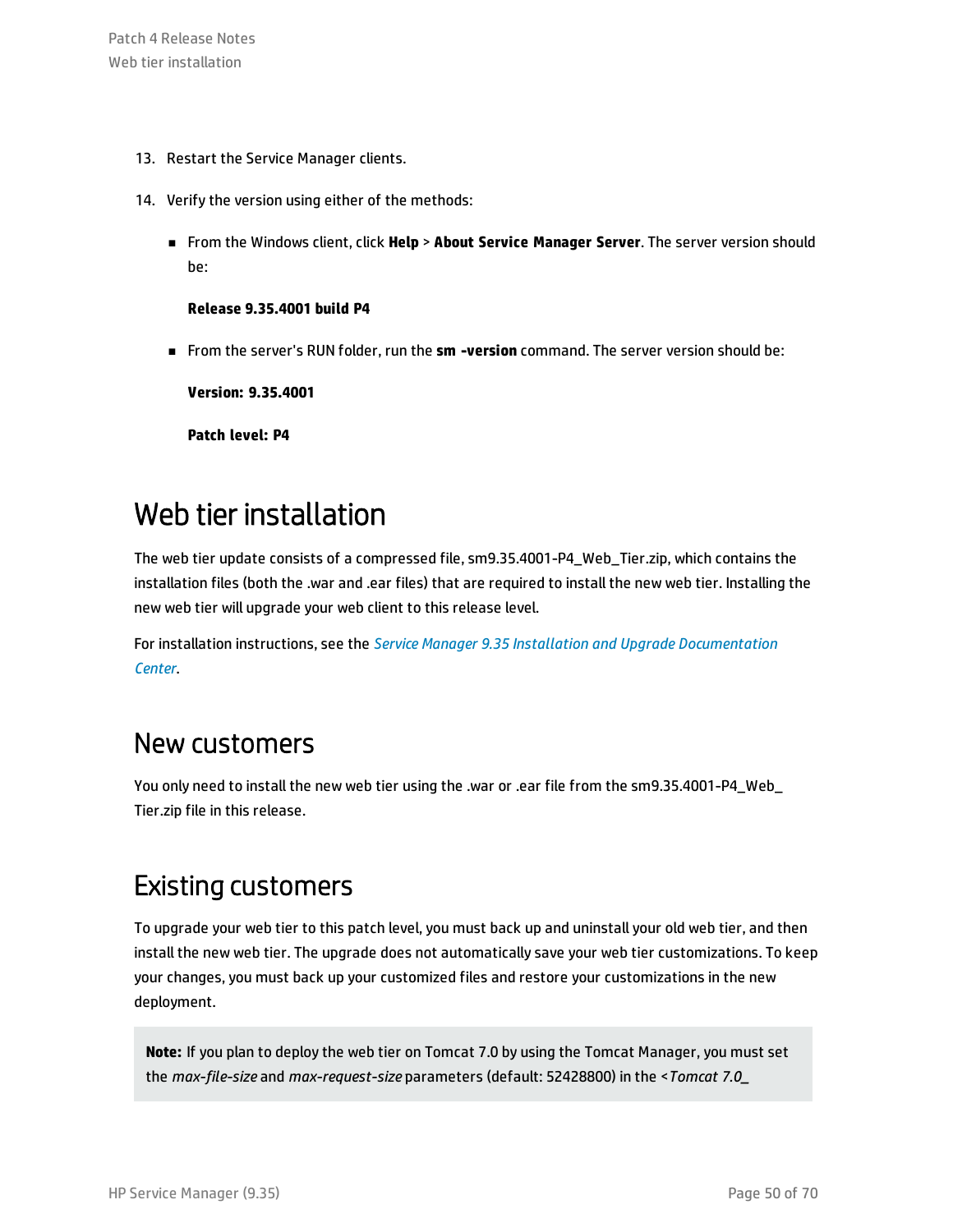*Home*>webapps\manager\WEB-INF\web.xml file to a value greater than the size of the web tier .war file, otherwise the deployment request will be rejected because the web tier .war file exceeds the default maximum values. This restriction does not exist in Tomcat 6.0.

To install the new web tier, follow these steps:

- 1. Make the necessary backups. For more information about how to do this, see ["Backup](#page-35-0) and backout [instructions"](#page-35-0) on page 36.
- 2. Delete or uninstall the existing web tier .war (or the .ear) file.
- 3. Clear the cache of your web application server.
- 4. Deploy the webtier-9.35.war (or .ear) file by following the instructions in the *Service Manager 9.35 Installation and Upgrade Documentation Center*.

**Note:** It is best practice to deploy with a unique context root. For example, /webtier-9.35-P4.

- 5. Use a diff utility to compare the new web tier's web.xml file against your backed-up version to ensure that any new parameters are properly merged into the files used in your final deployment. Do this for application-context.xml as well as any other files you may have customized (such as style sheets and splash screens).
- 6. Make any new customizations that are necessary for your deployment.
- 7. Restart the web application server.
- 8. Check the version by clicking the HP logo (**About HP Service Manager**) icon.

<span id="page-50-0"></span>The web tier version should be: **9.35.4001-P4**.

### Windows Client Installation

**Note:** No features are being added to the Service Manager Windows (Eclipse) client. HP recommends that Service Manager administrators deploy one of the other three clients (web client, SRC client or Mobile Applications client) to end users. You still need the Windows client to perform administrative tasks.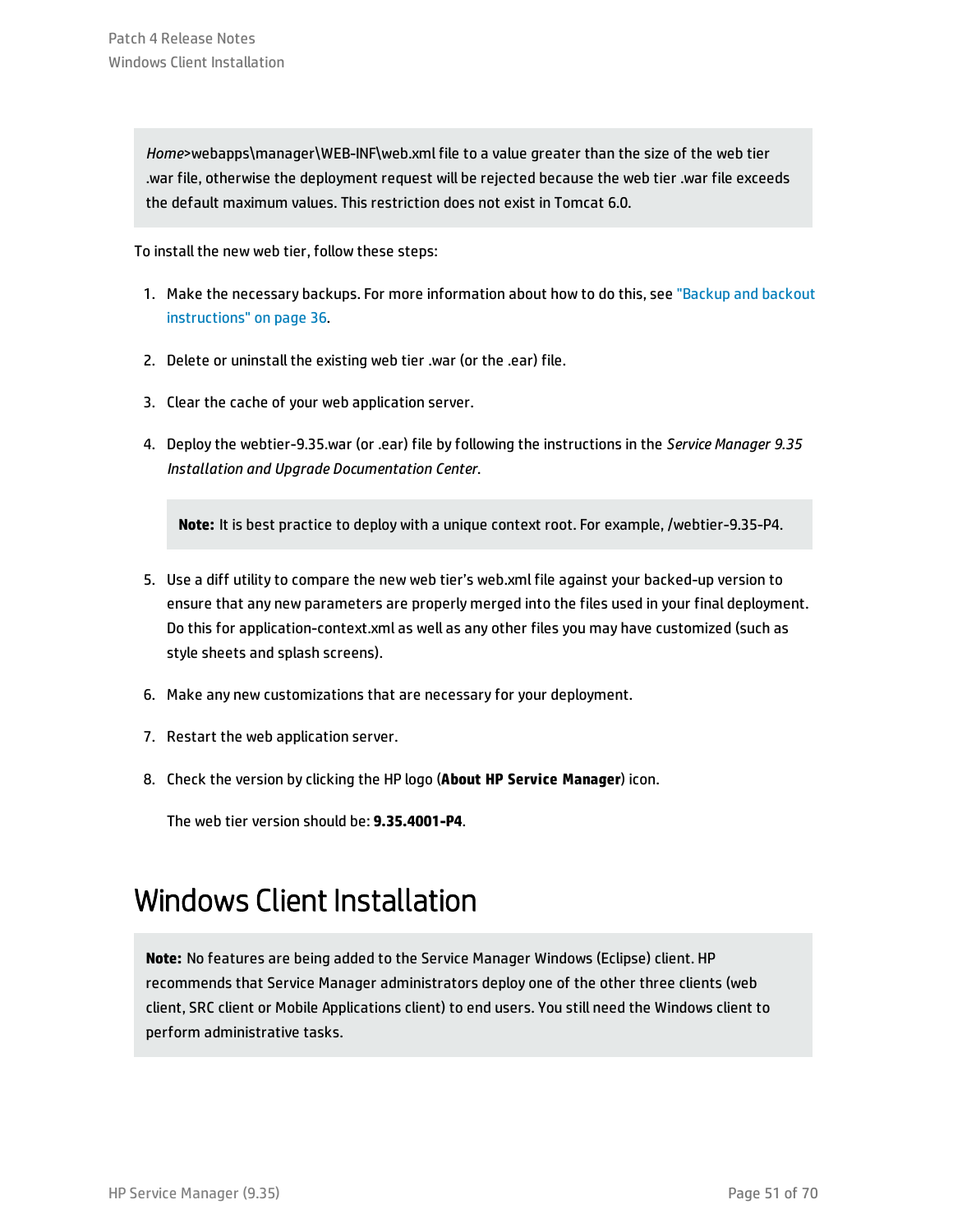The Windows client update consists of a compressed file, sm9.35.4001-P4\_Windows\_Client.zip, which contains the executable installation files of the new Windows client. Installing the new Windows client will upgrade your Windows client to this release level. This version of the Windows client comes with an embedded JRE 8.

For installation instructions, see the *Service Manager 9.35 Installation and Upgrade Documentation Center*, which is available to download from the following HP Software Support Online (SSO) website:

**[https://softwaresupport.hp.com/group/softwaresupport/search-result/-](https://softwaresupport.hp.com/group/softwaresupport/search-result/-/facetsearch/document/KM01294561) [/facetsearch/document/KM01294561](https://softwaresupport.hp.com/group/softwaresupport/search-result/-/facetsearch/document/KM01294561)**

### New Customers

You only need to install the new Windows client.

### Existing Customers

You need to back up and uninstall the old Windows client, and then install the new Windows client.

To install the new Windows client:

- 1. Stop the Service Manager Windows client.
- 2. Make necessary backups. For details, see "Backup and backout [instructions"](#page-35-0) on page 36.
- 3. Uninstall the Service Manager Windows client. (Your connection and personalized settings are retained.)
- 4. Run **setup.exe** from this Windows client patch to install the new client.
- 5. Check the version in **Help** > **About Service Manager Client**.

<span id="page-51-0"></span>The client should be Release: **9.35.4001-P4**.

### Windows Client Configuration Utility installation

This release includes an updated version of the Windows Client Configuration Utility (sm9.35.4001-P4\_ Windows Client Configuration.zip). This version comes with an embedded JRE 8.

For installation instructions, see the *Service Manager 9.35 Upgrade Documentation Center*, which is available to download from the following HP Software Support Online (SSO) website: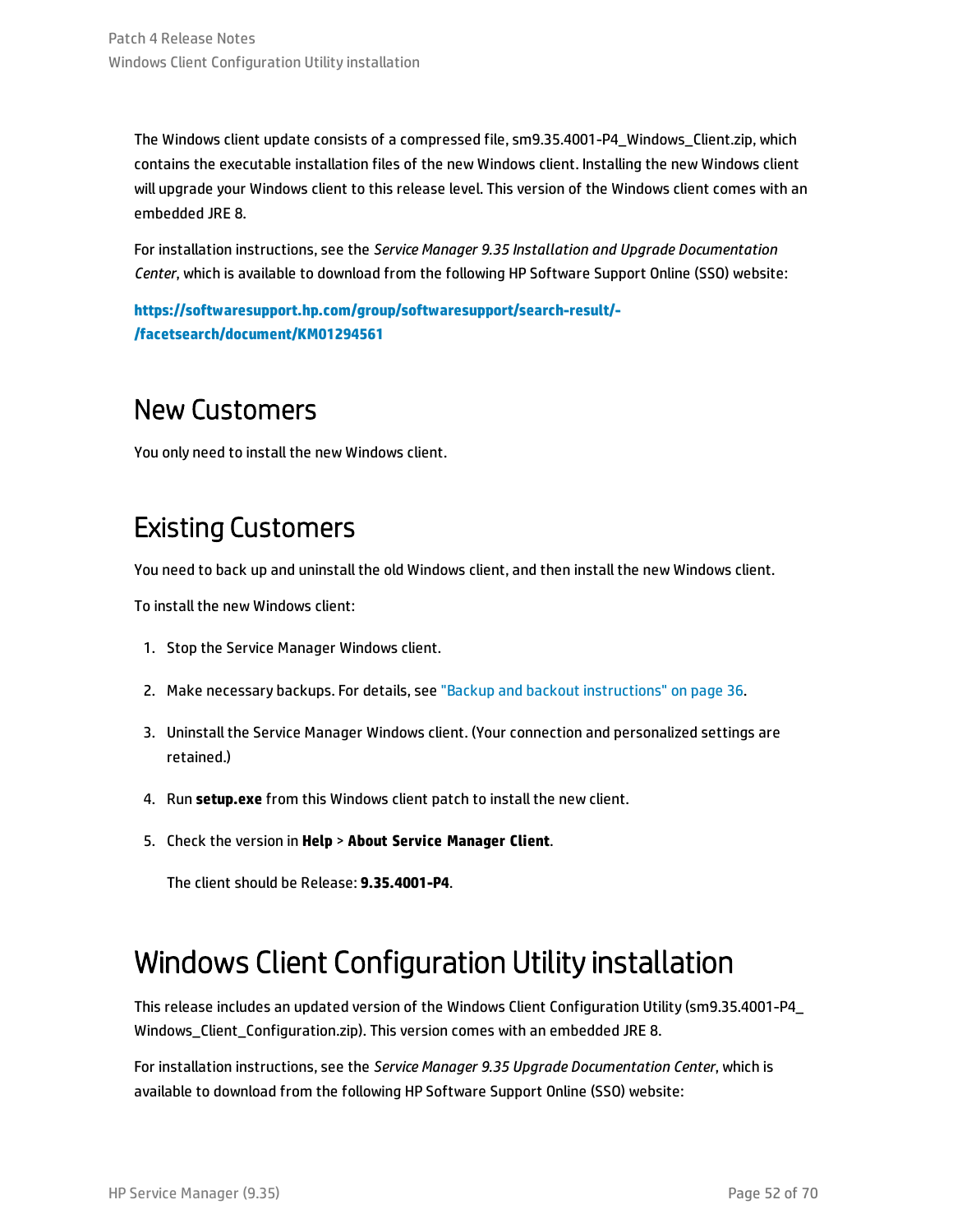**[https://softwaresupport.hp.com/group/softwaresupport/search-result/-](https://softwaresupport.hp.com/group/softwaresupport/search-result/-/facetsearch/document/KM01294561) [/facetsearch/document/KM01294561](https://softwaresupport.hp.com/group/softwaresupport/search-result/-/facetsearch/document/KM01294561)**

### <span id="page-52-0"></span>Applications update installation

This release does not contain an applications or upgrade package. The latest applications version is 9.35. An applications upgrade is optional, and you can install the Service Manager 9.35 Applications or Upgrade package according to your current applications version.

You can find the download links for the SM 9.35 Applications or Upgrade package as well as the Release Notes from the [Overview](https://softwaresupport.hp.com/group/softwaresupport/search-result/-/facetsearch/document/KM00705452) of Service Manager 9.3x Releases knowledge document.

## <span id="page-52-1"></span>Application unload installation

If a platform fix (in most cases, a server fix) also requires an applications change to resolve the relevant issue, an unload file is provided. Unload files introduced in earlier patches are also included in this cumulative release. If you have not already applied them for a previous patch, you should also apply the unload files that are intended for your applications version. For more details about these applications updates, see the Release Notes for those patches.

This patch release includes the unload files that come with the server update. When you extract sm9.35.4001-P4\_<OS>.zip (or .tar), it will add the files to the following directory:

[SM Server Root]\platform\_unloads ([SM Server Root]/platform\_unloads)

**Note:** Unload files should be installed in their patch order. That is, those introduced in patch 1 should be applied first, then those introduced in patch 2, and so on. However, unload files introduced in the same patch can be installed in a random order, unless otherwise specified.

### **Unload file naming convention**

The unload files use the following naming convention: <CR\_ID>\_SMxxxPxx\_SMxxx.unl, where:

- <CR\_ID>: The identification number of the applications defect that the unload file fixes. For example, QCCR1E12345.
- SMxxxPxx: The minimum Service Manager patch level that requires the unload file. For example, SM921P2, which means the unload file comes with the server updates in Service Manager 9.21 patch 2 and should be used for patch 2 or higher.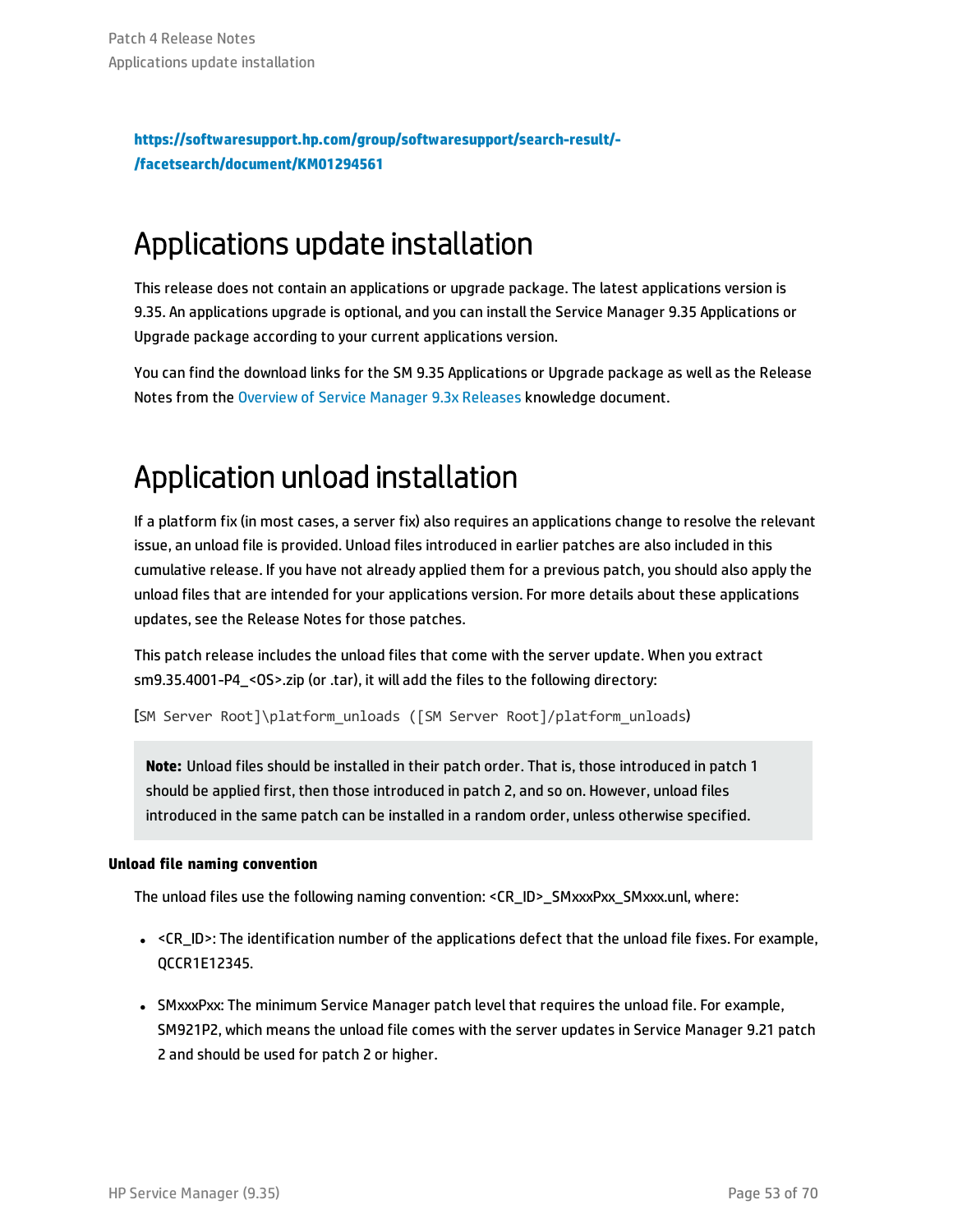**Note:** Sometimes this portion contains an additional hot fix number, for example, SM711P16HF8. This example means the unload file is intended for Service Manager 7.11 patch 16 Hot Fix 8 or higher.

• SMxxx: The Service Manager applications version that requires the unload file. For example, SM711, which means the unload file is intended only for Service Manager applications version 7.11.

**Note:** If the applications version suffix is omitted, the unload file is then intended for all applications versions compatible with the server version, unless otherwise specified. For example, QCCR1Exxxx\_SM930P4.unl is normally intended for applications versions 7.11, 9.2x, and 9.3x (which are compatible with Service Manager server 9.30), unless otherwise specified in the unload file description. For information on the applicable applications versions for each unload file included in the current patch, see Unload Files [Included](#page-53-0) in the Current Patch.

#### <span id="page-53-0"></span>**Unload files included in the current patch**

| <b>Unload file</b>                            | <b>Introduced</b><br>in 9.3x<br>patch | Used for<br>apps<br>version(s) | <b>Description</b>                                                                                                              |
|-----------------------------------------------|---------------------------------------|--------------------------------|---------------------------------------------------------------------------------------------------------------------------------|
| QCCR1E118520_<br>SM935P3_<br><b>SM711.unl</b> | 9.35                                  | 7.11                           | Fixes this issue: The query hash algorithm is weak<br>and the salt is hard-coded.<br>Associated server fix: QCCR1E118520        |
| QCCR1E118520_<br>SM935P3_<br>SM921.unl        | 9.35                                  | 9.21                           | Fixes this issue: The query hash algorithm is weak<br>and the salt is hard-coded.<br>Associated server fix: QCCR1E118520        |
| QCCR1E118520_<br>SM935P3_<br><b>SM930.unl</b> | 9.35                                  | 9.30<br>through<br>9.34        | Fixes this issue: The query hash algorithm is weak<br>and the salt is hard-coded.<br><b>Associated server fix: QCCR1E118520</b> |
| QCCR1E112070_<br>SM935_SM711.unl              | 9.35                                  | 7.11                           | Enables users to select multiple field values in<br>item options and save them to the cart item.                                |
| QCCR1E112070_<br>SM935_SM921.unl              | 9.35                                  | 9.21                           | Enables users to select multiple field values in<br>item options and save them to the cart item.                                |

The following are unload files included in the current patch release.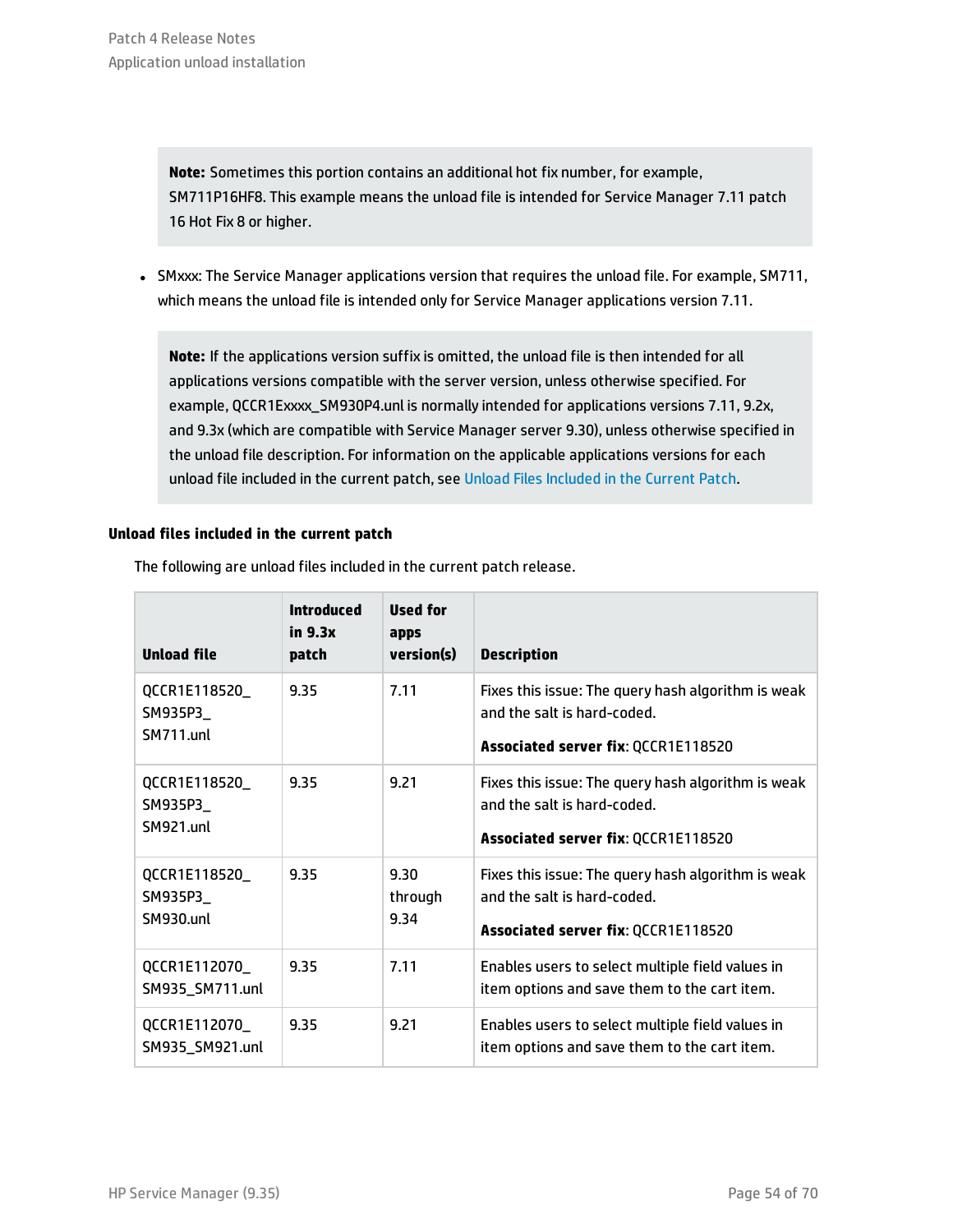| <b>Unload file</b>                            | <b>Introduced</b><br>in 9.3x<br>patch | <b>Used for</b><br>apps<br>version(s) | <b>Description</b>                                                                                                                                                                                                                          |
|-----------------------------------------------|---------------------------------------|---------------------------------------|---------------------------------------------------------------------------------------------------------------------------------------------------------------------------------------------------------------------------------------------|
| QCCR1E112070_<br>SM935_SM930.unl              | 9.35                                  | 9.30<br>through<br>9.34               | Enables users to select multiple field values in<br>item options and save them to the cart item.                                                                                                                                            |
| QCCR1E103456<br>SM934_SM932.unl               | 9.34                                  | 9.32                                  | Fixes this issue: When you use the "Any of these<br>words" text search option to export records to<br>Excel or to a text file, some records are not<br>exported.                                                                            |
|                                               |                                       |                                       | Associated server fix: QCCR1E103456                                                                                                                                                                                                         |
| QCCR1E103581_<br>SM934_SM932.unl              | 9.34                                  | 9.32                                  | Fixes this issue: The auto complete feature is not<br>supported by the web client.                                                                                                                                                          |
|                                               |                                       |                                       | Associated server fix: QCCR1E103581                                                                                                                                                                                                         |
| QCCR1E106292_<br><b>SM934.unl</b>             | 9.34                                  | 7.11<br>through<br>9.34               | Fixes this issue: The globallist and locallist files<br>are not cached. This causes heavy database<br>traffic during the login process, especially when<br>the globalist or locallist file is large.<br>Associated server fix: QCCR1E106292 |
| QCCR1E112815_<br>SM934P1_<br><b>SM934.unl</b> | 9.34p1                                | 9.34                                  | Fixes this issue: The Time Period Management<br>menu and sub-menus are not displayed after<br>upgrading to Service Manager 9.34.<br>Associated server fix: QCCR1E112815                                                                     |
| QCCR1E114378_<br>SM934P2_<br>SM932.unl        | 9.34p2                                | 9.32                                  | Fixes this issue: The Auto complete feature needs<br>RTE to change the line value of cursor.line to the<br>value of the line when calling<br>cursor.field.name.set.<br>Associated server fix: QCCR1E114378                                  |
|                                               |                                       |                                       |                                                                                                                                                                                                                                             |
| QCCR1E99147_<br>SM933_SM930.unl               | 9.33                                  | 9.30, 9.31,<br>and 9.32               | Fixes this issue: The first tab of a Notebook is<br>reset to be the active tab when a new interaction<br>is opened through the "Return to blank<br>interaction" environment settings.                                                       |
|                                               |                                       |                                       | Associated server fix: QCCR1E99147                                                                                                                                                                                                          |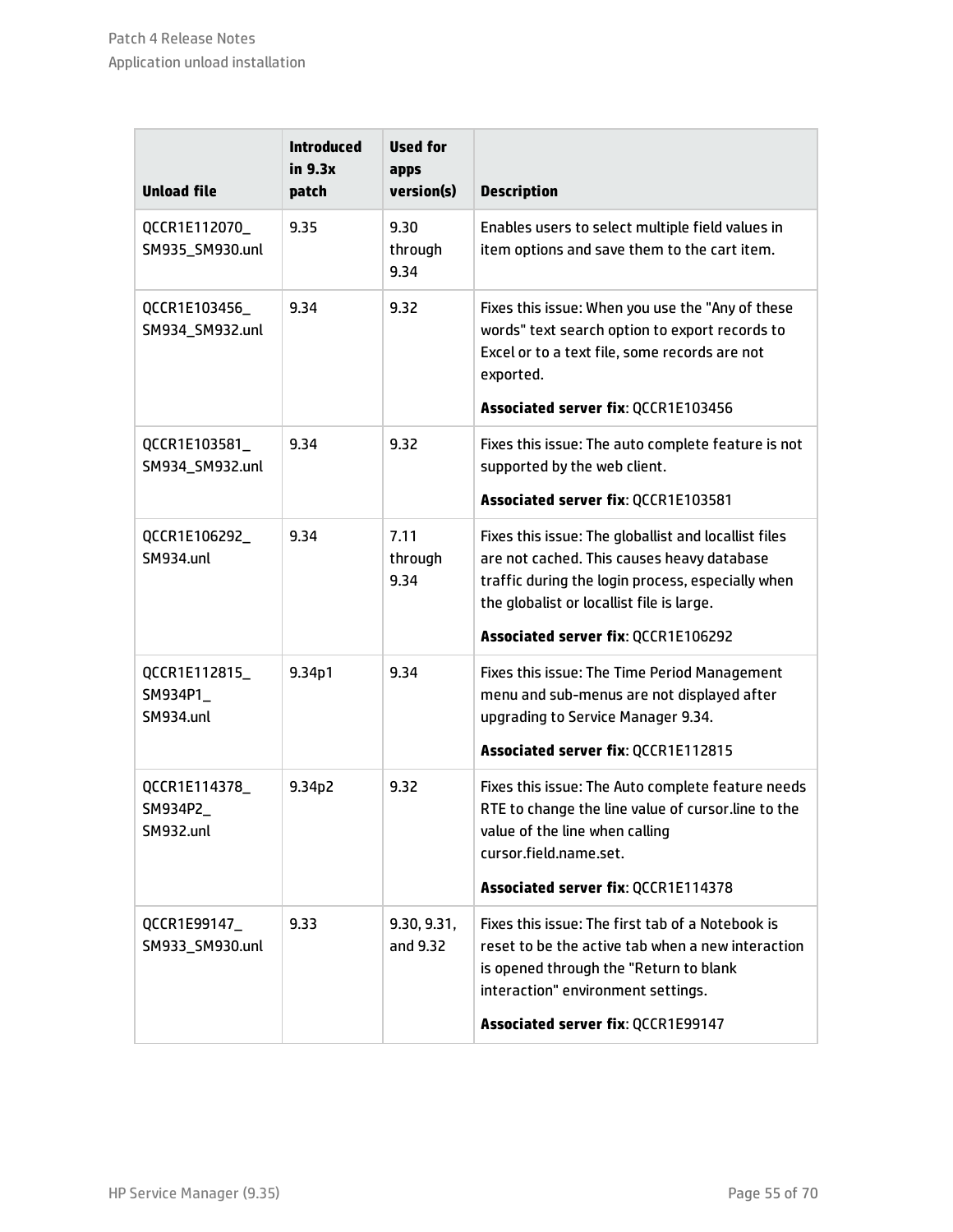| <b>Unload file</b>                                     | <b>Introduced</b><br>in 9.3x<br>patch | <b>Used for</b><br>apps<br>version(s)  | <b>Description</b>                                                                                                                                                                                                     |
|--------------------------------------------------------|---------------------------------------|----------------------------------------|------------------------------------------------------------------------------------------------------------------------------------------------------------------------------------------------------------------------|
| QCCR1E99398_<br>SM932P2.unl                            | 9.32p2                                | 7.11, 9.21,<br>9.30, and<br>9.31       | Enables the inactivity timer function to work<br>correctly when the version of applications is lower<br>than the version of the server.<br>Associated server fix: QCCR1E99398                                          |
| QCCR1E19946_<br><b>SM933.unl</b>                       | 9.33                                  | 7.11, 9.21,<br>9.30, 9.31,<br>and 9.32 | Enables extra columns in the "Attachments"<br>section of records.<br>Associated server fix: QCCR1E19946                                                                                                                |
| QCCR1E31324_<br><b>SM932.unl</b>                       | 9.32                                  | 7.11, 9.21,<br>9.30 and<br>9.31        | Fixes this issue: With Syslog audit turned on, only<br>a syslog record showing login is created; no<br>record for logoff is recorded if the user does not<br>log out "normally."<br>Associated server fix: QCCR1E31324 |
|                                                        |                                       |                                        |                                                                                                                                                                                                                        |
| QCCR1E96802_<br>SM931P3.unl                            | 9.31 <sub>p3</sub>                    | 7.11, 9.21,<br>9.30, and<br>9.31       | Changes the behavior when handling web service<br>request user passwords. See the Service Manager<br>9.31p3 Release Notes.                                                                                             |
|                                                        |                                       |                                        | Associated server fix: QCCR1E96802                                                                                                                                                                                     |
| 9.31p3<br>QCCR1E52767_<br>SM931P3_<br><b>SM930.unl</b> |                                       | 9.30                                   | Fixes this issue: Users cannot add data policy<br>definitions on joined tables.                                                                                                                                        |
|                                                        |                                       |                                        | Note: You do not need to load this unload if<br>you are running on Service Manager 9.31,<br>9.21, or 7.11 applications.                                                                                                |
|                                                        |                                       |                                        | Associated server fix: QCCR1E52767                                                                                                                                                                                     |
| QCCR1E76724_<br>SM931P2_<br><b>SM930.unl</b>           | 9.31p2                                | 9.30 and<br>9.31                       | Fixes this issue: After deleting the unique key of<br>cm3r, a signal 11 happened while doing an IR<br>regeneration.                                                                                                    |
|                                                        |                                       |                                        | Associated server fix: QCCR1E76724                                                                                                                                                                                     |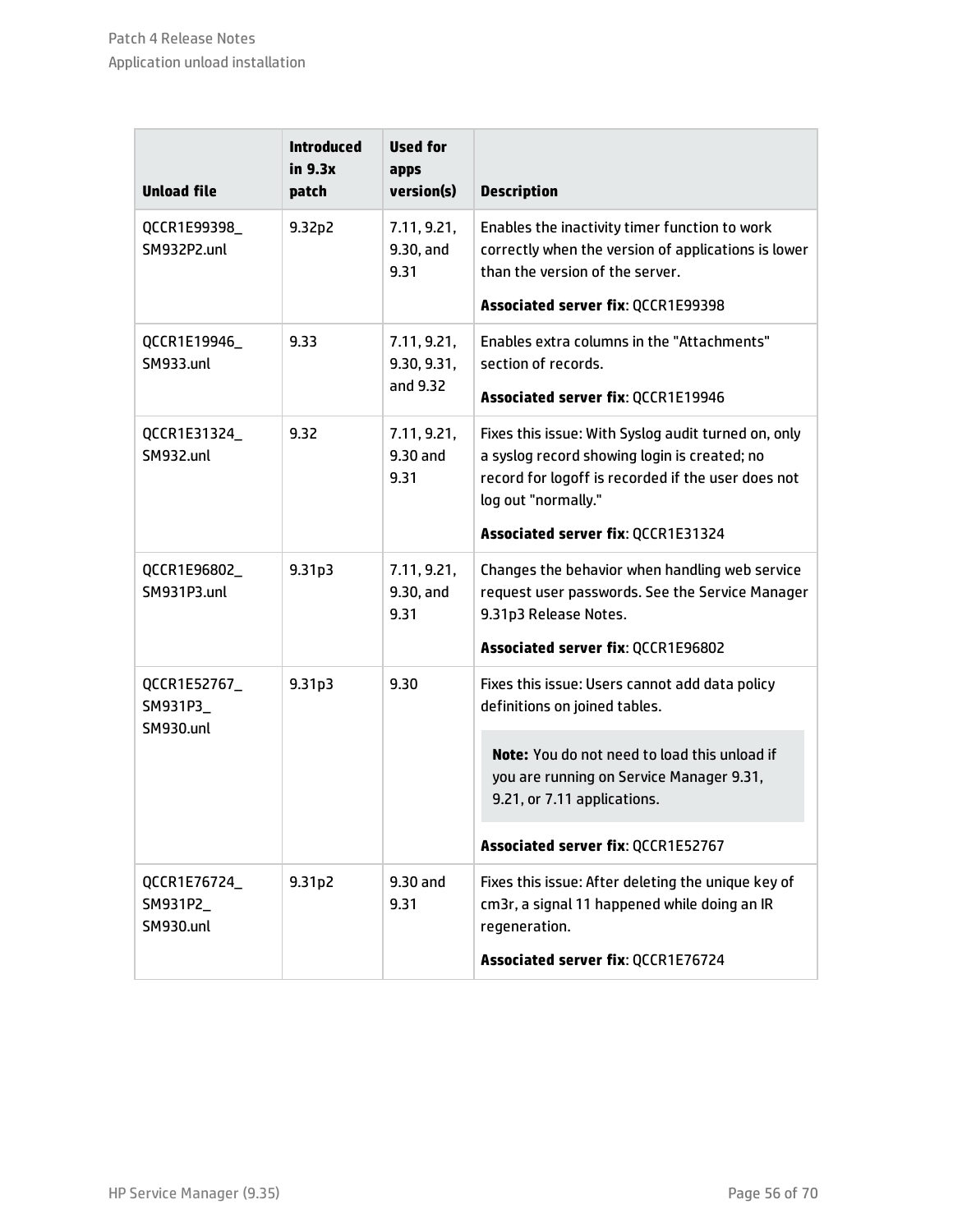| <b>Unload file</b>                           | <b>Introduced</b><br>in 9.3x<br>patch | <b>Used for</b><br>apps<br>version(s) | <b>Description</b>                                                                                                                                   |
|----------------------------------------------|---------------------------------------|---------------------------------------|------------------------------------------------------------------------------------------------------------------------------------------------------|
| QCCR1E76227_<br>SM930P6_<br><b>SM930.unl</b> | 9.31                                  | 9.30                                  | Contains the code changes to support localization<br>of incident/change priority and urgency strings<br>for the 9.31 Mobile Applications Client.     |
|                                              |                                       |                                       | Note: Not needed for the Service Manager<br>9.32 or later Mobile Applications client.                                                                |
| QCCR1E78794_<br>SM930P6_<br><b>SM930.unl</b> | 9.31                                  | 9.30                                  | Removes incident.assignee when a Web Service<br>call specifies the assignee as 'NULL' through the<br>Service Manager9.31 Mobile Applications Client. |
|                                              |                                       |                                       | Note: Not needed for the Service Manager<br>9.32 or later Mobile Applications client.                                                                |
| QCCR1E76796_<br>SM930P6_<br><b>SM930.unl</b> | 9.31                                  | 9.30                                  | Provides the ability to turn on debugging<br>dynamically for user sessions or schedulers.                                                            |
|                                              |                                       |                                       | Note: This unload requires the Service<br>Manager 9.31 server.                                                                                       |
| QCCR1E71099_<br>SM930P5_<br><b>SM711.unl</b> | 9.30p5                                | 7.11                                  | Displays Value Lists instead of the data directly<br>retrieved from the database in a QBE list when<br>adding a field by using Modify Columns.       |
|                                              |                                       |                                       | Associated server fix: QCCR1E71099                                                                                                                   |
| QCCR1E71099_<br>SM930P5_<br>SM920.unl        | 9.30p5                                | 9.20                                  | Displays Value Lists instead of the data directly<br>retrieved from the database in a QBE list when<br>adding a field by using Modify Columns.       |
|                                              |                                       |                                       | Associated server fix: QCCR1E71099                                                                                                                   |
| QCCR1E71099_<br>SM930P5_<br><b>SM930.unl</b> | 9.30p5                                | 9.30                                  | Displays Value Lists instead of the data directly<br>retrieved from the database in a QBE list when<br>adding a field by using Modify Columns.       |
|                                              |                                       |                                       | Associated server fix: QCCR1E71099                                                                                                                   |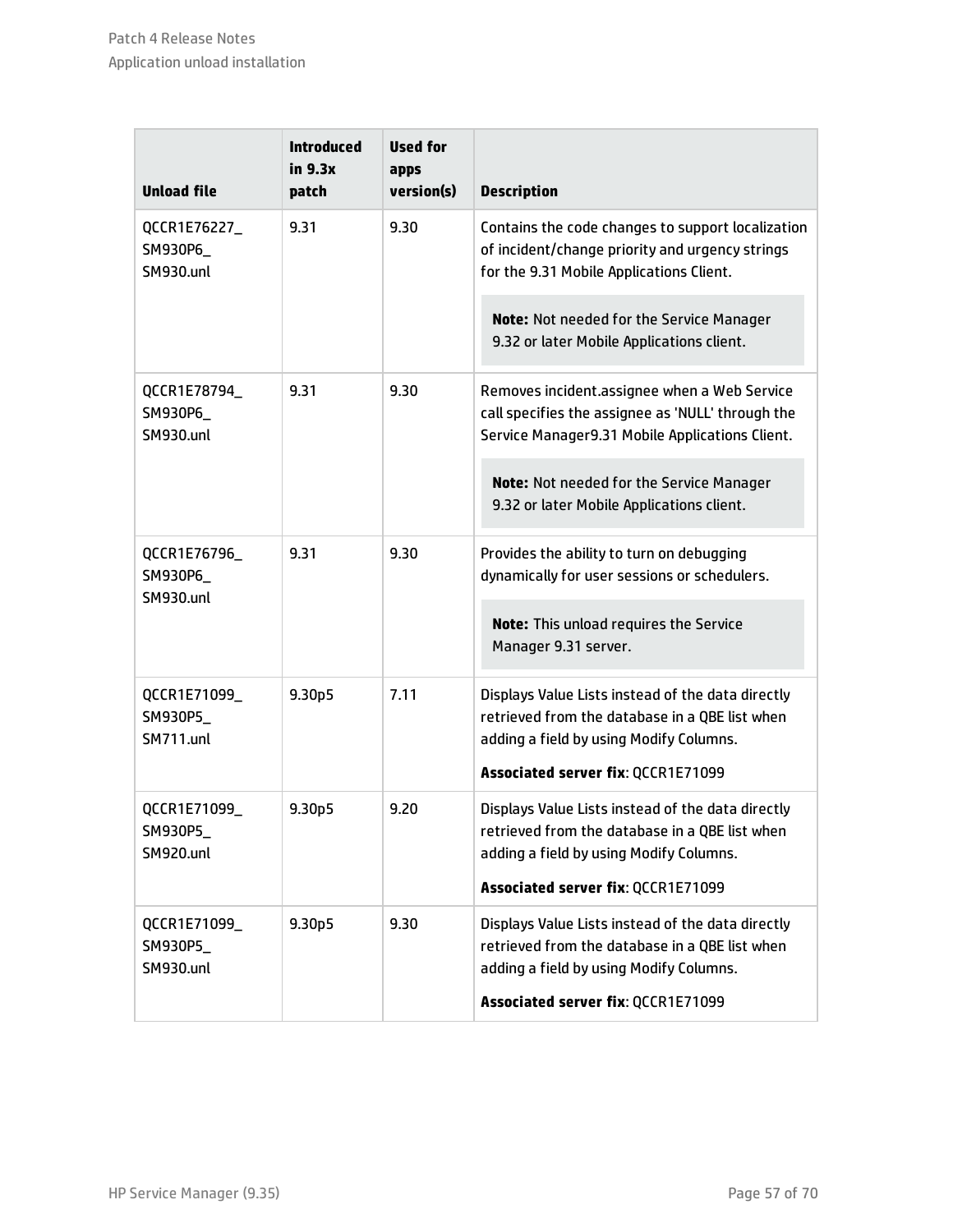| <b>Unload file</b>                           | <b>Introduced</b><br>in 9.3x<br>patch | <b>Used for</b><br>apps<br>version(s) | <b>Description</b>                                                                                                                                                                                                                                                                        |
|----------------------------------------------|---------------------------------------|---------------------------------------|-------------------------------------------------------------------------------------------------------------------------------------------------------------------------------------------------------------------------------------------------------------------------------------------|
| QCCR1E71139_<br>SM930P5_<br><b>SM930.unl</b> | 9.30 <sub>p5</sub>                    | 9.30                                  | Works with server fix QCCR1E71139 to solve this<br>issue: When Service Manager is configured to use<br>LDAP as the authentication data source, the user<br>is still forced to change the password if the user<br>is expired in the local database.                                        |
| QCCR1E31941_<br>SM930P4_<br><b>SM930.unl</b> | 9.30P4                                | 9.30                                  | Enables users to use a pre-configured decimal<br>symbol when completing numeric fields.                                                                                                                                                                                                   |
|                                              |                                       |                                       | Note: This enhancement requires a 9.30p4 or<br>later server; however if you are using RTE<br>version 9.30 with applications version 7.11 or<br>9.20, do not load this unload file; you can<br>safely upgrade your server to 9.30p4 or later<br>without applying this applications change. |
|                                              |                                       |                                       | Associated server fix: QCCR1E31941.                                                                                                                                                                                                                                                       |
| QCCR1E73452_<br>SM930P4.unl                  | 9.30P4                                | 7.11 trough<br>9.30                   | Enables Mandanten restricting queries to be<br>updated correctly after a profile is edited.<br>Associated server fix: QCCR1E71897                                                                                                                                                         |
| QCCR1E67072_<br>SM930P4_<br><b>SM930.unl</b> | 9.30P3                                | $7.11$ and<br>9.20                    | Enables users to take advantage of the new<br>KMStatusListener background process.                                                                                                                                                                                                        |
|                                              |                                       |                                       | Note: This unload file is not needed for<br>applications version 9.30 or later, which<br>supports only the Solr Search Engine.                                                                                                                                                            |
|                                              |                                       |                                       | Associated server fix: QCCR1E67071                                                                                                                                                                                                                                                        |
| QCCR1E70163_<br>SM930P4_<br><b>SM711.unl</b> | 9.30P3                                | 7.11                                  | Fixes this issue: The KMUpdate process<br>terminates abnormally.<br>Associated server fix: QCCR1E69687                                                                                                                                                                                    |
| QCCR1E70163_<br>SM930P4_<br><b>SM920.unl</b> | 9.30P3                                | 9.20                                  | Fixes this issue: The KMUpdate process<br>terminates abnormally.<br>Associated server fix: QCCR1E69687                                                                                                                                                                                    |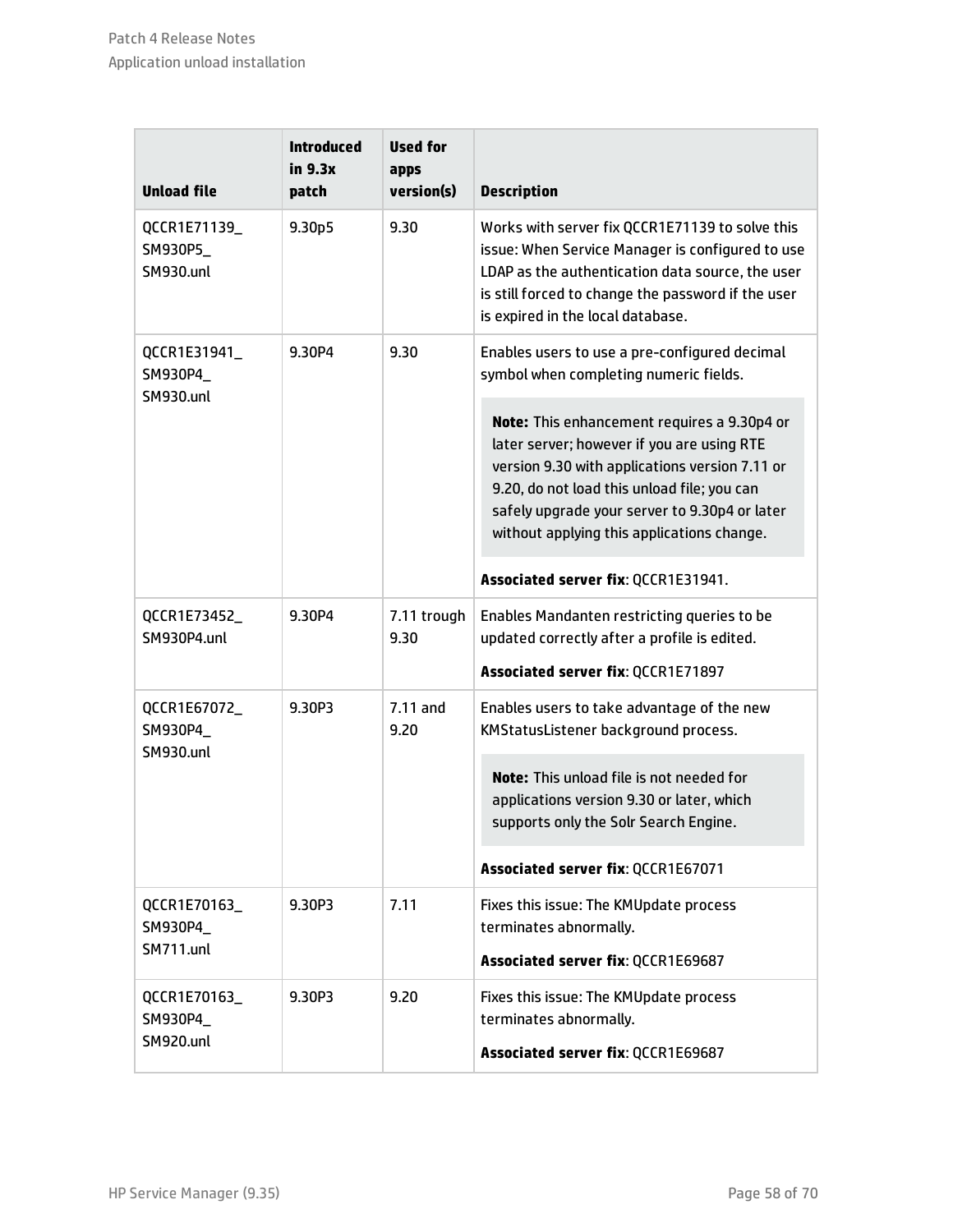| <b>Unload file</b>                   | <b>Introduced</b><br>in 9.3x<br>patch | Used for<br>apps<br>version(s) | <b>Description</b>                                                                                                                                                                                                                                               |
|--------------------------------------|---------------------------------------|--------------------------------|------------------------------------------------------------------------------------------------------------------------------------------------------------------------------------------------------------------------------------------------------------------|
| QCCR1E70163_<br>SM930P4<br>SM930.unl | 9.30P3                                | 9.30                           | Fixes this issue: The KMUpdate process<br>terminates abnormally.<br><b>Associated server fix: QCCR1E69687</b>                                                                                                                                                    |
| QCCR1E67647_<br>SM930P3.unl          | 9.30P3                                | 7.11<br>through<br>9.30        | Updates the exception message that occurs in<br>the request response when closing an interaction<br>by calling CloseInteraction from a web service<br>without specifying the localSolution field in the<br>request.<br><b>Associated server fix: QCCR1E54192</b> |
| QCCR1E67610_<br>SM930P2.unl          | 9.30P2                                | 7.11<br>through<br>9.30        | Enables you to block potentially dangerous<br>attachments.<br><b>Associated server fix: QCCR1E64290</b>                                                                                                                                                          |

#### **Loading unload files**

**Tip:** If your application version is 7.11 ap3, 9.21 ap3, 9.30 ap3, 9.31 or later, you are recommended to use Unload Manager to load an unload file, because Unload Manager can help you create a backup of your old data and reconcile conflicts during the installation of the unload; if your application version is other than any of these, Unload Manager is not available and you can use Database Manager instead.

To load an unload file using Unload Manager, follow these steps:

- 1. Go to **System Administration** > **Ongoing Maintenance** > **Unload Manager**.
- 2. Double-click **Apply Unload**. A wizard opens.
- 3. Select the unload file you want to apply, also specify a backup file, and then click **Next**. Details of the unload file appear.
- 4. Double-click a conflicting object in the table to open the merge tool:
	- a. Merge the object, and then select the **Reconciled** check box.
	- b. Click **Save** to go back to the wizard.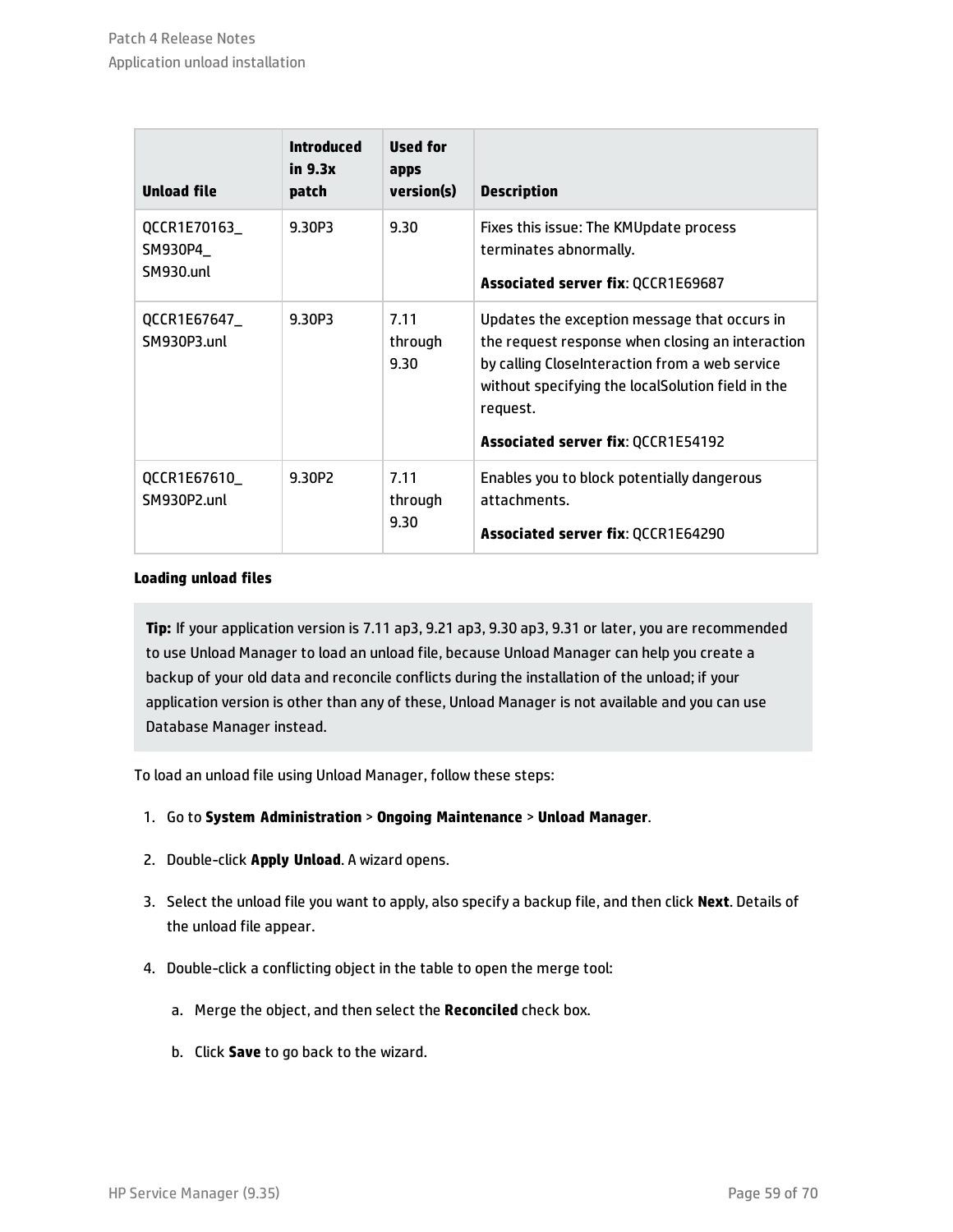- 5. Click **Next** after all the conflicting objects are reconciled.
- 6. Click **Yes** on the confirmation window to apply the unload.
- 7. Click **Finish**.

Now, the unload has been applied and at the same time your old data backed up.

To load an unload file using Database Manager, follow these steps:

- 1. Make sure the Windows client is configured for server-side load/unload.
	- a. From the Windows client, go to **Window** > **Preferences** > **HP Service Manager**.
	- b. Unselect **Client Side Load/Unload** if is flagged.
	- c. Restart the Windows client.
- 2. Open **Tailoring** > **Database Manager**.
- 3. Right-click the form or open the More Actions menu and select **Import/Load**.
- 4. Browse to the unload file, and view the contents of an unload file before importing it by clicking **List Contents**.
- 5. Make a backup copy of all files to be modified by this unload. For detailed steps, see ["Backup](#page-35-0) and backout [instructions"](#page-35-0) on page 36.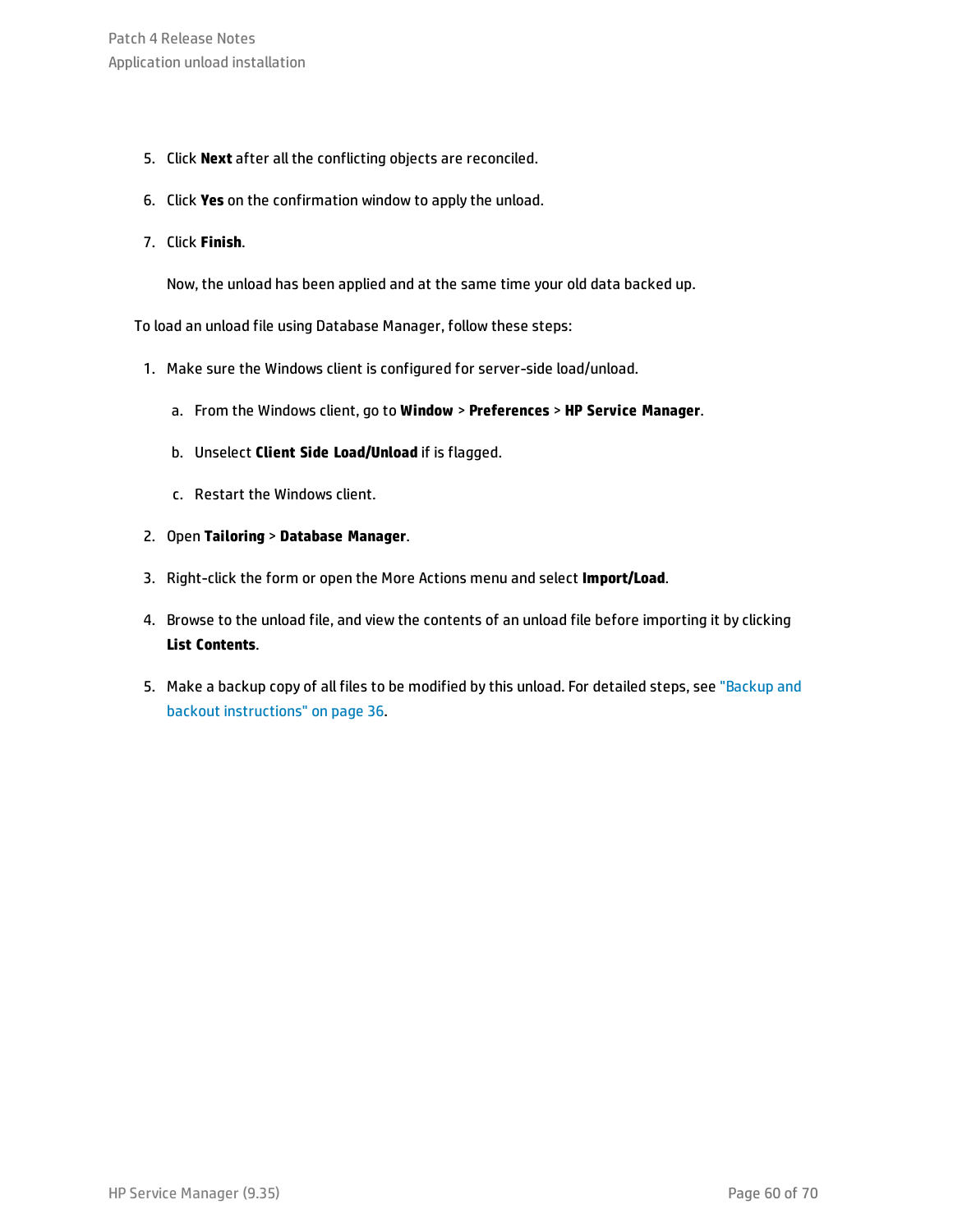6. Fill in the following fields.

| <b>Field</b>                            | <b>Description</b>                                                                                  |
|-----------------------------------------|-----------------------------------------------------------------------------------------------------|
| File Name                               | Type the name and path of the file to<br>load.                                                      |
| Import Descriptor                       | Since unload files do not require an<br>Import Descriptor record, leave this field<br>blank.        |
| File Type                               | Select the source operating system of<br>the unload file.                                           |
| Messages Option - All<br>Messages       | Select this option to see all messages<br>that Service Manager generates loading<br>the file.       |
| Messages Option - Totals<br><b>Only</b> | Select this option to see only the total<br>number of files Service Manager loads.                  |
| Messages Option - None                  | Select this option to hide all messages<br>that Service Manager generates when<br>loading the file. |

<span id="page-60-0"></span>7. Click **Load FG**.

### Smart Analytics installation

The SM9.35p4 release does not contain a Smart Analytics package. You can download the latest Smart Analytics package shipped with the HP Service Manager 9.35 release. You can find the download links for the SM9.3x patches and release notes from the *[Overview](https://softwaresupport.hp.com/group/softwaresupport/search-result/-/facetsearch/document/KM00705452) of Service Manager 9.3x Releases* knowledge document.

## <span id="page-60-1"></span>Service Request Catalog (SRC) installation

Service Manager 9.35.p4 includes the SRC package (src9.35p4.0015.zip), which contains the following files: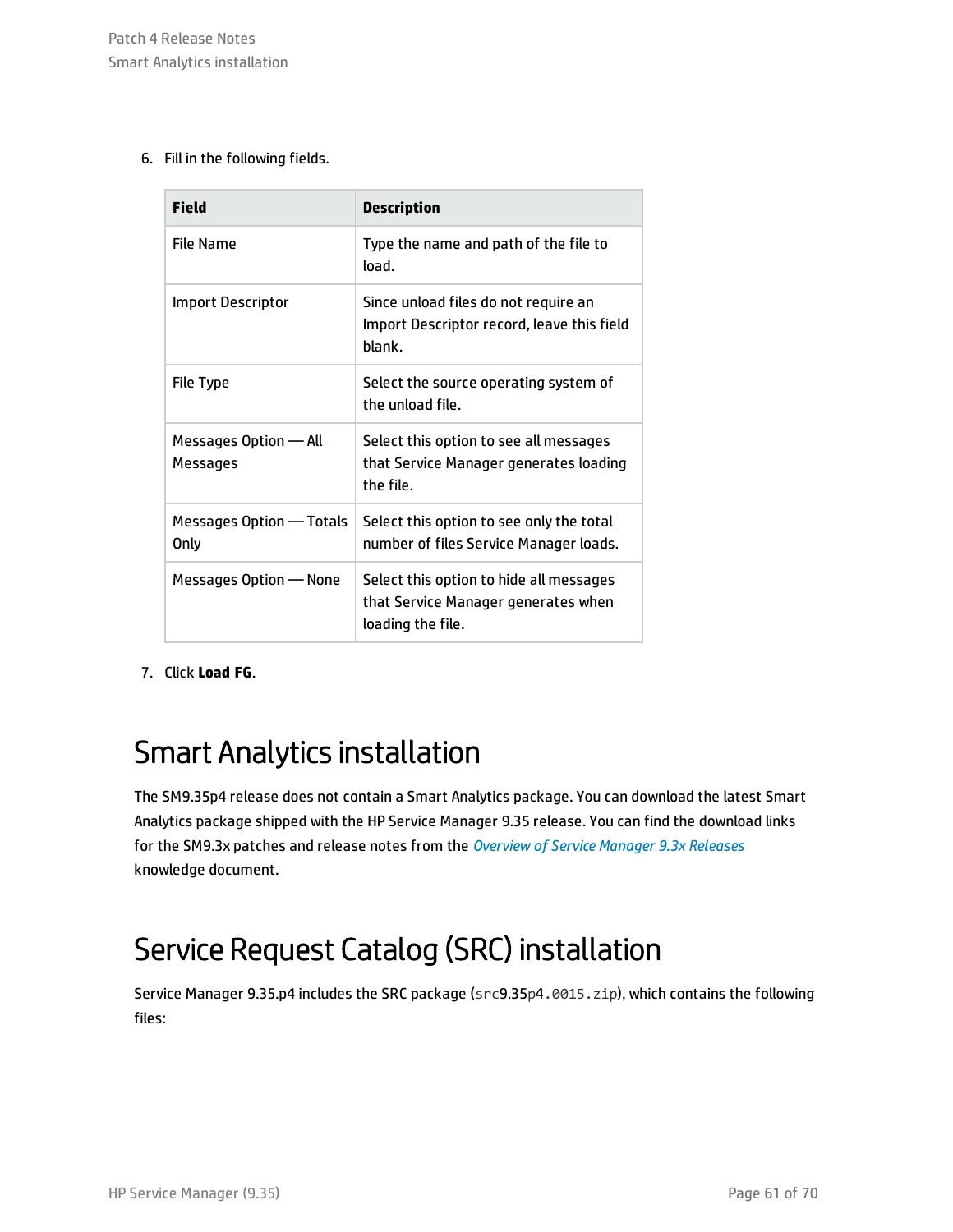- $\bullet$  A .war file for SRC 9.35.p4 (src-9.35p4.war)
- Unload files for SRC 9.35.p4 and previous versions

#### **Unload file naming convention**

The unload files use the following naming convention: <CR\_ID>\_SRCxxxPxx\_SMxxx.unl, where:

- <sup>n</sup> <CR\_ID>: The identification number of the applications defect that the unload file fixes. For example, QCCR1E12345.
- <sup>n</sup> SRCxxxPxx: The minimum SRC patch level that requires the unload file. For example, SRC935p1, which means the unload file comes with the SRC9.35 patch 1 and should be used for patch 1 or higher.
- <sup>n</sup> SMxxx: The Service Manager applications version that requires the unload file. For example, SM935, which means the unload file is intended only for Service Manager applications version 9.35.

### **Unload files included in the SRC 9.35 patches**

The following are unload files included in the SRC 9.35 patch releases.

| <b>Unload file</b>                     | <b>Introduced</b><br>in which<br>patch | <b>Used</b><br>for<br>apps<br>version<br>(s) | <b>Description</b>                                                                                                                                                                                       |
|----------------------------------------|----------------------------------------|----------------------------------------------|----------------------------------------------------------------------------------------------------------------------------------------------------------------------------------------------------------|
| QCCR1M2359_<br>SRC935P4<br>SM935.unl   | <b>SRC 9.35</b><br>D4                  | <b>SM935</b>                                 | After you apply this unload file, Service Requests can be<br>cancelled from the SRC user interface.                                                                                                      |
| QCCR1E129134_<br>SRC935P4<br>SM935.unl | <b>SRC 9.35</b><br>D4                  | <b>SM935</b>                                 | After you apply this unload file, the "request for" person<br>and "callback contact" person can update or cancel the<br>Support Requests from the SRC user interface.                                    |
| QCCR1E122984_<br>SRC935<br>SM935.unl   | <b>SRC 9.35</b>                        | SM935                                        | After you apply this unload file, the configuration data<br>for the advanced search functionality in SRC no longer<br>gets lost when the application production patch is<br>applied for the second time. |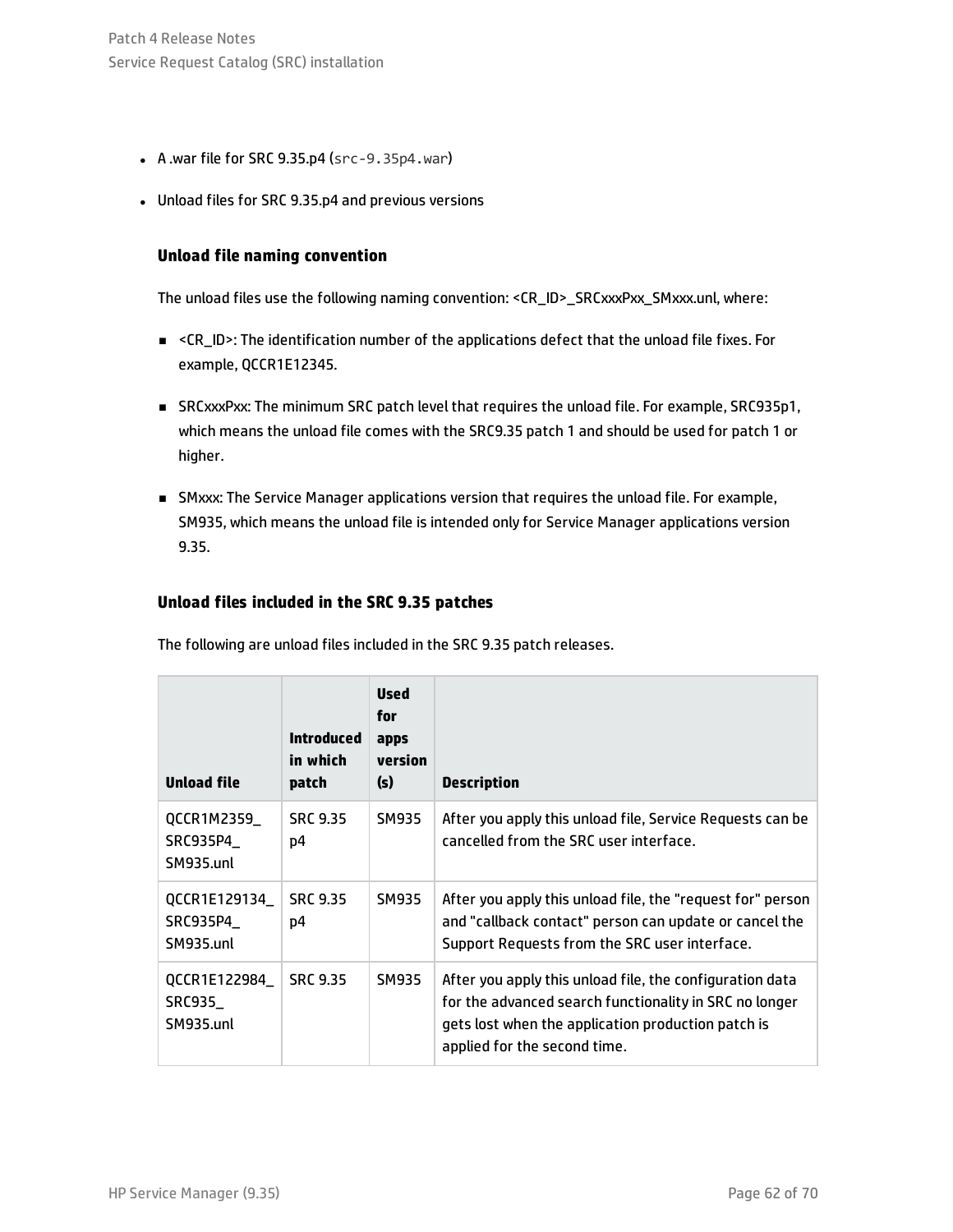| <b>Unload file</b>                      | <b>Introduced</b><br>in which<br>patch | <b>Used</b><br>for<br>apps<br>version<br>(s) | <b>Description</b>                                                                                                                                                                 |
|-----------------------------------------|----------------------------------------|----------------------------------------------|------------------------------------------------------------------------------------------------------------------------------------------------------------------------------------|
| QCCR1E122085<br>SRC935p2_<br>SM935.unl  | <b>SRC 9.35</b><br>D <sub>2</sub>      | <b>SM935</b>                                 | After you apply this unload file, a lookup widget is<br>added to the advanced search field to display the<br>option list.                                                          |
| QCCR1E126654_<br>SRC935p2_<br>SM935.unl | <b>SRC 9.35</b><br>p <sub>2</sub>      | SM935                                        | After you apply this unload file and execute the script<br>function, you can see the correct out-of-box record for<br>contact lookup window in SRC for advanced search<br>feature. |
| QCCR1E120868_<br>SRC935p3_<br>SM935.unl | <b>SRC 9.35</b><br>p3                  | <b>SM935</b>                                 | Enhances the SRC query hash algorithm.                                                                                                                                             |

**Note:** In this release, the English version of the online help is updated for Service Request Catalog 9.35, while the localized versions are still based on SRC 9.32.

Before you proceed, read the *Service Request Catalog 9.35 Interactive Installation Guide* and *Service Request Catalog 9.35 Customization Guide* available from the Installation and Upgrade Documentation Center.

**Note:** Users who want to use Service Request Catalog on their tablet devices can download the HP Service Request Catalog app to their device from Google Play or the Apple Apps Store. To locate these apps, search for "HP SRC" in the appropriate store.

The HP Service Request Catalog 9.35 tablet app supports Service Request Catalog versions 9.34 and 9.33 (the SRC .war file).

#### **New Customers**

- 1. Deploy the src-9.35p4.war file by following the instructions in the *Service Request Catalog 9.35 Interactive Installation Guide*.
- 2. If there are unload files in the SRC zip package, you must load them into Service Manager by using Unload Manager.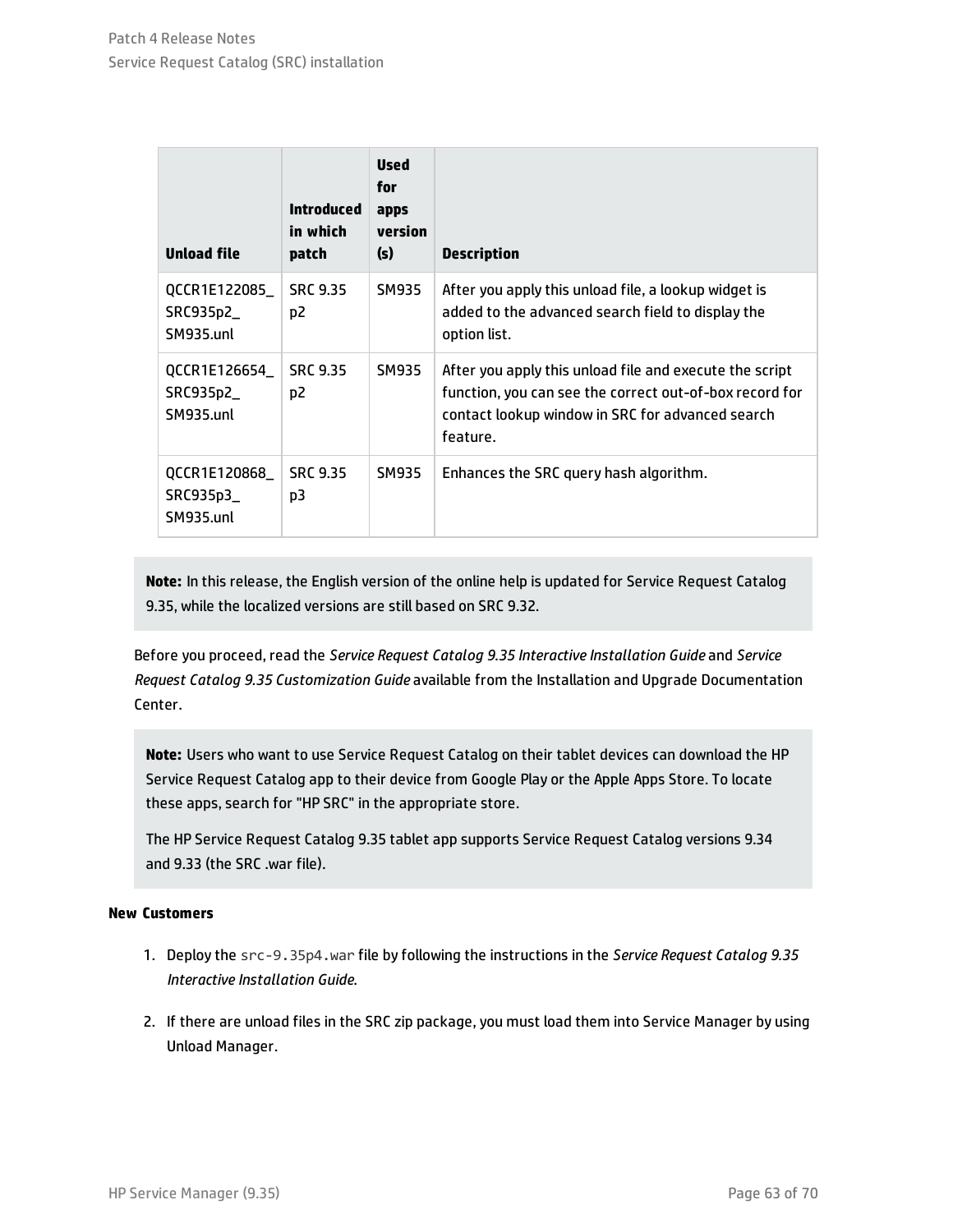**Note:** Make sure to install unload files for previous patches at first if they have not been loaded to Service Manager.

3. Configure SRC 9.35.p4 by following the instructions in the *Service Request Catalog 9.35 Customization Guide*.

#### **Existing Customers**

- 1. Install SRC 9.35.p4, as described above.
- 2. Migrate the customizations from your old deployment to SRC 9.35.p4.

**Note:** In the applicationContext.properties file, preceding asterisks (\*) are added to the *src.trustStorePassword* parameter and the *src.keyStorePassword* parameter during SRC startup if these parameters are not null. The system replaces the values of the two parameters with encrypted strings, and adds a random key (randomRawKey) for the encryption. To update the TSO certification and change the password, remove the asterisk and replace the encrypted string with a new password. You must remove the random key and its value as well.

### <span id="page-63-0"></span>Mobile Applications installation

Service Manager 9.35.4001-P4 includes a new version of the Mobile Applications client (sm9.35.4000\_ Mobility.zip). New customers can directly install the new Mobile Applications client by deploying the webapp-9.35.4000.war file, while existing customers can only uninstall their old Mobile Applications client and then install the new one.

### **Installation instructions**

**Note:** The Service Manager 9.35 Mobile Applications client supports Apache Tomcat 7.0 (7.0.54 or greater) and IBM WebSphere 8.5 (8.5.5 or greater) web application servers.

For more information about how to install the Service Manager 9.35 Mobile Applications client, refer to the *Service Manager 9.35 Mobile Applications User Guide*.

This patch includes the following two new unload files for mobility: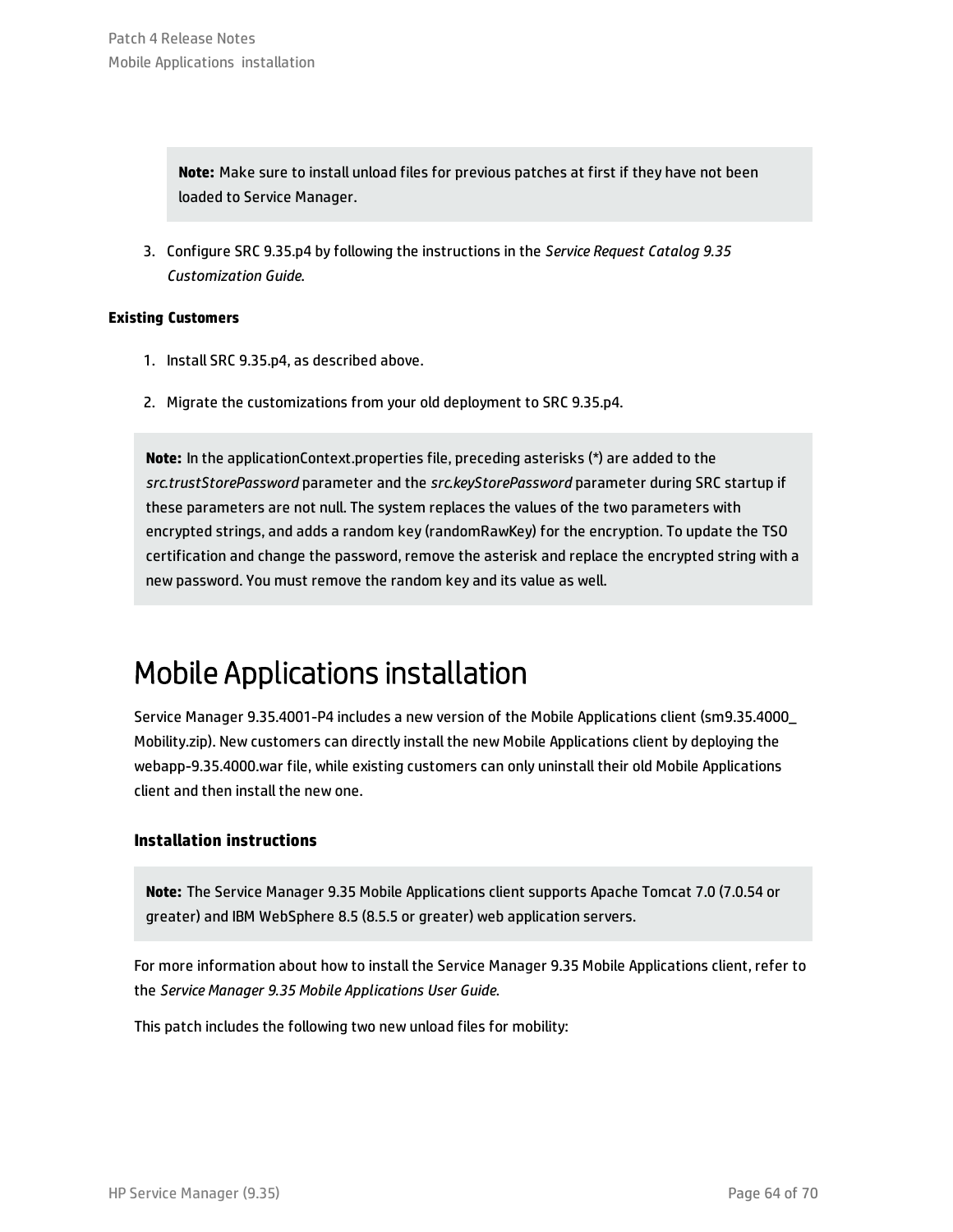- <sup>l</sup> QCCR1E123225\_SM935P3\_SM932.unl, to fix QCCR1E123225
- QCCR1E125623 SM935P3 SM930.unl, to fix QCCR1E125623

#### **Enabling the Mobile Applications client when running applications versions 9.31 and 9.30**

The Service Manager 9.35 Mobile Applications client can work with the SM9.3x applications (9.30 through 9.35); however, if you are running the SM9.31 or SM9.30 applications, before users can use the Mobile Applications client, you need to make additional application changes by either importing or manually implementing the following unload files in listed order:

- mobile2-update-9.30-9.31.unl
- <sup>l</sup> mobile2-new-9.30-9.31.unl (If using the SM9.31 or SM9.30 applications with PDCP4 applied, load mobile2-new-9.31-pd4.unl instead)

For more information, see the *Service Manager 9.35 Mobile Applications User Guide*.

### **Enabling the Mobile Applications ESS user interface when running applications 9.3x earlier than 9.35**

The Service Manager 9.35 Mobile Applications client has already an employee self-service (ESS) user interface enabled when working with the Service Manager 9.35 server and applications.

If you have upgraded your server to version 9.35 and are still running the 9.32, 9.33 or 9.34 applications, you must load the MOBILITY\_ESS\_SM935\_SM932.unl file to enable this interface.

If running Service Manager applications 9.30 or 9.31, to enable the ESS interface, you must enable the Mobile Applications client for users first as described above, and then load the MOBILITY\_ESS\_SM935\_ SM932.unl file.

### <span id="page-64-0"></span>Knowledge Management (KM) Update Installation

This release does not contain any updates to the Knowledge Management (KM) module. You can download the latest SM9.3x KM package shipped with the Service Manager 9.35 release. You can find the download links for the latest KM package and release notes from the *[Overview](https://softwaresupport.hp.com/group/softwaresupport/search-result/-/facetsearch/document/KM00705452) of Service Manager 9.3x [Releases](https://softwaresupport.hp.com/group/softwaresupport/search-result/-/facetsearch/document/KM00705452)* knowledge document.

**Note:** JDK 8 Update 72 and Tomcat 6.0.44 have been certified on this release of the KM Search Engine. Upgrading to JDK 8 or Tomcat 6.0.44 is optional but recommended.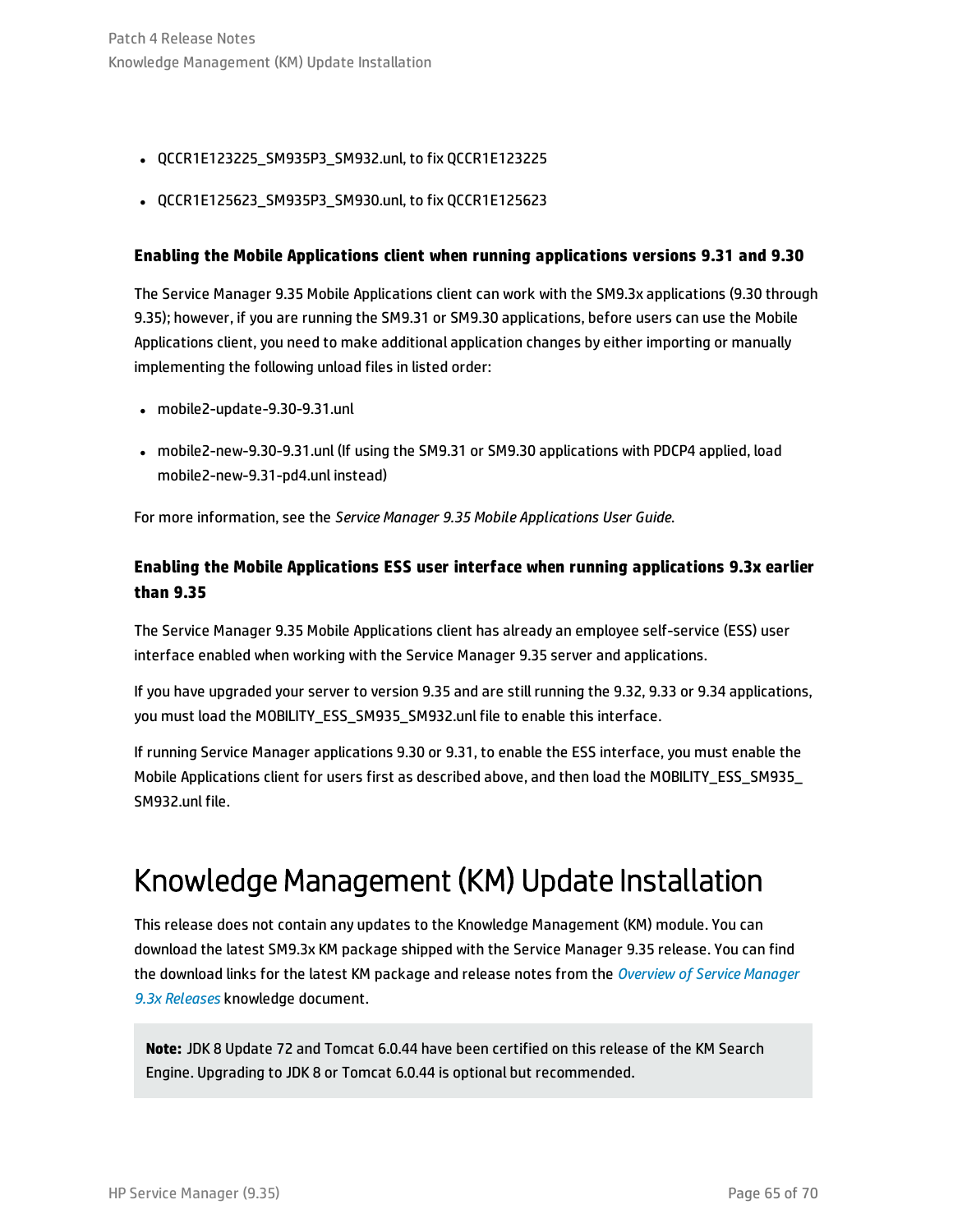#### To install the KM Search Engine update, follow these steps:

- 1. Stop your KM Search Engine.
- 2. Make a backup of your Search Engine installation folder and other necessary backups. See the instructions in "Knowledge [Management](#page-41-1) search engine" on page 42.
- 3. Optionally, update the JDK installed on your search engine server host to JDK 8 Update 51, if you have not already done so.

**Note:** If you are using a Windows platform, be aware that if you do not update your JDK, later you will need to copy your old installasservice.cmd and startup.cmd files back (located directly under your search engine backup folder).

- 4. (Optional) Update the KM embedded Tomcat to version 6.0.44.
	- a. Download the Tomcat 6.0.44 zip file specific for your operating system.

**Caution:** The KM search engine requires a 32-bit Tomcat if running on a 32-bit operating system, and a 64-bit Tomcat on a 64-bit operating system.

b. Extract the zip file to overwrite your existing Tomcat folder.

**Caution:** Before this step, be sure not to remove the embedded Tomcat folder, which contains certain files that do not exist in the Tomcat 6.0.44 zip file that you downloaded. This way these files will remain after you overwrite the old Tomcat folder.

- c. Copy your old Tomcat configuration file (server.xml in the conf folder) back to the updated Tomcat folder.
- 5. Make sure you have already installed the SM9.35 server package.

**Note:** The server package will update your schemastub.xml file to support the new features. If you do not want to use the new features, copy your old schemastub.xml file back from the backup of your server's RUN directory so that your search engine can continue to work.

6. Copy all files and folders in the knowledgemanagement folder to your existing search engine installation folder (for example: C:\Program Files (x86)\HP\Service Manager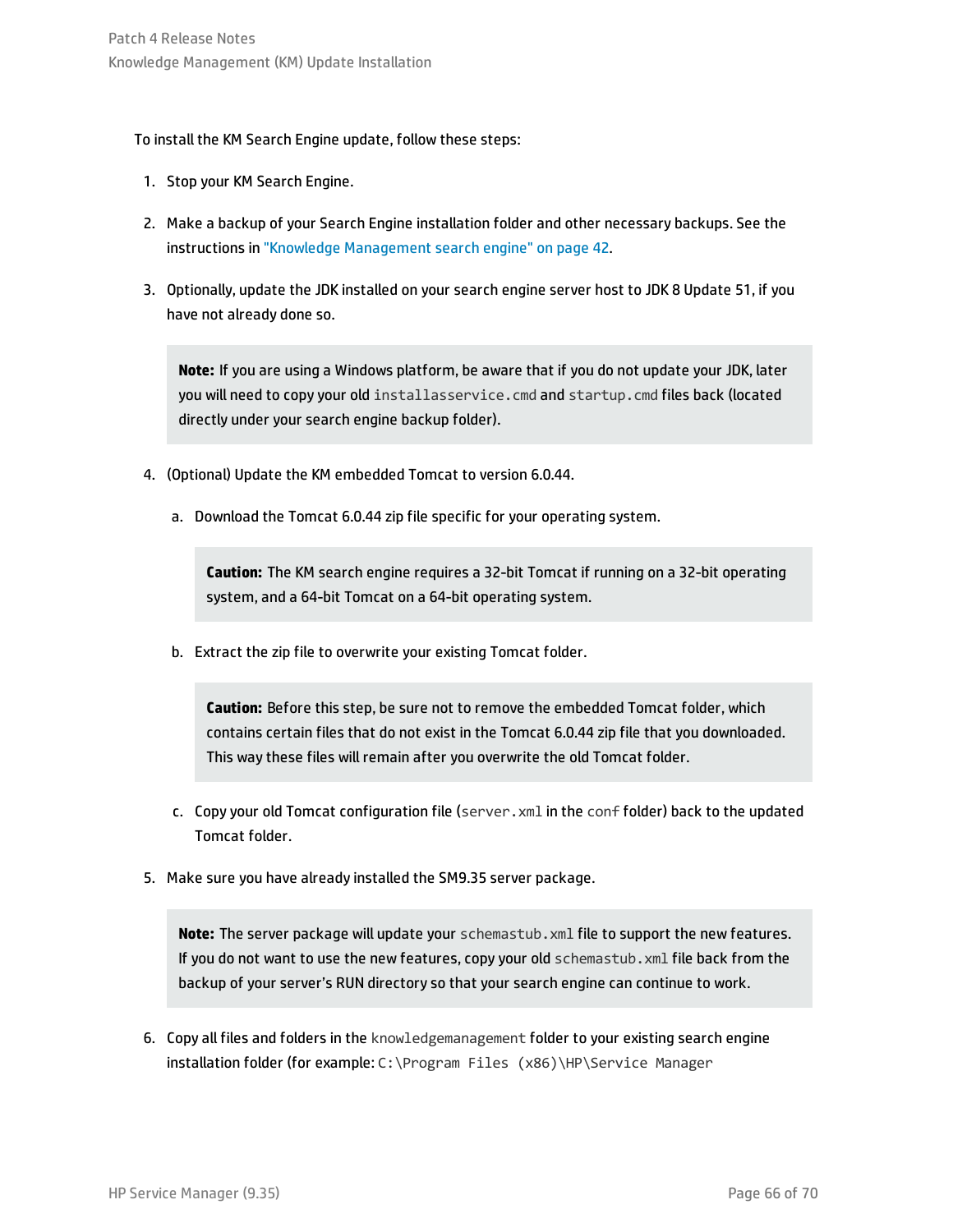9.35\Search Engine).

- 7. (Windows platforms only) If you selected to not update your JDK, copy your old installasservice.cmd and startup.cmd files back.
- 8. Restart your KM search engine.
- 9. Log off Service Manager and log back in for your changes to take effect.
- <span id="page-66-0"></span>10. Perform a full re-indexing for all of your knowledgebases.

## ODBC Driver update installation

This release does not contain any ODBC Driver updates. The latest ODBC Driver package has been shipped with the HP Service Manager 9.30p4, 9.30p5, and 9.31 releases. You can find the download links for the latest ODBC Driver package and the release notes from the *[Overview](https://softwaresupport.hp.com/group/softwaresupport/search-result/-/facetsearch/document/KM00705452) of Service Manager 9.3x [Releases](https://softwaresupport.hp.com/group/softwaresupport/search-result/-/facetsearch/document/KM00705452)* knowledge document.

### <span id="page-66-1"></span>Language pack installation

This release does not contain any language pack updates. You can download the latest language packs shipped with the HP Service Manager 9.35 release.

You can find the download links for the SM9.3x patches and release notes from the *[Overview](https://softwaresupport.hp.com/group/softwaresupport/search-result/-/facetsearch/document/KM00705452) of Service [Manager](https://softwaresupport.hp.com/group/softwaresupport/search-result/-/facetsearch/document/KM00705452) 9.3x Releases* knowledge document.

## <span id="page-66-2"></span>Online help installation

This release does not contain any online help updates. You can download the latest online help shipped with the HP Service Manager 9.35 release.

### **Service Manager online help**

Service Manager 9.35 includes only an English version of the online help. For online help installation instructions, see the *Service Manager 9.35 Interactive Installation Guide* that is included in the *Service Manager 9.35 Upgrade Documentation Center*.

You can download the Service Manager 9.35 installation and upgrade documents, as well as the Help Center, from the *Service Manager 9.3x/9.4x [Document](https://softwaresupport.hp.com/group/softwaresupport/search-result/-/facetsearch/document/KM01294561) Matrix*.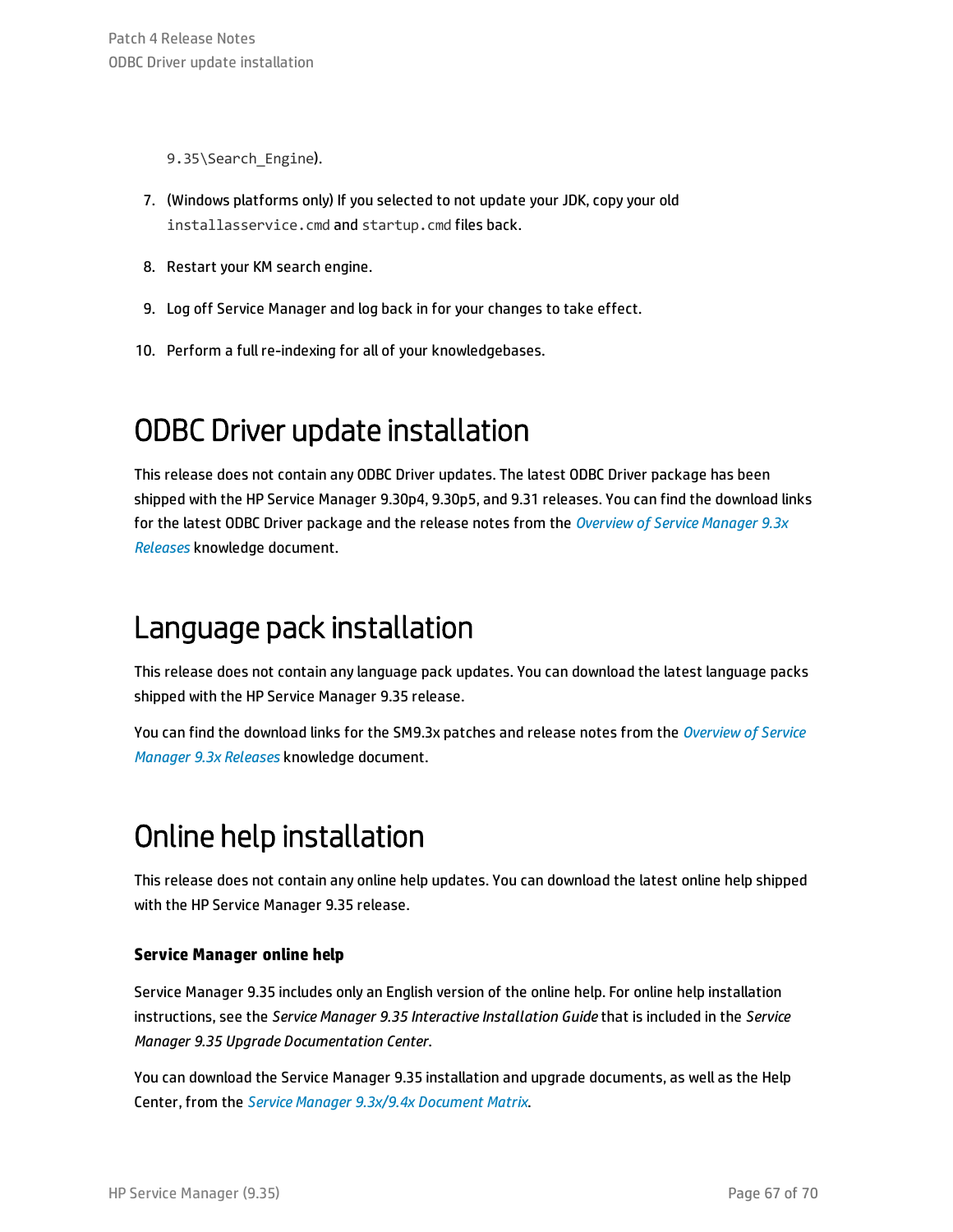### **Service Request Catalog (SRC) online help**

The SRC online help is accessible from the product user interface. The English version is for SRC 9.35, and the non-English versions are for SRC 9.32.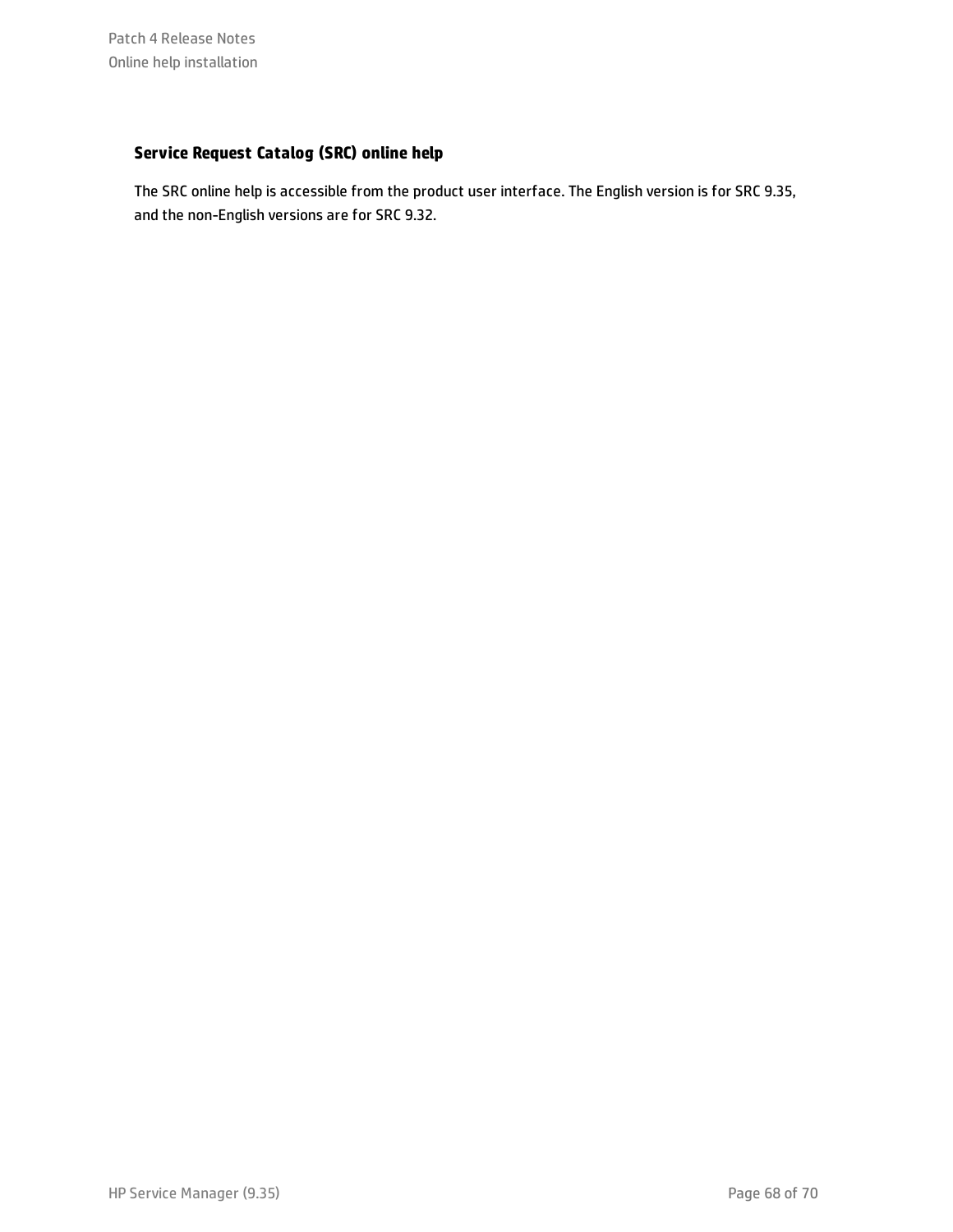## <span id="page-68-0"></span>Send Documentation Feedback

If you have comments about this document, you can contact the [documentation](mailto:ovdoc-ITSM@hp.com?subject=Feedback on Patch 4 Release Notes (Service Manager 9.35)) team by email. If an email client is configured on this system, click the link above and an email window opens with the following information in the subject line:

### **Feedback on Patch 4 Release Notes (Service Manager 9.35)**

Just add your feedback to the email and click send.

If no email client is available, copy the information above to a new message in a web mail client, and send your feedback to ovdoc-ITSM@hp.com.

We appreciate your feedback!